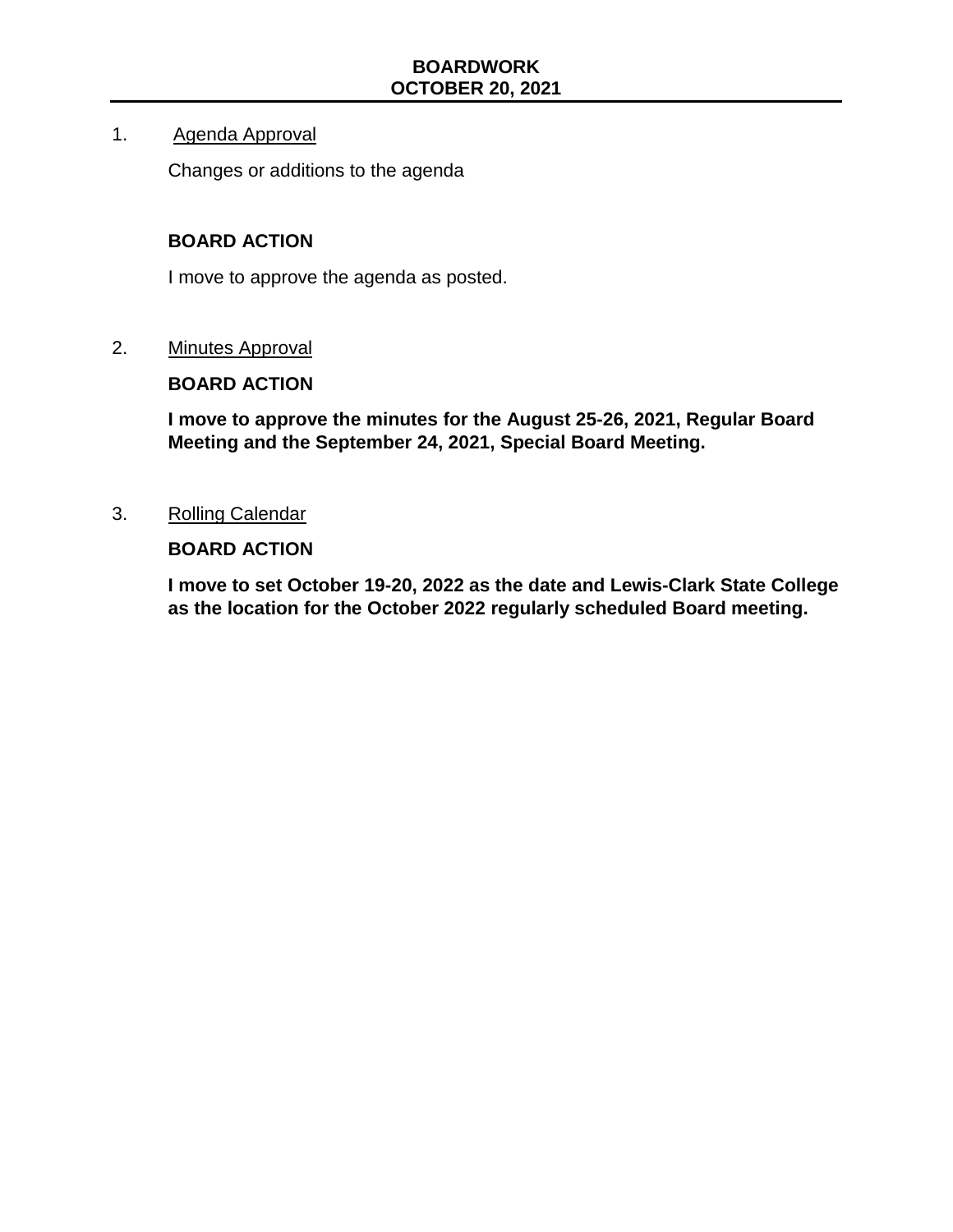Draft Minutes August 25-26, 2021



# **STATE BOARD OF EDUCATION MEETING August 25-26, 2021**

# **DRAFT**

#### **Idaho State University 921 South 8th Avenue Pocatello, ID 83209**

A regular meeting of the Idaho State Board of Education was held at Idaho State University August 25 – 26, 2021. Board President Kurt Liebich presided and called the meeting to order at 1:00 p.m. (MT).

### **Present**

Kurt Liebich, President Shawn Keough Dr. Dave Hill, Vice-President Bill Gilbert<br>Dr. Linda Clark, Secretary Bill Gherri Ybai Debbie Critchfield

Sherri Ybarra, State Superintendent

### **Absent**

None

**Wednesday, August 25, 2021, 1:00 p.m. (Mountain Time)**

#### **BOARDWORK**

1. Agenda Review / Approval

### **BOARD ACTION**

**M/S (Hill / Keough): I move to approve the agenda as posted.** A roll call vote was taken, and the motion carried 7-0.

2. Minutes Review / Approval

# **BOARD ACTION**

I move to approve the minutes for the June 16, 2021, Regular **Board Meeting and the June 28, 2021, Special Board Meeting.** A roll call vote was taken, and the motion carried 7-0.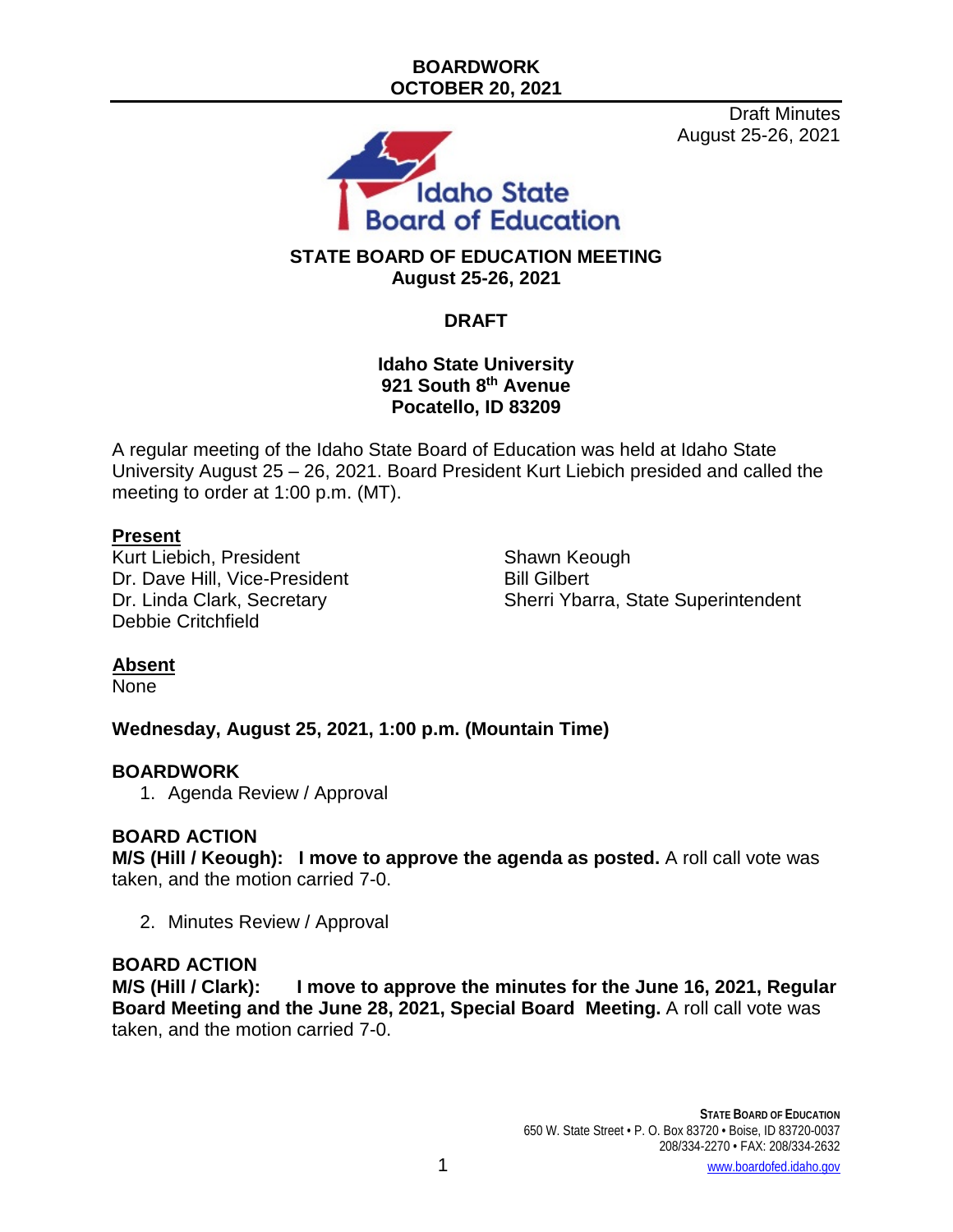Draft Minutes August 25-26, 2021

### 3. Rolling Calendar

Matt Freeman, Executive Director, Idaho State Board of Education had a couple of suggestions for the Board to consider. Mr. Freeman said based on projected COVID-19 case numbers for Idaho in October he recommended the October 20-21, 2021 Regular Board meeting be virtual instead of in person at Lewis Clark State College. Also, August is an incredibly hard time for institutions to host Board meetings. The request is to flip the June and August Board meetings so that the June 2022 meeting will be in person at Idaho State University and the August 2022 meeting will be virtual.

#### **BOARD ACTION**

**M/S (Hill / Keough): I move to set October 20, 2021, as the date for the October 2021 regularly scheduled Board Meeting, to occur via a videoconference originating from the Office of the State Board of Education in Boise.**

**M/S (Hill / Keough): I move to set June 15-16, 2022, as the date and Idaho State University as the location for the June 2022 regularly scheduled Board meeting.**

**M/S (Hill / Keough): I move to set August 24, 2022, as the date for the August 2022 regularly scheduled Board Meeting, to occur via a videoconference originating from the Office of the State Board of Education in Boise.** A roll call vote was taken, and the motion carried 7-0.

There were no comments or questions from the Board.

- 4. K-20 Performance Measures
	- This item was provided in the agenda materials as an information item.

Tracie Bent, Chief Policy and Planning Officer, Idaho State Board of Education said the K-20 Performance Measure document is the current data on for K-20 Education Strategic Plan performance measures. The data is provided for informational purposes. In October part of the work session will be the annual performance measure review. This performance measure data is the same as was provided at the June Regular Board meeting.

Board President Liebich asked if there was a way to have real time data flow more quickly. He felt that perhaps having this data sooner could increase the pace of change. Dr. Clark said this is a perennial issue at the school district level since many students have moved to another grade level before any data is presented. She further said a discussion is already in place to have districts use real time data, but those discussions are ongoing. Ms. Bent said part of the delay in the information being released is based on what the data is. For example, the ISAT is given only once a year so that data is only updated once a year, other data can be looked at more frequently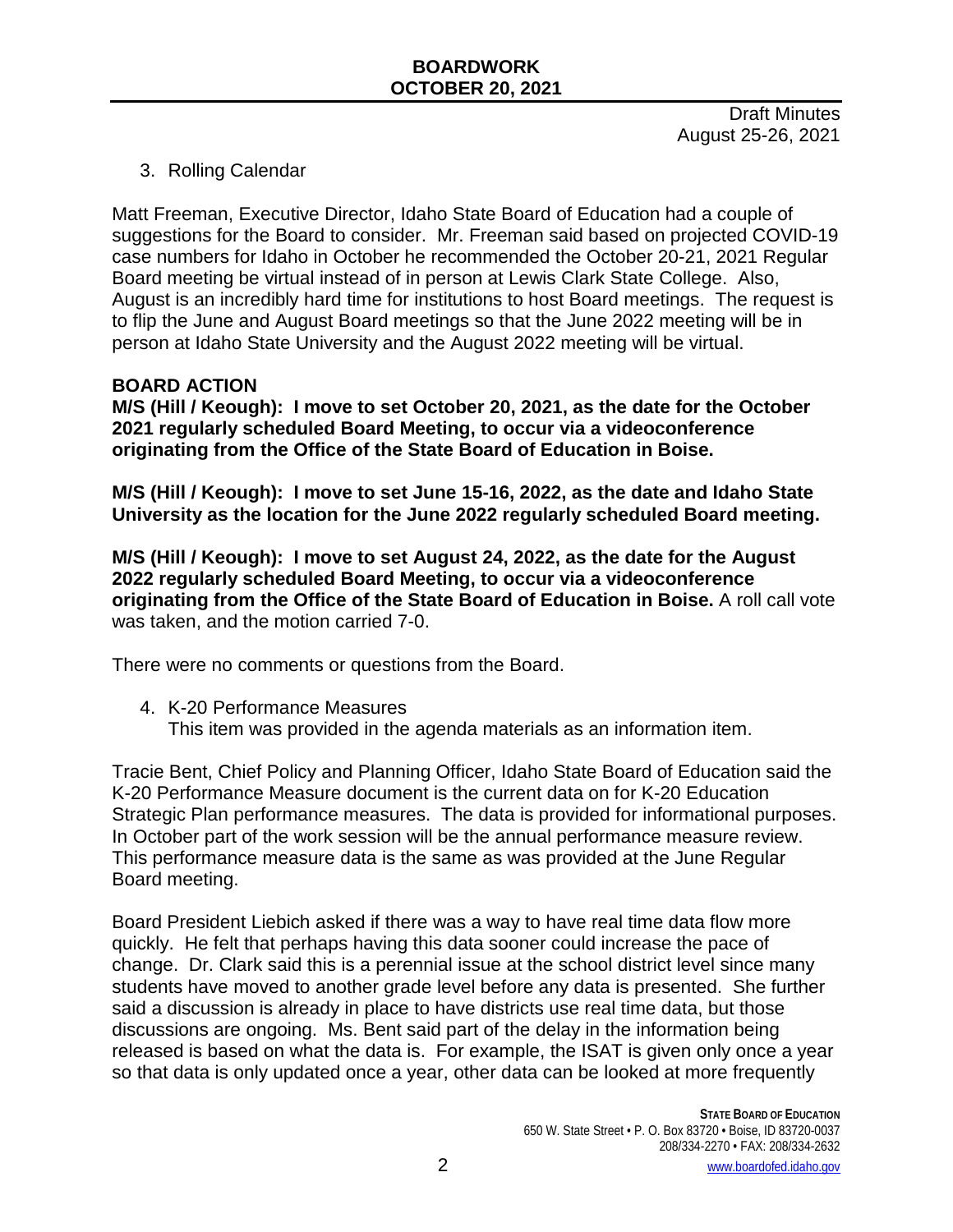Draft Minutes August 25-26, 2021

such as enrollment at the institutions but once again it all depends on how frequently the data is being gathered.

There were no further comments or questions from the Board.

# **CONSENT**

#### **BAHR**

1. Boise State University – Credit Card Processing Services Contract

#### **BOARD ACTION**

**M/S (Hill / Clark): I move to approve the request by Boise State University to proceed with an award to JPMorgan Chase & Co. for Merchant Services Credit Card Processing Services and authorize Boise State University's Chief Financial Officer or his designee to execute such further documents and agreements necessary to finalize the award in a form substantially similar to the Solicitation.** A roll call vote was taken, and the motion carried 7-0.

2. Idaho State University – Curtis Street Property Sale

#### **BOARD ACTION**

**M/S (Hill / Clark): I move to approve the request by the Idaho State University for Board approval to dispose of the subject property for a sale price of equal or greater than the appraised value, and to authorize the Chief Fiscal Officer of Idaho State University to execute all necessary transaction documents for conveying the subject property rights as described above.** A roll call vote was taken, and the motion carried 7-0.

### **IRSA**

3. Boise State University – Online, Bachelor of Art in Digital Innovation and Design

#### **BOARD ACTION**

**M/S (Hill / Clark): I move to approve the request by Boise State University to create an Online Bachelor of Arts in Digital Innovation and Design, as presented in Attachment 1.** A roll call vote was taken, and the motion carried 7-0.

### **AND**

**M/S (Hill / Clark): I move to approve the request by Boise State University to charge an online program fee of \$350 per credit for the Bachelor of Arts in Digital Innovation and Design, in conformance with the program budget submitted to the Board in Attachment 1.** A roll call vote was taken, and the motion carried 7-0.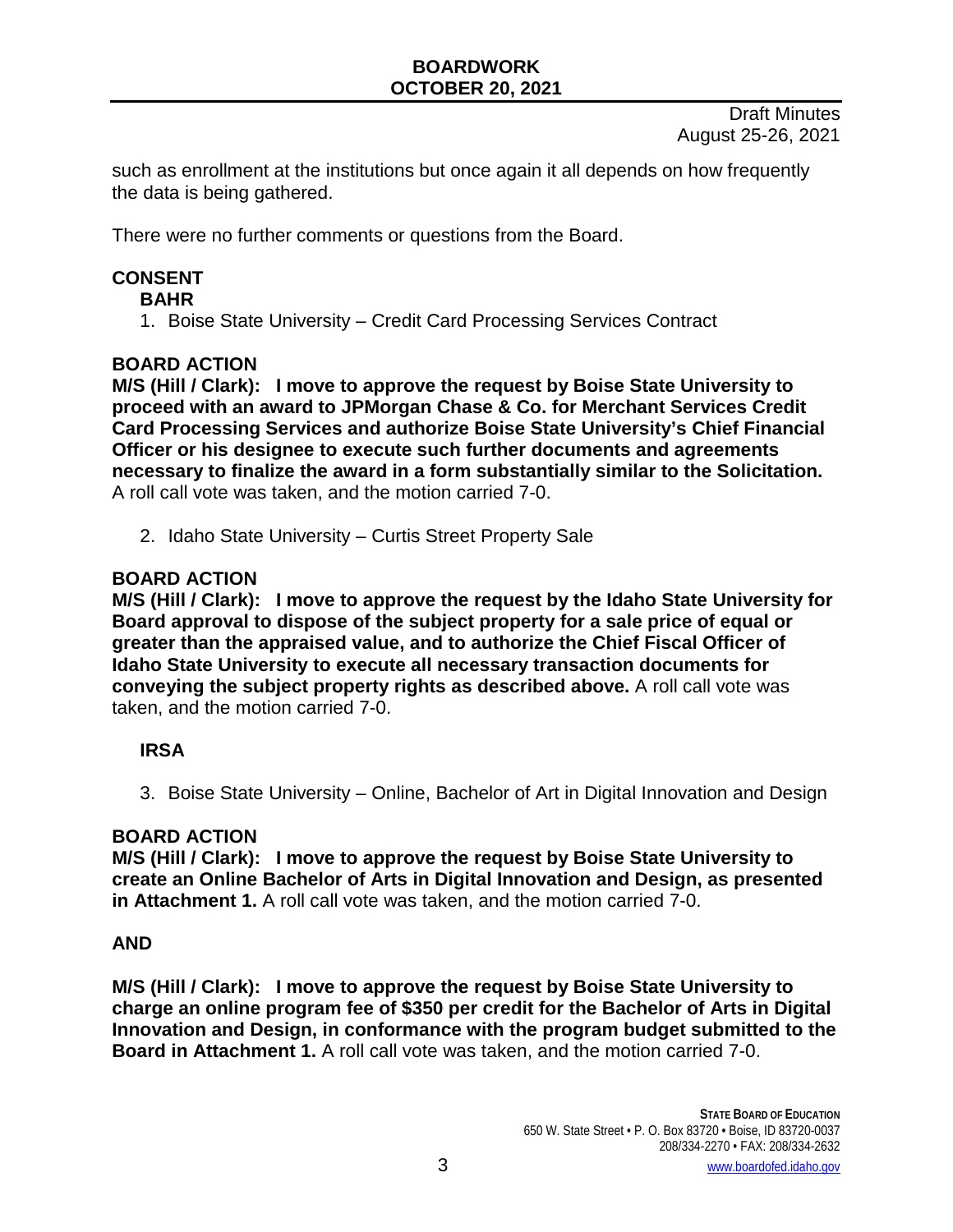Draft Minutes August 25-26, 2021

4. Idaho State University – Master of Science in Homeland Security and Emergency Management – Action Item

#### **BOARD ACTION**

**M/S (Hill / Clark): I move to approve the request by Idaho State University to create a Master of Science in Homeland Security and Emergency Management, as presented in Attachment 1.** A roll call vote was taken, and the motion carried 7-0.

5. Idaho State University – Discontinue Master of Arts in Theatre – Action Item

#### **BOARD ACTION**

**M/S (Hill / Clark): I move to approve the request by Idaho State University to discontinue the Master of Arts in Theatre.** A roll call vote was taken, and the motion carried 7-0.

6. Statewide General Education Matriculation (GEM) Committee Appointments – Action Item

#### **BOARD ACTION**

**M/S (Hill / Clark): I move to appoint Dr. Candyce Reynolds, representing Boise State University, to the General Education Matriculation Committee, effective immediately.** A roll call vote was taken, and the motion carried 7-0.

#### **AND**

**M/S (Hill / Clark): I move to appoint Dr. Lloyd Duman, representing North Idaho College, to the General Education Matriculation Committee, effective immediately.**  A roll call vote was taken, and the motion carried 7-0.

### **PPGA**

7. Indian Education Committee Appointments

#### **BOARD ACTION**

**M/S (Hill / Clark): I move to appoint Ms. Shirley J. Allman, representing the Nez Perce Tribal Chair to the Indian Education Committee effective immediately and expiring June 30, 2023.** A roll call vote was taken, and the motion carried 7-0.

8. State Rehabilitation Council Appointments

#### **BOARD ACTION**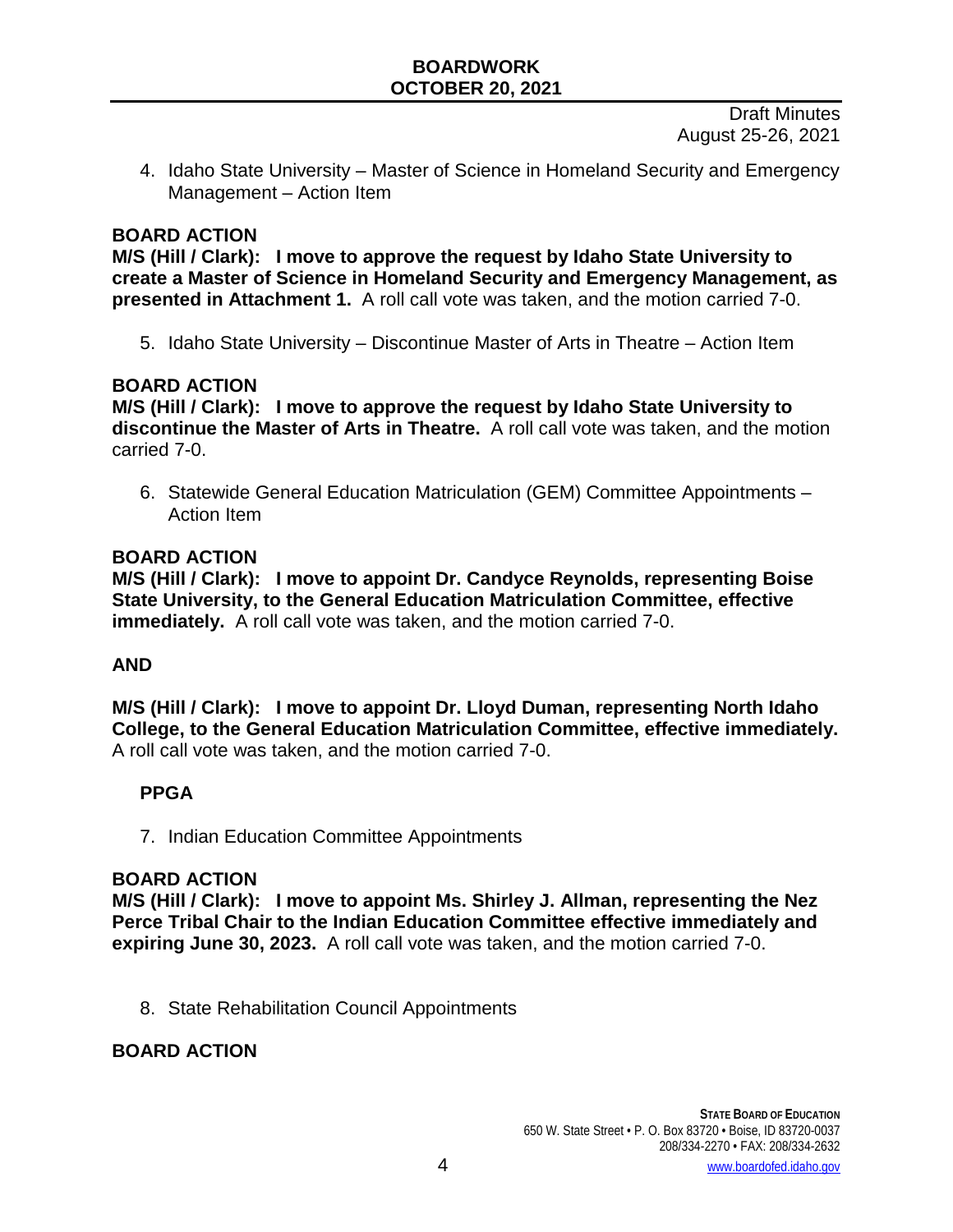**M/S (Hill / Clark): I move appoint Tim Blonsky as a representative of the Disability Groups and Stephanie Taylor-Silva as a representative of Former Applicants or Recipient of Vocational Rehabilitation Services for three-year terms, effective immediately through June 30, 2024.** A roll call vote was taken, and the motion carried 7-0.

### **SDE**

9. Curricular Materials Adoption

# **BOARD ACTION**

**M/S (Hill / Clark): I move to approve the curricular materials and related instructional materials for K-12 computer science, K-12 English language learner, and driver's education, as submitted in Attachment 1.** A roll call vote was taken, and the motion carried 7-0.

10.Praxis II – Content, Pedagogy, and Performance Assessments – Qualifying Scores

### **BOARD ACTION**

**M/S (Hill / Clark): I move to approve the Praxis II assessments and qualifying scores as provided in Attachment 1.** A roll call vote was taken, and the motion carried 7-0.

# **AND**

**M/S (Hill / Clark): I move to approve National Board for Professional Teaching Standards certification as an approved content, pedagogy, and performance assessment as provided in Attachment 2.** A roll call vote was taken, and the motion carried 7-0.

11.Emergency Provisional Certificates

# **BOARD ACTION**

**M/S (Hill / Clark): I move to accept the recommendation of the Professional Standards Commission to issue one-year emergency provisional certificates for Nicholas Davis and Sally Hall to teach the content area and grade ranges at the specified school districts as provided herein for the 2021-22 school year.** A roll call vote was taken, and the motion carried 7-0.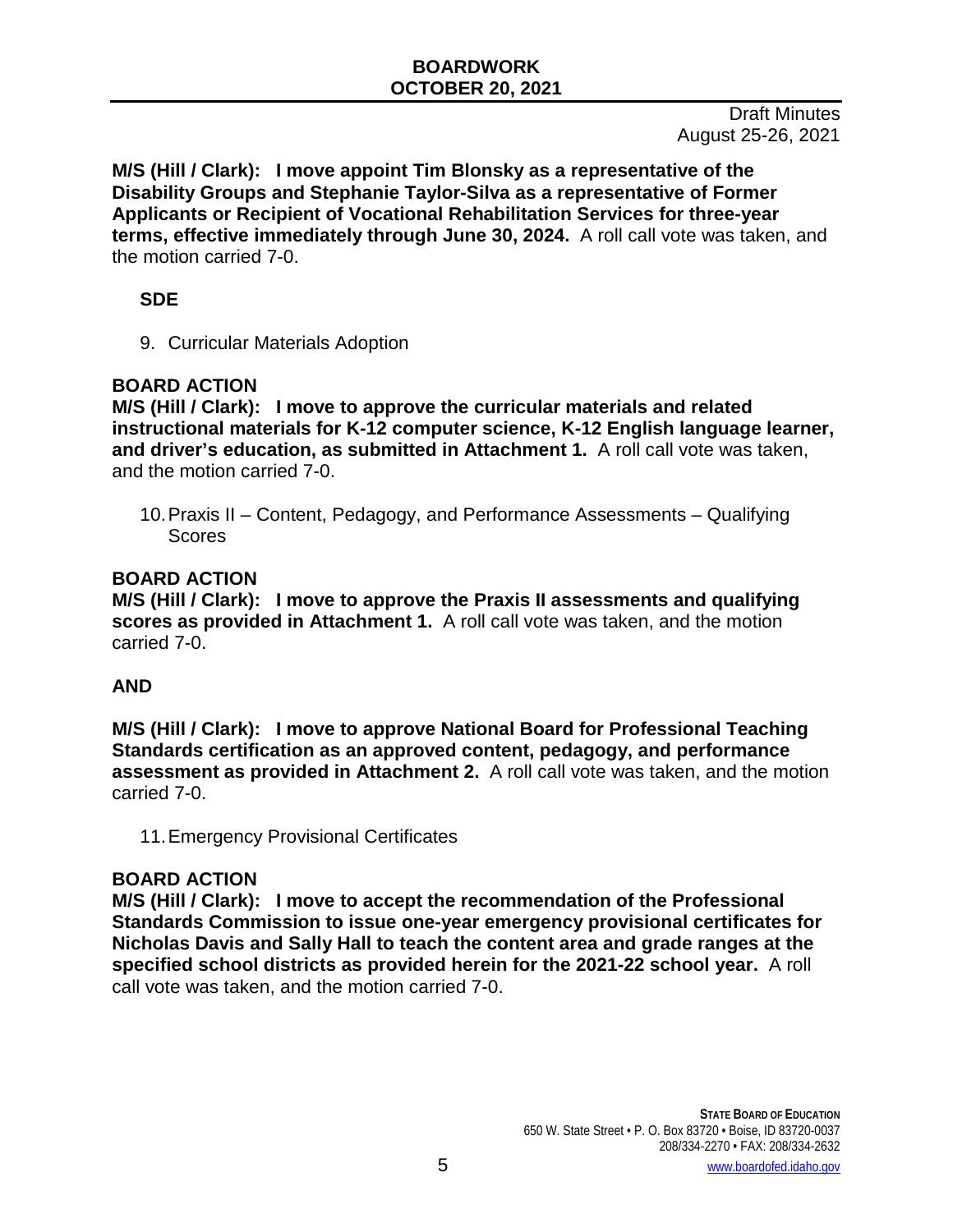Draft Minutes August 25-26, 2021

12.Professional Standards Commission Appointments

#### **BOARD ACTION**

**M/S (Hill / Clark): I move to reappoint Karen Pyron as a member of the Professional Standards Commission, effective July 1, 2021, through June 30, 2024, representing Idaho school boards.** A roll call vote was taken, and the motion carried 7-0.

**M/S (Hill / Clark): I move to reappoint Peter McPherson as a member of the Professional Standards Commission, effective July 1, 2021, through June 30, 2024, representing the State Department of Education.** A roll call vote was taken, and the motion carried 7-0.

**M/S (Hill / Clark): I move to reappoint Kristi Enger as a member of the Professional Standards Commission, effective July 1, 2021, through June 30, 2024, representing the Division of Career Technical Education.** A roll call vote was taken, and the motion carried 7-0.

13.University of Idaho – Educator Preparation Program Review

#### **BOARD ACTION**

**M/S (Hill / Clark): I move to adopt the State Review Team Report for University of Idaho as submitted in Attachment 1 and to grant approval for the University of Idaho's noncareer technical education degree-based programs for educator certification purposes.** A roll call vote was taken, and the motion carried 7-0.

#### **AND**

**M/S (Hill / Clark): I move to accept the documentation submitted by University of Idaho and to grant conditional approval all degree-based Career Technical Education programs for certification purposes.** A roll call vote was taken, and the motion carried 7-0.

14.Northwest Nazarene University – Educator Preparation Program – New Endorsement Program – Teacher Leader

#### **BOARD ACTION**

**M/S (Hill / Clark): I move to accept the recommendation of the Professional Standards Commission to conditionally approve Northwest Nazarene University's Teacher Leader – Instructional Specialist and Teacher Leader – Special Education programs for certification.** A roll call vote was taken, and the motion carried 7-0.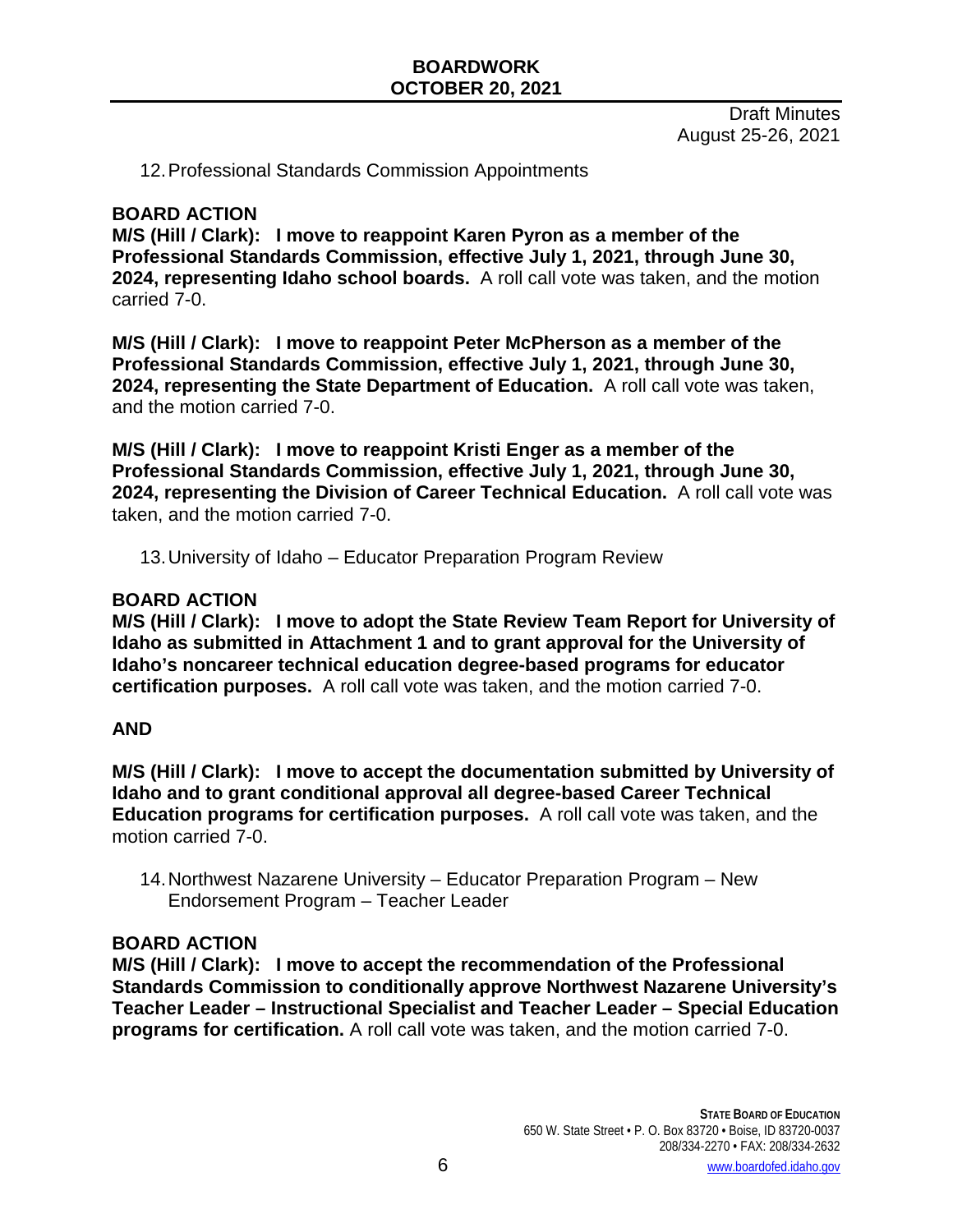Draft Minutes August 25-26, 2021

15.University of Idaho – New Program Proposal – Computer Science

#### **BOARD ACTION**

**M/S (Hill / Clark): I move to conditionally approve University Idaho's computer science endorsement program for instructional staff certification purposes.** A roll call vote was taken, and the motion carried 7-0.

# **PLANNING, POLICY AND GOVERNMENTAL AFFAIRS**

1. Idaho State University – Annual Progress Report

Kevin Satterlee, President of Idaho State University, gave the Board members an update on ISUs accomplishments during the past year.

For the academic year of 2020-2021, Idaho State University focused institutional efforts and priorities around the four major themes that align with ISU's strategic plan and the State Board of Education's strategic plan. We also focused our efforts on the context of remaining open and serving our core mission during a global pandemic. This point cannot be oversold. While many institutions across the nation did not remain physically open, ISU did and did so in cooperation with our sister institutions for the benefit of all of Idaho's students.

With regard to our four primary themes, ISU made substantial progress in developing and implementing initiatives aimed to make tangible improvements in the following areas:

- 1. Recruitment and Retention: Commit to removing barriers to student success to ensure degree completion, while improving the go-on rate in Southeast Idaho.
- 2. Focus on Relationships: Build strong relationships with community and industry, creating a pipeline to employment upon graduation.
- 3. Promote Identity and Culture: Develop an institutional identity that attracts students and fosters a student-centric approach.
- 4. Efficiency and Effectiveness: Explore operational and structural efficiencies while focusing resources to support the core mission of education.

In conclusion substantial progress was made in the 2020-2021 academic year. The University has good momentum moving into this Fall semester. ISU successfully remained operational and continued to serve the students of Idaho despite tremendous challenges due to the COVID-19 pandemic. Plans to continue to move ISU forward are underway and we expect to see continued progress through 2022. Included in this is the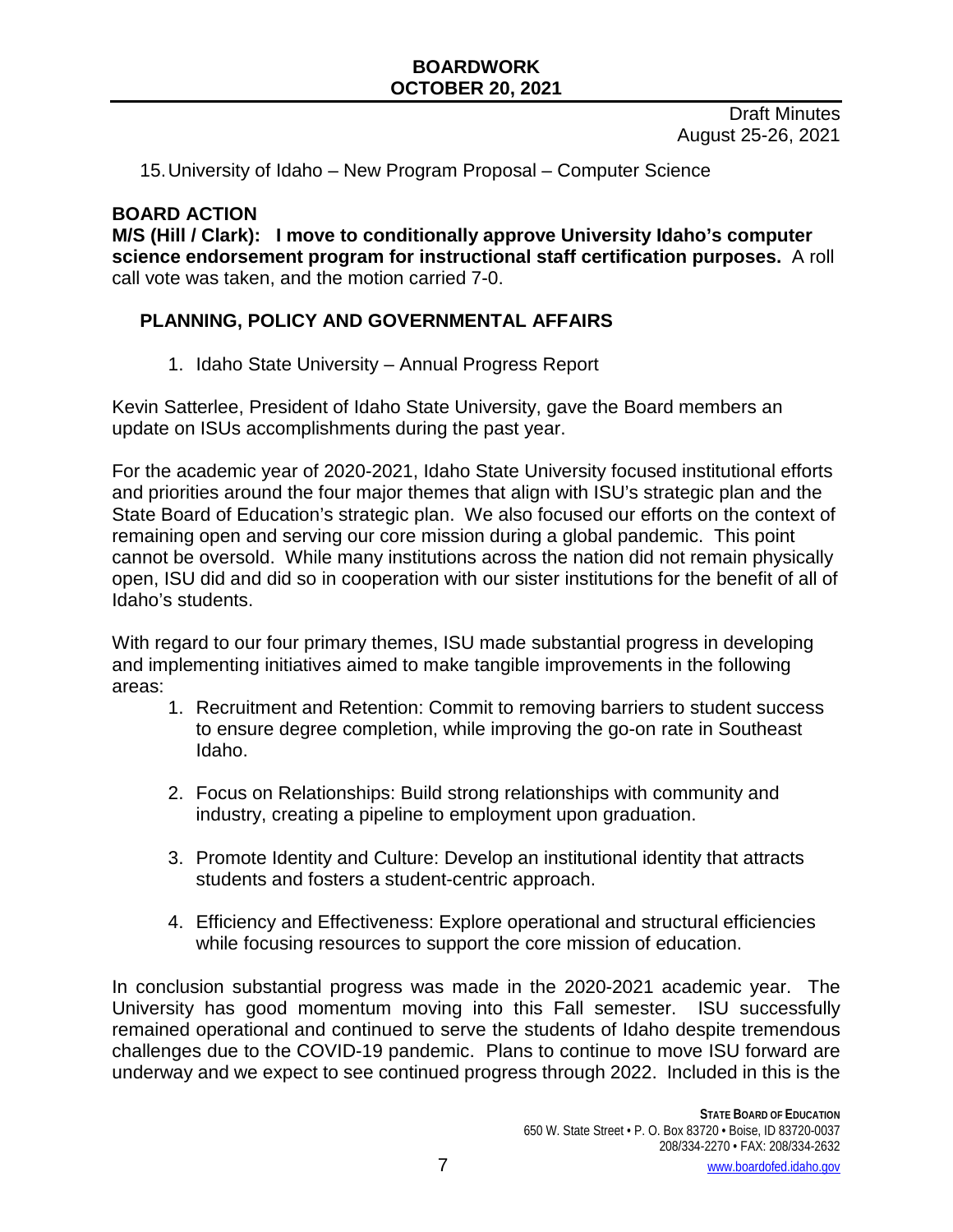Draft Minutes August 25-26, 2021

effort to adopt a new strategic plan in alignment with the State Board of Education's strategic goals. We are optimistic for the future and are looking forward to bringing students back to campus this fall. As always, Idaho State is dedicated to being a higher education leader with a mission of changing student lives.

Ms. Critchfield called attention to ISU's recruitment and retention efforts, and she asked how will ISU measure their success in these areas? President Satterlee said the first goal is to work on retention and ISU will work on a three percent retention rate above last fall's enrollment figure. Board President Liebich wondered what can be done to make sure more of Idaho's high school graduates get into higher learning if they want to attend. President Satterlee said conversations about the value of a college education need to happen with parents and students in the state, as well as the country. Recruiting efforts are focusing on this issue and counselors are connecting with students enrolled in dual credit classes in high school to begin that discussion.

Dr. Clark asked about the increase in graduate program enrollment that ISU has seen while enrollment in undergraduate programs is decreasing. President Satterlee said early data shows that graduate program enrollment is once again on the upswing and ISU will be using some of the same strategies used in marketing and recruitment to target the undergraduate programs for enrollment. Mr. Gilbert asked what the encapsulation is specific to ISU and what makes it unique. President Satterlee said ISU pulls students from the largest geographic footprint. Ninety percent of the students at ISU are Idaho residents.

Dr. Hill asked what the vision was for the Idaho Falls campus. President Satterlee said he, Dr. Rick Aman, President of College of Eastern Idaho, and C. Scott Green, President of the University of Idaho, have had several discussions on this issue, and they see a growing collaboration between their schools which will help students achieve their long-term goals. Instead of competing for students the schools will work collaboratively to help students get to their educational goal. For example, students can begin their education at College of Eastern Idaho and then transfer to ISU or UI to complete their degree aspirations seamlessly.

There were no further comments or questions from the Board.

# **IDAHO STATE UNIVERSITY COMMUNITY FORUM**

Zane Webb, Student Body President; Lindsey Solomon, Staff Council President for the 2021-2022 Academic Year; and Dr. Jasun Carr, Faculty Senate Chair, all came forward to answer any questions the Board members had about ISU.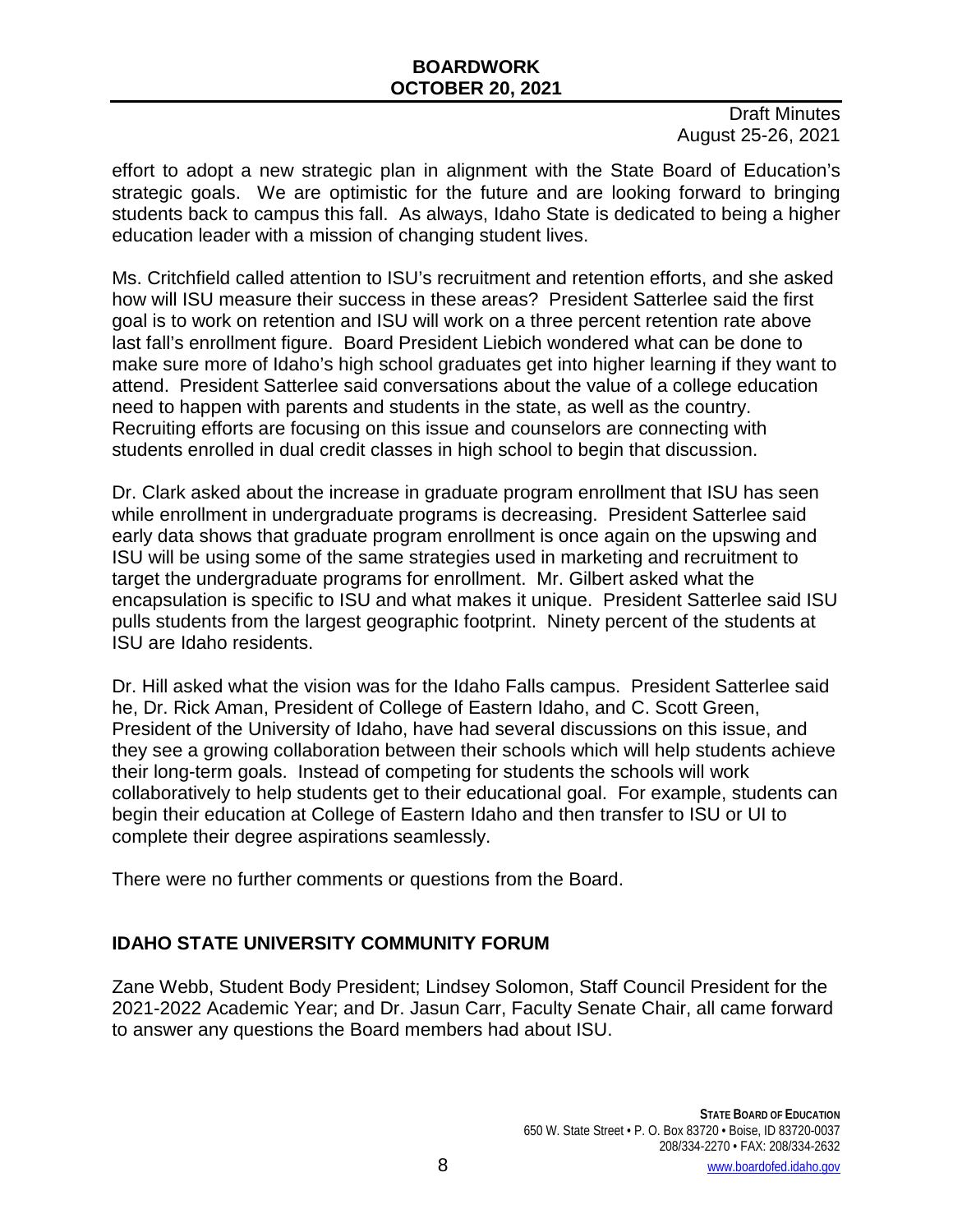Draft Minutes August 25-26, 2021

Board President Liebich asked what the campus moral has been like during the pandemic. Zane Webb said students were confused about the fee structure for online classes as it was the same as when being on campus. He did say students are very excited to be back on campus, but they were having a hard time in making friends.

Lindsey Solomon said staff is also doing well but the recruitment of new full and parttime staff is ongoing. She said the low starting wages was an issue in why those seeking employment will not accept positions at the university.

Jasun Carr said faculty were excited to be back on campus this year. While moral was high, they felt more pressure to reconnect with their students.

There were no further comments or questions from the Board.

At this time the Board recessed for 15 minutes, returning at 2:30 p.m. (MT)

# **STATE DEPARTMENT OF EDUCATION**

1. Developments in K-12 Education

Superintendent Ybarra gave an update on the Developments in K-12 Education. There was a new superintendent orientation training for sixteen new superintendents that went very well, and the feedback was very positive. Most school districts in the state started back to school the week of August 23rd, and many districts are happy to be back in person and hope to be able to stay open. The back-to-school taskforce met and devised plans to deal with pandemic issues as they arise and discussed how to provide resources to districts as needed.

Karen Seay, Director of Federal Programs, State Department of Education provided information about the COVID-19 Elementary and Secondary School Emergency Relief (ESSER) funds expenditure. Beginning with the Coronavirus Aid, Relief and Economic Security (CARES) Act ESSER I fund, seventy-five percent of the flow-through funds have been spent, thirteen percent of ESSER II funds have been spent and thirty-seven percent of the state set aside funds have been expended. Further detailed information on the use of ESSER, CARES and the American Rescue Plan (ARP) funds can be found at the State Department of Education's website; [https://www.sde.idaho.gov/federal-programs/prf/.](https://www.sde.idaho.gov/federal-programs/prf/)

Dr. Clark asked what the parameters were for the unfinished learning money going to the Local Education Agencies (LEAs). Ms. Seay said there are some parameters, and the money has to be used on evidence-based research, tutoring, and to address student gaps in learning due to COVID-19. Dr. Clark informed everyone that the Board,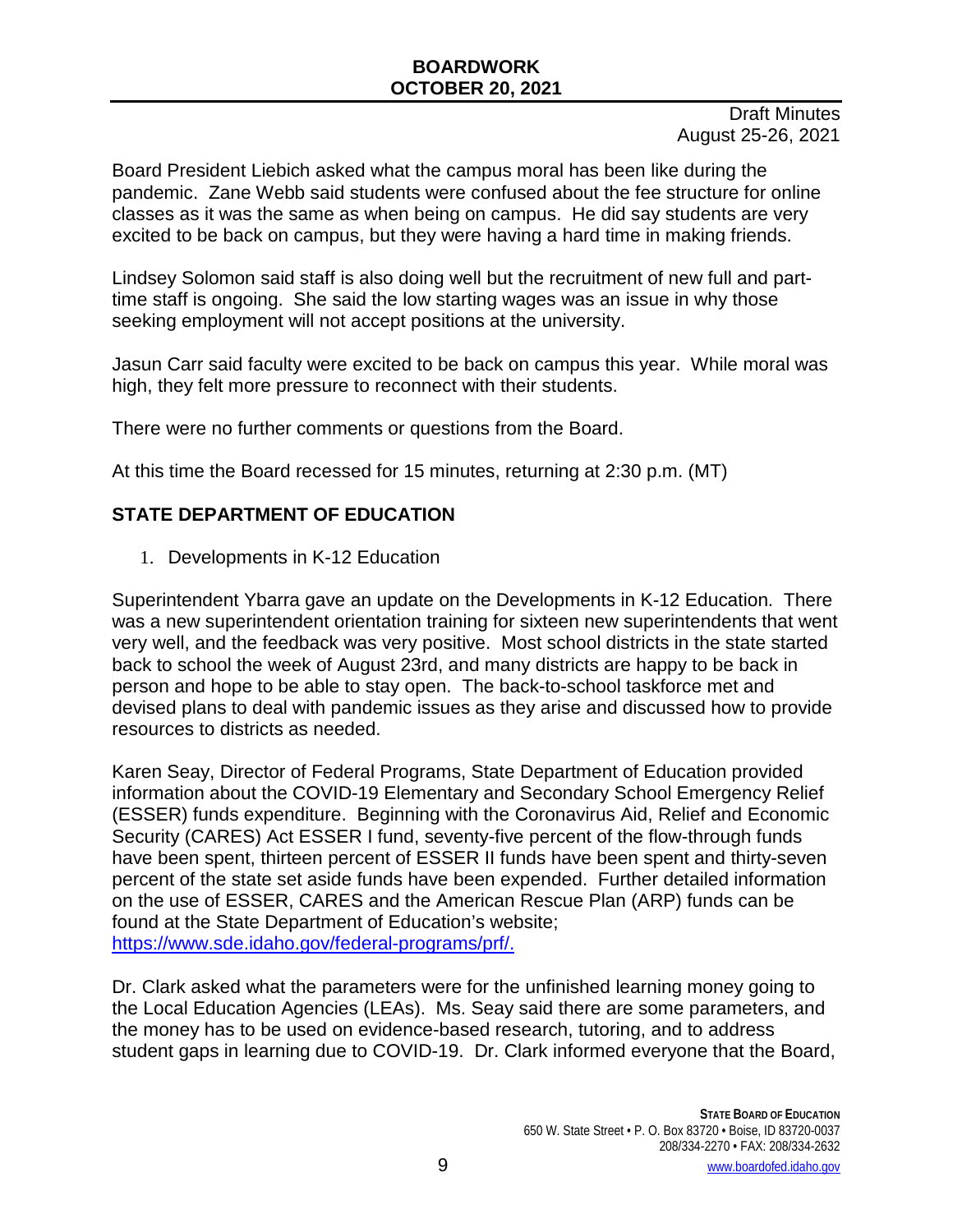Draft Minutes August 25-26, 2021

the Governor's office, and the State Department's review of unfinished learning is focused on three areas: K-4 reading, 5-9 math, and credit completion at the high school.

Board President Liebich asked if there was a statewide reporting system in place to know how many kids are in quarantine or out of school due to sickness. Superintendent Ybarra said currently 178 out of 3,000 students enrolled are out of school due to sickness. That information is updated regularly by the school districts and the Office of Emergency Management (OEM).

Superintendent Ybarra gave a Pandemic Electronic Benefit Transfer (P-EBT) update. She said as of August 24<sup>th</sup>, 74,600 students did receive food assistance cards. Twentyseven million P-EBT cards have been distributed to families and that number will increase. These cards allowed students to be able to get nutritious food when schools were closed. Four thousand envelopes containing P-EBT cards were returned for incorrect addresses, and the school districts were tasked with finding those families.

2. ESSA Waiver Request

Dr. Kevin Whitman, Director of Assessment and Accountability, State Department of Education, provided an updated slide deck of information for the Board members. The ESSA Waiver data in the agenda packet was provided as an information item.

Dr. Whitman said that consistent with the approved waiver request, Idaho's accountability system following the 2020-2021 school year has the following components:

- Continued transparency and reporting Waiver-based updates for this year:
	- No new identifications
	- Student growth across two years made available for local use
	- **School quality and student success (surveys and college/career** readiness) not affected, so still reported
	- Progress toward meeting long-term goals and interim progress not reported
- Assurances to report on chronic absenteeism and technology access

Under the waiver, Idaho also assured the U.S. Department of Education that it would report on chronic absenteeism and technology access. Idaho also agreed to maintain support for all previously identified schools and to make new identifications following the 2021-2022 school year. School district and school performance is publicly reported by the Department through the Idahoschools.org website.

Dr. Whitman reported that IRI numbers for Fall 2020 and Spring 2021 were as follows: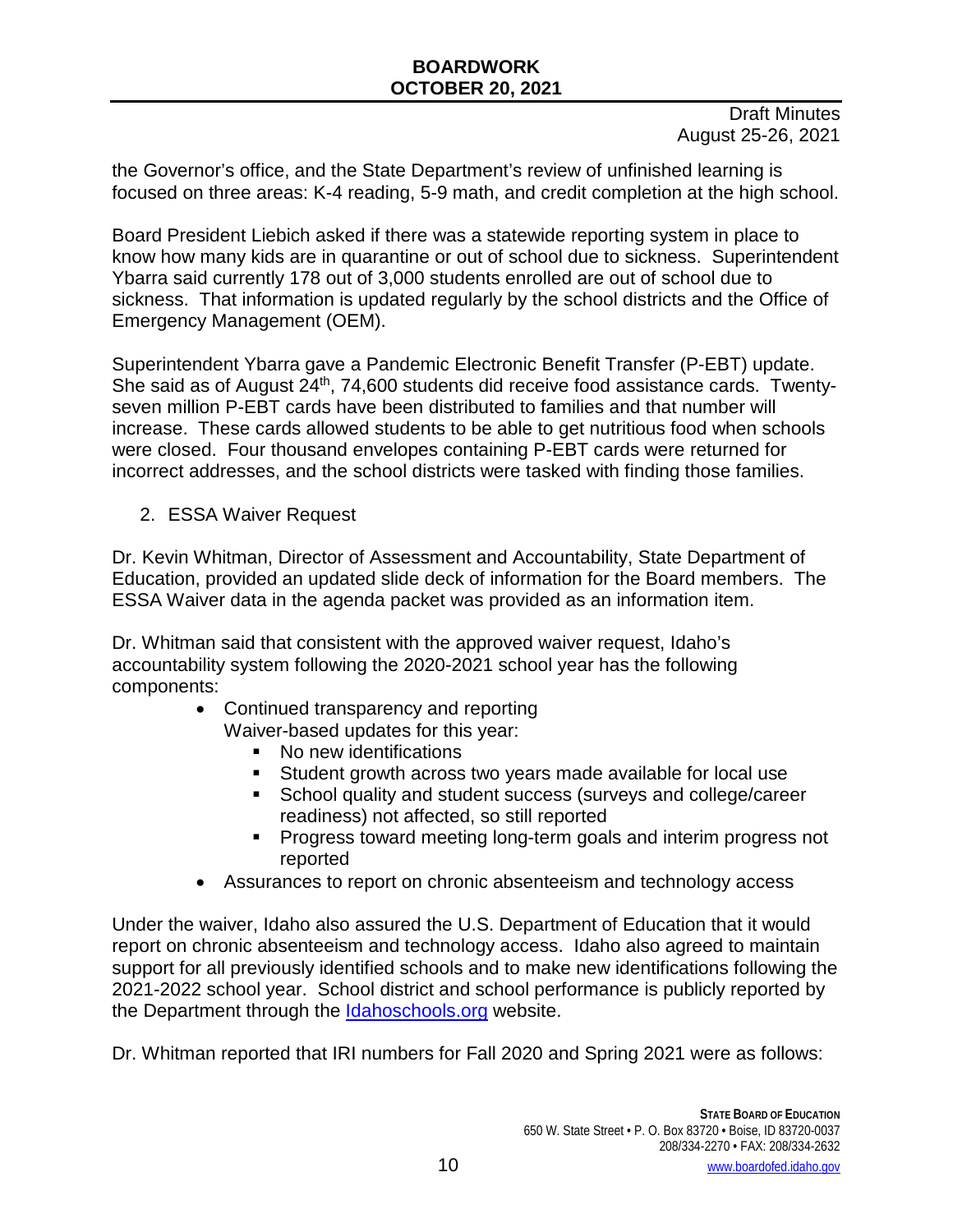Draft Minutes August 25-26, 2021

- 65.1 percent of students in K-3 were reading at grade level across all grades. The spring results did show an increase in reading at grade level from the Fall IRI scores however overall, there was a slight decrease in scores from Spring of 2019.
- IRI results for the period of 2019 to 2021 did show a slight decrease across all grades K-3 in testing results.
- Scores for the 2021 ISAT performance for students in grades 3-8 and 10 with testing of English Language Arts, Literacy and Math showed the following.
	- o English Language Arts performance scores
		- 22.4 percent of students were below basic
		- 23.5 percent of student were at basic
		- 32.5 percent of students were proficient
		- 21.6 percent of students were advanced
	- o Literacy and Math performance scores
		- 32.1 percent of student were below basic
		- 28.2 percent of students were basis
		- 21.9 percent of students were proficient
		- 17.7 percent of students were advanced
	- When comparing ISAT Proficiency Trends with scores from 2015 to 2021 there is a slight increase in proficiencies with a low score rate of 51.1 percent in 2015 to a rate of 55.0 percent in 2021 for ELA scores, and a rate of 39.3 percent in 2015 to a high of 44.4 percent in Math proficiency scores in 2021.
	- The 2020 and 2021 English Learner Assessment Proficiency where students in K-12 need to take this test annually showed a decline in proficiency from a rate of 19.3 percent in 2019 to a rate of 10.1 percent in 2021.
	- English Learner Assessment Growth metric for 2020-2021 showed a high assessment number of 62.4 percent in 2019 and 48.1 percent in 2021.

Dr. Whitman said in conclusion SDE is beginning to look at districts and schools which exceled during the pandemic or performed better than expected based on the characteristics of their student groups. SDE would like to highlight those success stories.

Board President Liebich asked if there was a chart showing the top growing / performing districts. Dr. Whitman said yes, he could get that data to the Board quickly.

Dr. Clark said she had heard that 15,700 Idaho students seemed to have fallen off the grid during the pandemic and she was wondering if a strategy was in place to re-engage those students. Marilyn Whitney, Deputy Superintendent, Communications and Policy, State Department of Education, said the decline that they were aware of was closer to 10,000 students with the largest decline being students in the  $6<sup>th</sup>$  grade. Idaho does not track homeschool students, but schools are reporting a return of those students to in-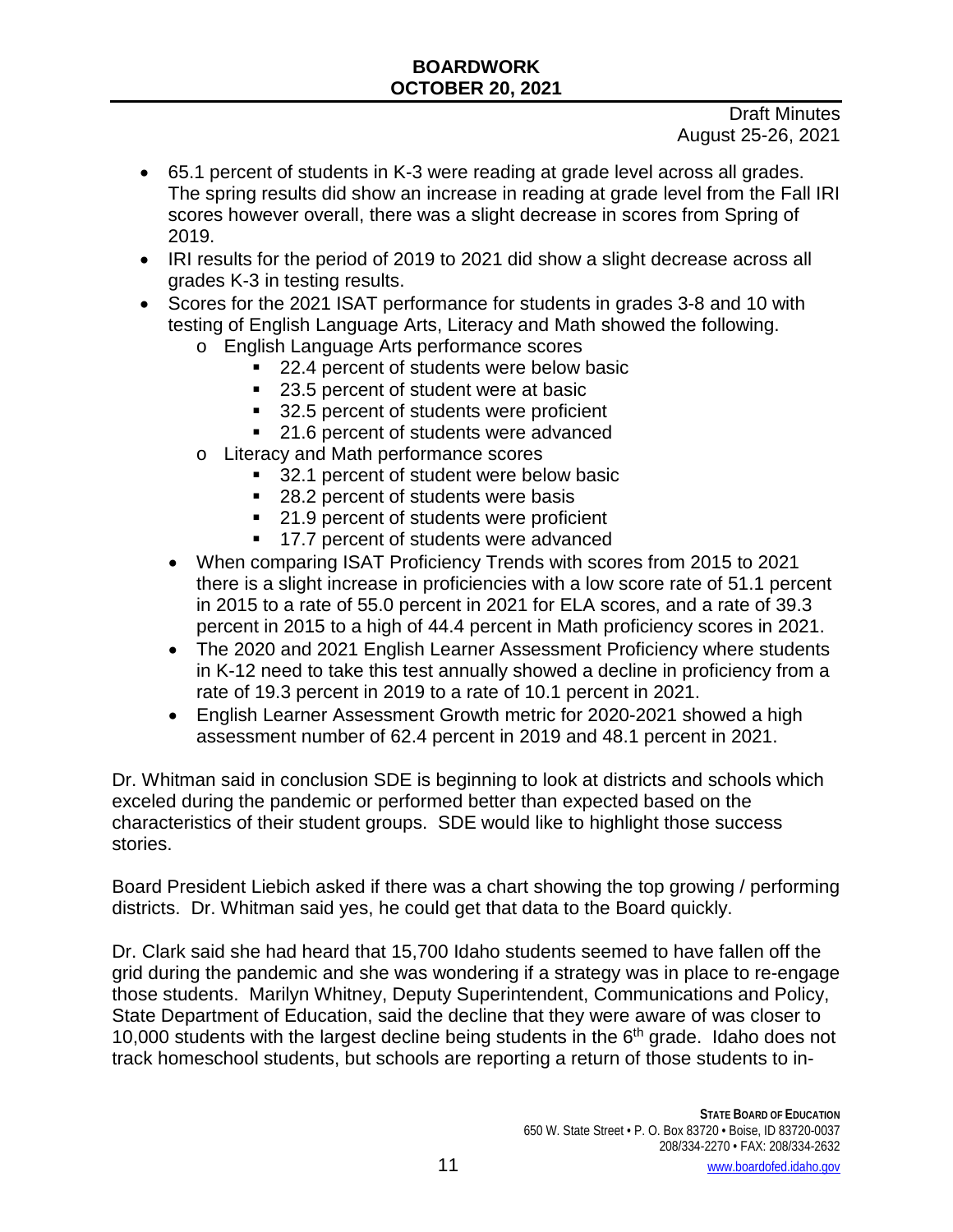Draft Minutes August 25-26, 2021

person instruction. Ms. Critchfield mentioned the difficult time teachers are going to have in assessing students who are coming back into the classroom from homeschooling environments or online schools.

Board President Liebich asked if there was data available to assess student performance between online delivery verses brick and mortar schools. Superintendent Ybarra said a learning management system would have helped the districts in being able to gather data on students and their learning outcomes.

There were no further comments or questions from the Board.

3. Emergency Provisional Certification Process

Superintendent Ybarra said this is a process change that came from the Senate Education Committee during the last Legislative session. The Committee asked for a streamlined process for the Emergency Provisional Certification Application Process.

Lisa Colon Durham, Director, Certification and Professional Standards, State Department of Education outlined the new streamlined process, noting that number 6 is one of the newest changes to the process.

The Emergency Provisional Certificate allows a school district or charter school to request one year certification/endorsement in an emergency situation for a candidate who does not hold the required Idaho certificate/endorsement to fill a position. The process for approval of Emergency Provisional Certificate Applications are as follows:

- 1. As per IDEA, an Emergency Provisional Certificate shall not be used for special education.
- 2. The applicant must pass a background check as required by Idaho Code §33- 130.
- 3. The applicant must have two years of college training, which is defined as 48 semester credits.
- 4. In order to meet emergency requirements, all applications must include the following:
	- a. Date the school district or charter school declared an emergency.
	- b. Date applicant was hired to serve in the position that requires certification/endorsement.
	- c. Summary of recruitment efforts which lead to the emergency.
- 5. Applications received after January 1 of the school year must be due to the school district or charter school losing a staff member after January 1 of the school year.
- 6. The Emergency Provisional Certificate is approved as a one-time basis per individual except under extenuating circumstances. An explanation of extenuating circumstances must be included with a second-year application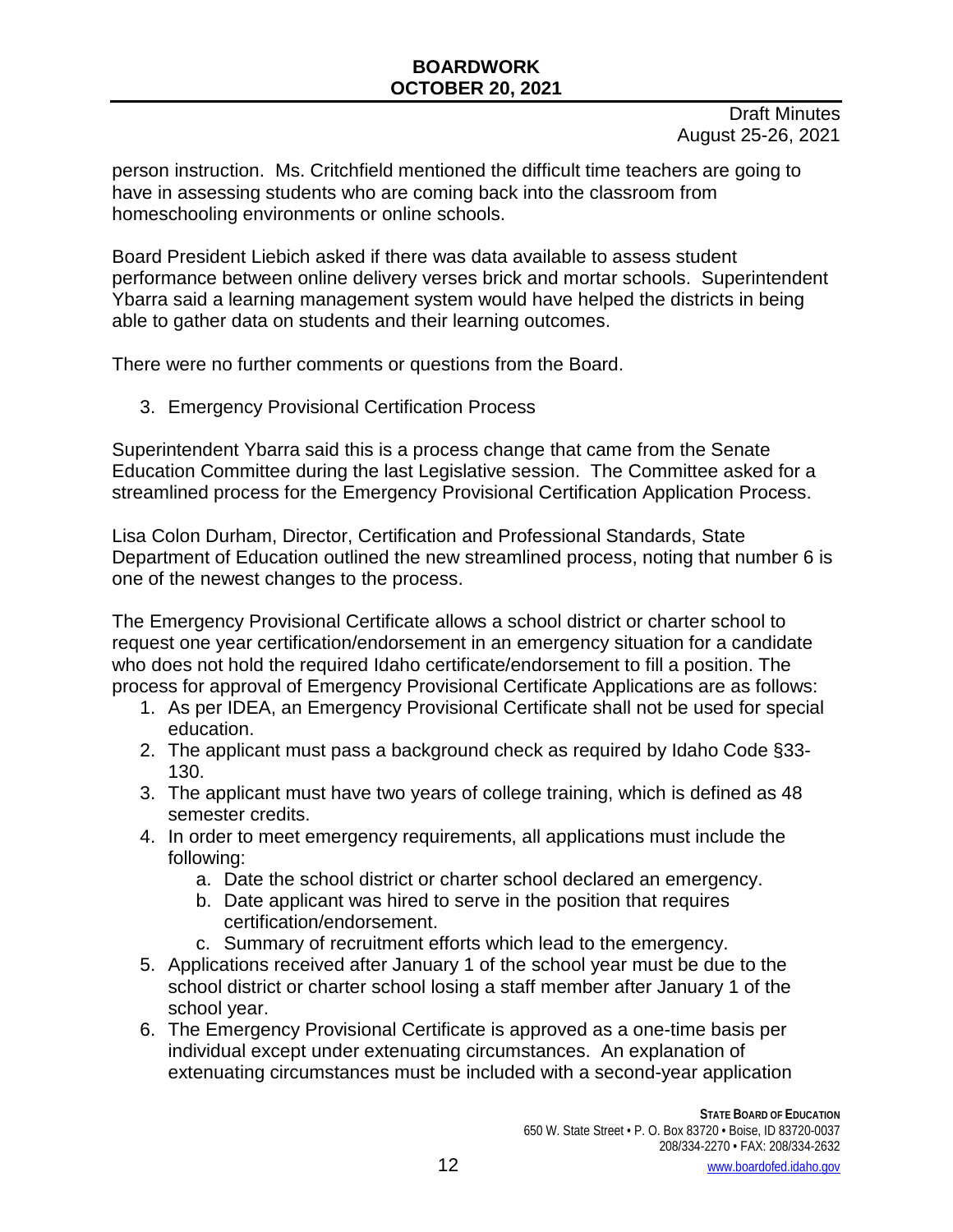Ms. Durham said if the Board approves the Emergency Provisional Certification Application Process changes PSC will no longer need to review and provide recommendations, LEAs will know the certification and funding status of their provisional candidates two or more months earlier than the current process presently allows.

#### **BOARD ACTION**

**M/S (Ybarra / Clark): I move to approve the Emergency Provisional Certification Application Process as provided in Attachment 1.** A roll call vote was taken, and the motion carried 7-0.

Ms. Critchfield asked what was lacking in the prior process. Ms. Durham said removing the Professional Standards Committee from this process will remove an extra layer of review that is not necessary. This change should also help to highlight those instances where the same person has tried to get an Emergency Provisional Certificate to teach in different areas without continuing their education and completing their teaching certification. The same concerns were expressed around those who wished to use an EPC who wanted to be school counselors, school superintendents, and those who go outside of the instructional staff. This new process will stop those who repeatedly ask for an EPC without getting their teaching certification.

There were no further comments or questions from the Board.

### **EXECUTIVE SESSION (Closed to the Public)**

**M/S (Hill / Critchfield): I move to go into Executive Session pursuant to Section 74-206(1)(b), Idaho Code, to consider the evaluation, dismissal or disciplining of, or to hear complaints or charges brought against, a public officer, employee, staff member or individual agent, or public-school student.** A roll call vote was taken, and the motion carried 7-0.

The Board moved to Executive Session at 3:40 p.m. (MT).

The Board returned from Executive Session at 4:33 p.m. (MT) Dr. Hill stated that the Board concluded its discussion and took no action on the matter discussed.

**M/S (Hill / Keough): Dr. Hill made a motion to recess until 8:00 a.m.** A roll call vote was taken, and the motion carried 7-0.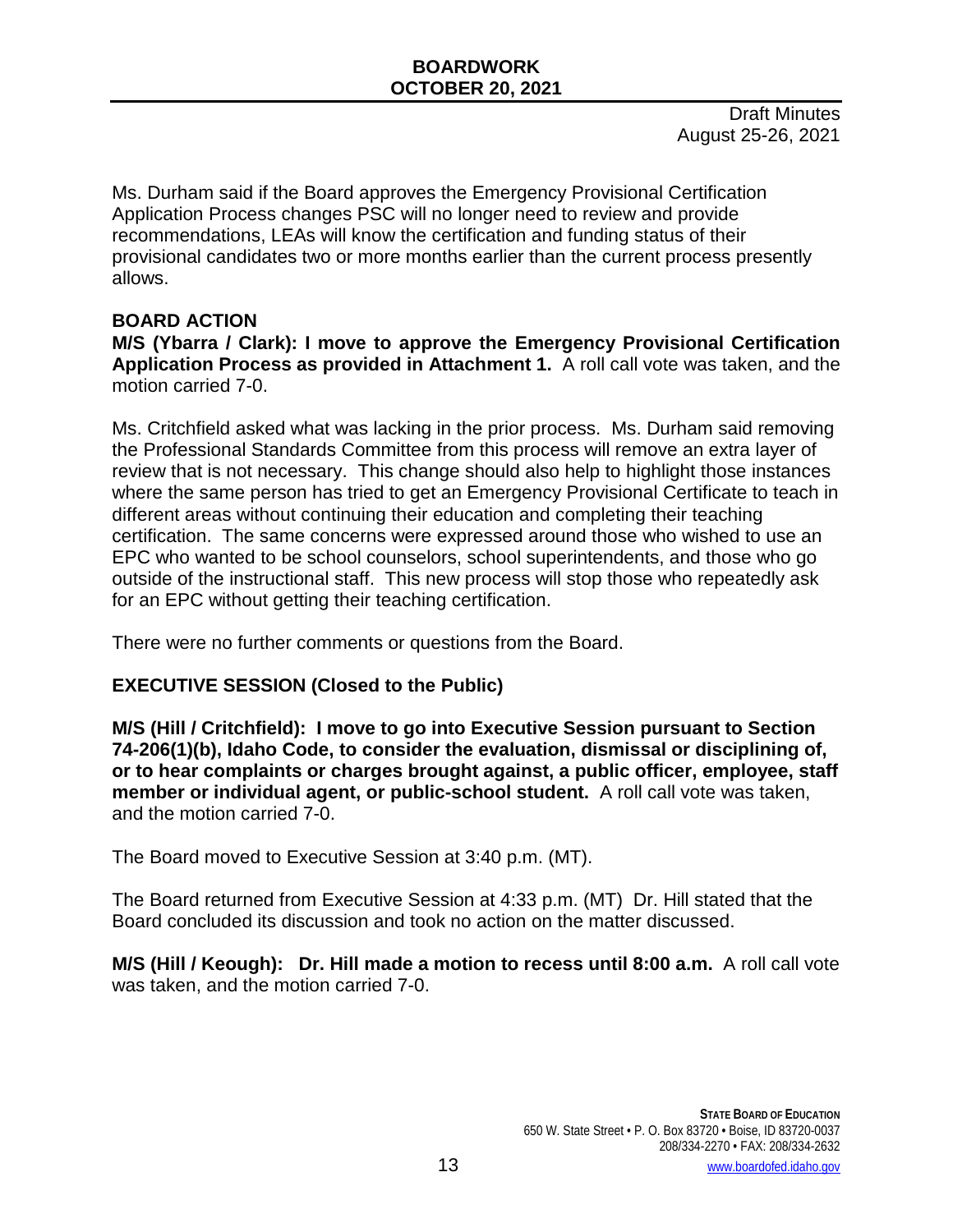### **Thursday, August 26, 2021, 8:00 a.m. (MT)**

#### **OPEN FORUM**

There was 1 participant for the Open Forum:

*Rev James Wilson* - Rev Wilson from Star, Idaho testified in front of the Board members and imparted his view on the topic of critical race theory saying*, "Critical thinking is associated with analysis of data, and application of analysis to arrive at creative and synthetic conclusions. Critical Theory is meant to shoehorn thinking into a predetermined groupthink conclusion that is the antithesis of critical thinking. Some primary tenets of CRT are that all people are either oppressed or oppressors, there is no identity outside group identity, no way to cross lines from one group to another, nor to resolve the perpetual warfare between groups. The only remedy for discrimination is more discrimination. One example is the requirement – for teacher certification – of a course in social justice not limiting itself to race. If we were to limit ourselves to "teaching about" racism it would be a good thing; Americans need to know the good, the bad, and the ugly about our history. But CRT conditions – as opposed to teaching. It is objectionable not because it is offensive, but because it is false. … thank you for your time."*

#### **PLANNING, POLICY AND GOVERNMENTAL AFFAIRS**

2. Board Policy I.E. Executive Officers – First Reading

Dr. Clark outlined this Board Policy. The policy as proposed splits the three levels of expedited actions identified in section 33- 3730, Idaho Code between the Executive Director, and the institution presidents, followed by Board consideration at their next Board meeting. Alternate proposals could delegate all authority to the institution presidents or to the Executive Director with follow up action for the Board either as informational reports or formal Board action to ratify the action of the institution presidents. In addition to consideration of the first reading, the Board is being asked to consider delegating the same authority to the Executive Director and the institution president at the August Board meeting, allowing them to act, if needed, prior to the second reading of the policy at the October Board meeting.

#### **BOARD ACTION**

**M/S (Clark / Keough): I move to approve the first reading of proposed amendments to Board Policy section I.E. Executive Officers, as submitted in Attachment 1.** A roll call vote was taken, and the motion carried 7-0.

**AND**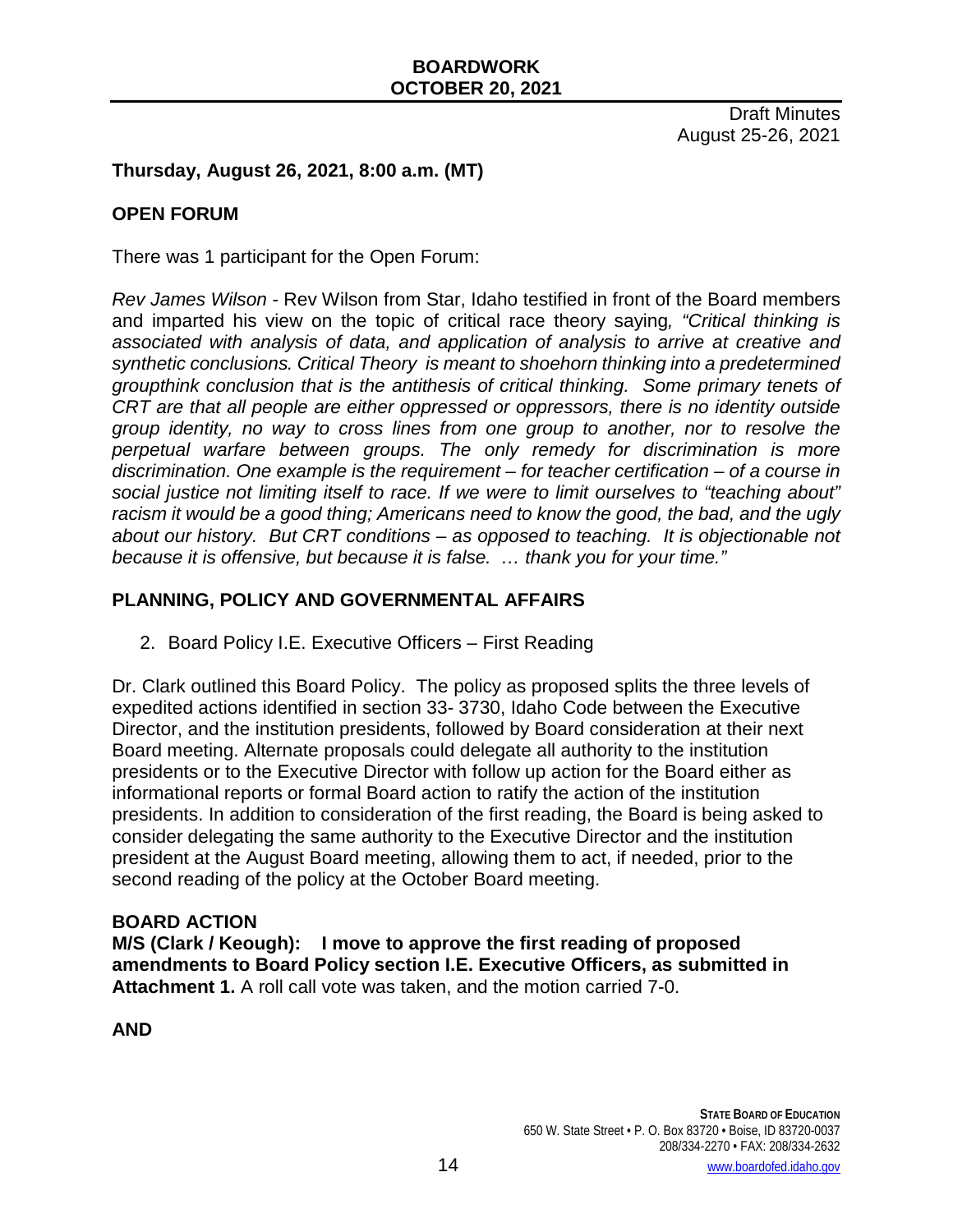**M/S (Clark / Keough): I move to delegate authority to the Board's executive director to, upon request from an institution in situations requiring immediate action, close an institution or any of its buildings or campuses or to limit its programs or activities, if needed to prevent the spread of contagious or infectious disease. Any such action taken shall be considered by the Board at its next meeting.** A roll call vote was taken, and the motion carried 7-0.

### **AND**

**M/S (Clark / Keough): I move to delegate authority to the institution presidents to implement measures required to prevent the spread of contagious or infectious disease. Any such action taken shall be considered by the Board at its next meeting.** A roll call vote was taken, and the motion carried 7-0.

Matt Freeman mentioned that the last sentence of the last two motions does not require the Board to ratify the decision, they can ratify or reverse the action, the language was kept open so the Board could decide how to move forward as they see fit.

There were no comments or questions from the Board.

3. Board Policy IV.E. Division of Career Technical Education (CTE) – First Reading

Tracie Bent said the proposed amendment to Board Policy IV.E concerning is regarding CTE instructional staff endorsements that go with CTE occupational specialist certificates. The language grandfathers in networking and computer support, and programming and web design endorsements and ads in degree based endorsements that were removed from administrative code by the Department a year ago.

# **BOARD ACTION**

**M/S (Clark / Hill): I move to approve the First Reading of Board Policy IV.E. Division of Career Technical Education as provided in Attachment 1.** A roll call vote was taken, and the motion carried 7-0.

Ms. Critchfield said that previously the hour requirement for folks coming from industry who wished to teach was out of sync with this policy, and asked if we were closer to where we need to be? Dr. Clay Long, Administrator, Career Technical Education (CTE) said yes, two years ago Senator Lent championed the bill reducing the hours from 12,000 to 6,000 hours, or a combination of degree or hours, or an industry certification. Dr. Clark asked if this now gets us more in line with our surrounding states. Mr. Long said it does.

There were no further comments or questions from the Board.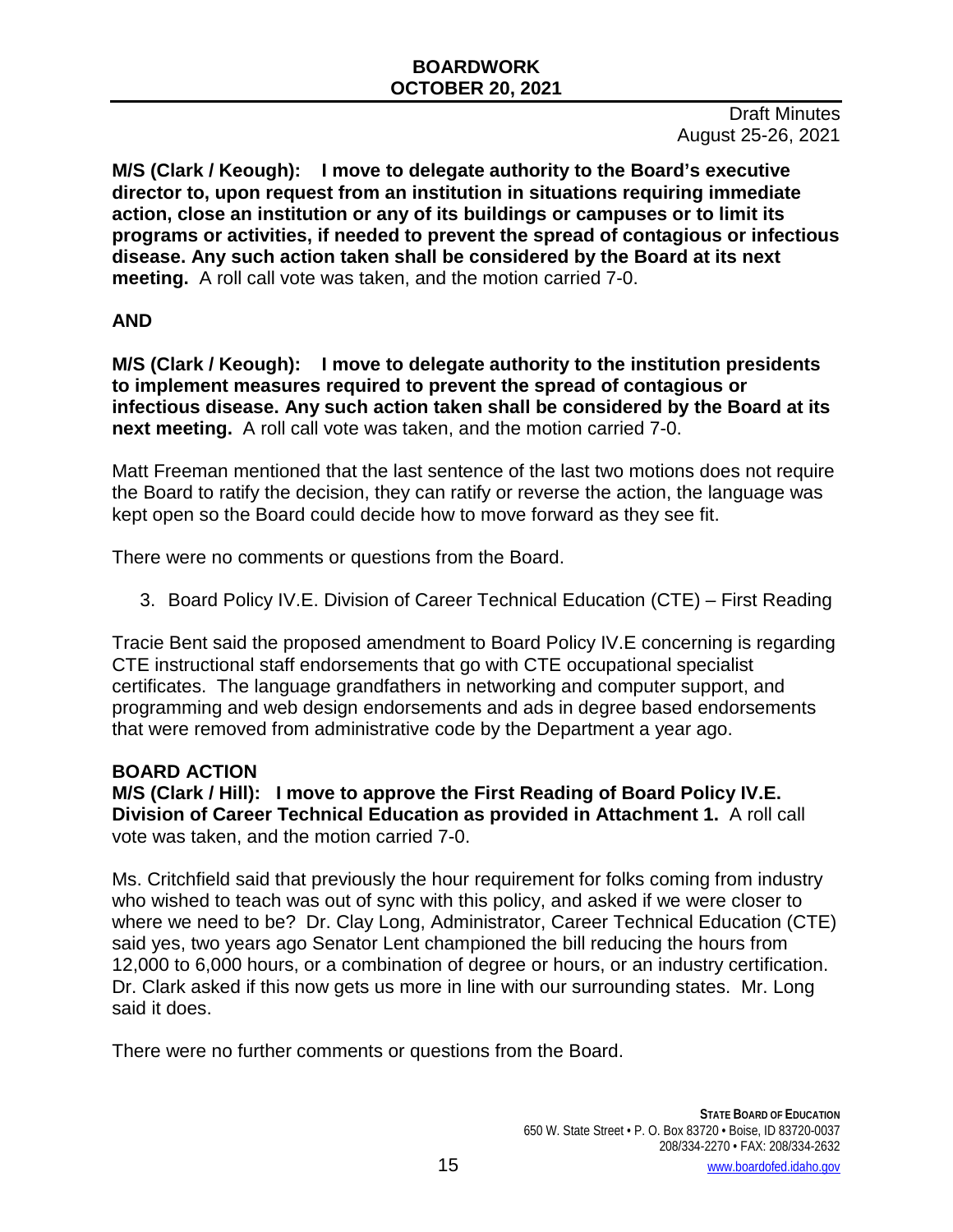Draft Minutes August 25-26, 2021

4. Division of Career Technical Education – Postsecondary Educator Credentialing Manual

Tracie Bent said moving forward OSBE and CTE will be taking a deeper look at how this section of policy concerning CTE is structured. If the motion today is approved this will give Board approval as OSBE and CTE staff work on restructuring this section. This manual will be incorporated by reference into Board policy when the CTE section of policy is restructured.

#### **BOARD ACTION**

**M/S (Clark / Critchfield): I move to approve the Idaho Postsecondary Credentialing Manual as provided in Attachment 1.** A roll call vote was taken, and the motion carried 7-0.

Dr. Hill asked Dr. Long to give a vision of where CTE is headed. Mr. Long said the Postsecondary Educator Credentialing manual has been an internal document and has been in practice, and this Board action, if approved, will now make it Board policy. Using the manual as written was not done to reduce the qualifications of instructors but to better articulate those standards and expectations. Mr. Long stated he wants to take this internal manual and bring transparency by having this be a part of Board Policy.

There were no further comments or questions from the Board.

5. Division of Career Technical Education – Workforce Readiness Standards

Dr. Long said these standards were originally adopted in 2016 and the standards have just been updated so this update will be for the upcoming school year if the Board approves.

#### **BOARD ACTION**

**M/S (Clark / Hill): I move to approve the revisions to the Workplace Skills for Career Readiness Standards as submitted in Attachment 1.** A roll call vote was taken, and the motion carried 7-0.

Board President Liebich asked how these standards gets implemented. Dr. Long said these standards compliment the program standards and all concentrator students are required to take the workplace readiness assessment that directly aligns to these standards within their CTE programs. These standards are only applicable for the CTE programs.

Matt Freeman asked if the Board would be able to see global scores similar to ISAT, or IRI, to see what workplace readiness looks like at the schools. Mr. Long said yes, these outcomes are within the CTE performance measures, annual update, and annual report.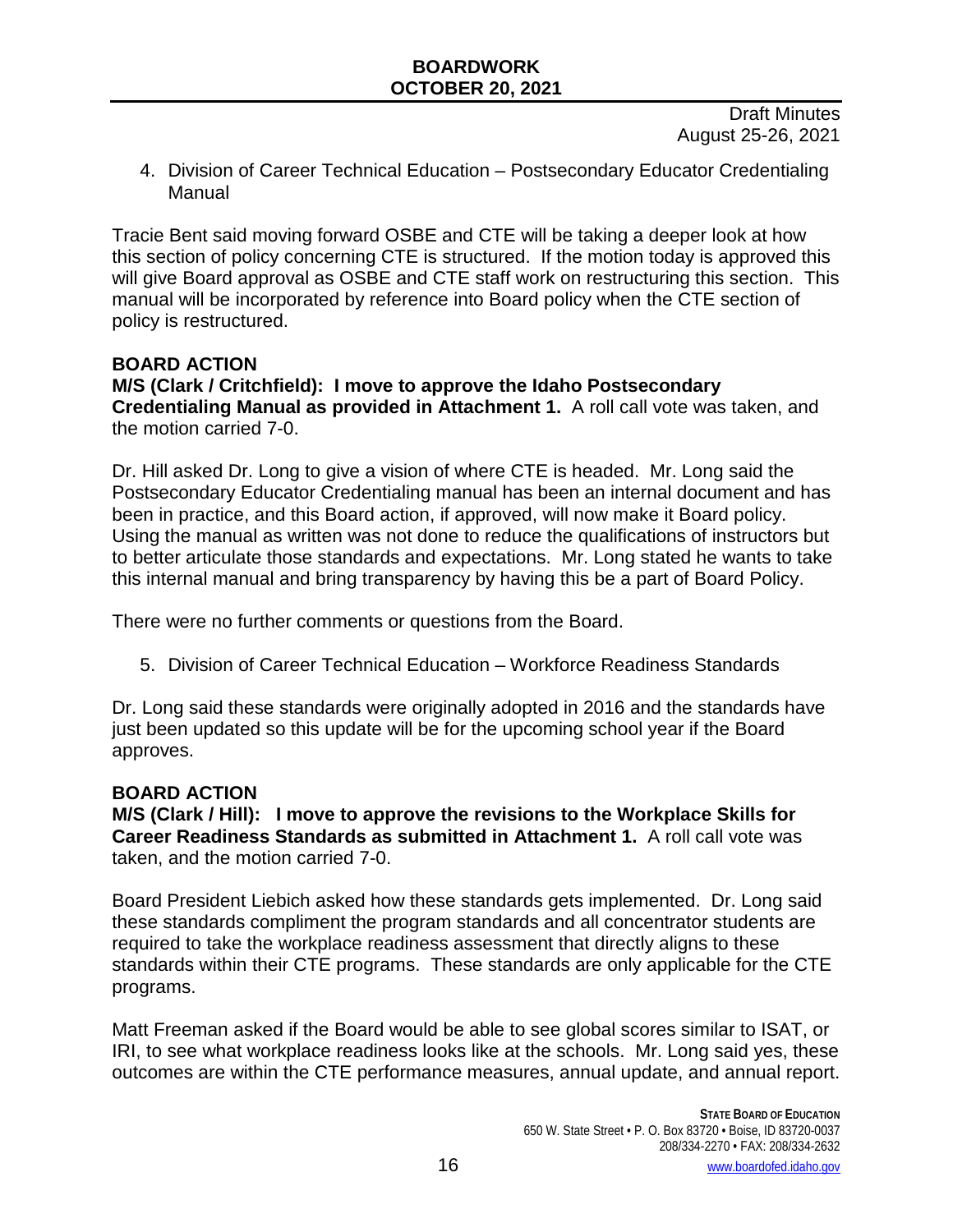Draft Minutes August 25-26, 2021

There were no further comments or questions from the Board.

6. 2022 Legislation

Tracie Bent outlined the 2022 Legislation being prepared for the Legislative session set to begin on January 10<sup>th</sup>, 2022. (See below for Legislative proposals and discussions on those items.) For any items the Board did approve there will still be additional work with Legislatures and other stakeholders and if any significant changes were to happen, they will come back to the Board for reapproval.

### **BOARD ACTION**

**M/S (Clark / Keough): I move to approve the proposed legislation in substantial conformance to the form provided in Attachments 2 through 8 and to authorize the Executive Director to make additional changes as necessary as the legislation moves forward through the legislative process.** A roll call vote was taken, and the motion carried 7-0.

#### Full-Time / Day Kindergarten Funding

2. This legislation will amend Chapter 10, Title 33 support unit calculation for kindergarten students such that kindergarten students who attend full-time would be calculated similarly to other grades funded based on a half day or full day of attendance. Currently the funding formula caps their funding at a half day rate.

Board President Liebich asked if this was needs-based legislation. Ms. Bent said this would be open to all students whose parents wanted them to attend full day kindergarten subject to space facility restrictions at the schools. Board President Liebich asked how this legislation was created. Ms. Bent said meetings were held between the Department of Education and a few legislators during the last session who were interested in moving forward legislation that would adjust the formula to fund full day kindergarten. Mr. Gilbert asked how this legislation fits in with the Governor's priorities for the next legislative session as it pertains to education. Ms. Bent said all of this legislation has been reviewed with the Governor's office, and the Division of Financial Management. Through the executive agency legislative process, the Governor has the option of rejecting any legislation that does not align with his goals for the next session.

Matt Freeman asked if this legislation would make it mandatory for school districts to offer full-day kindergarten. Dr. Clark said this was not mandatory legislation and parents can opt out. This legislation would provide the school districts with the resources needed to offer all-day kindergarten.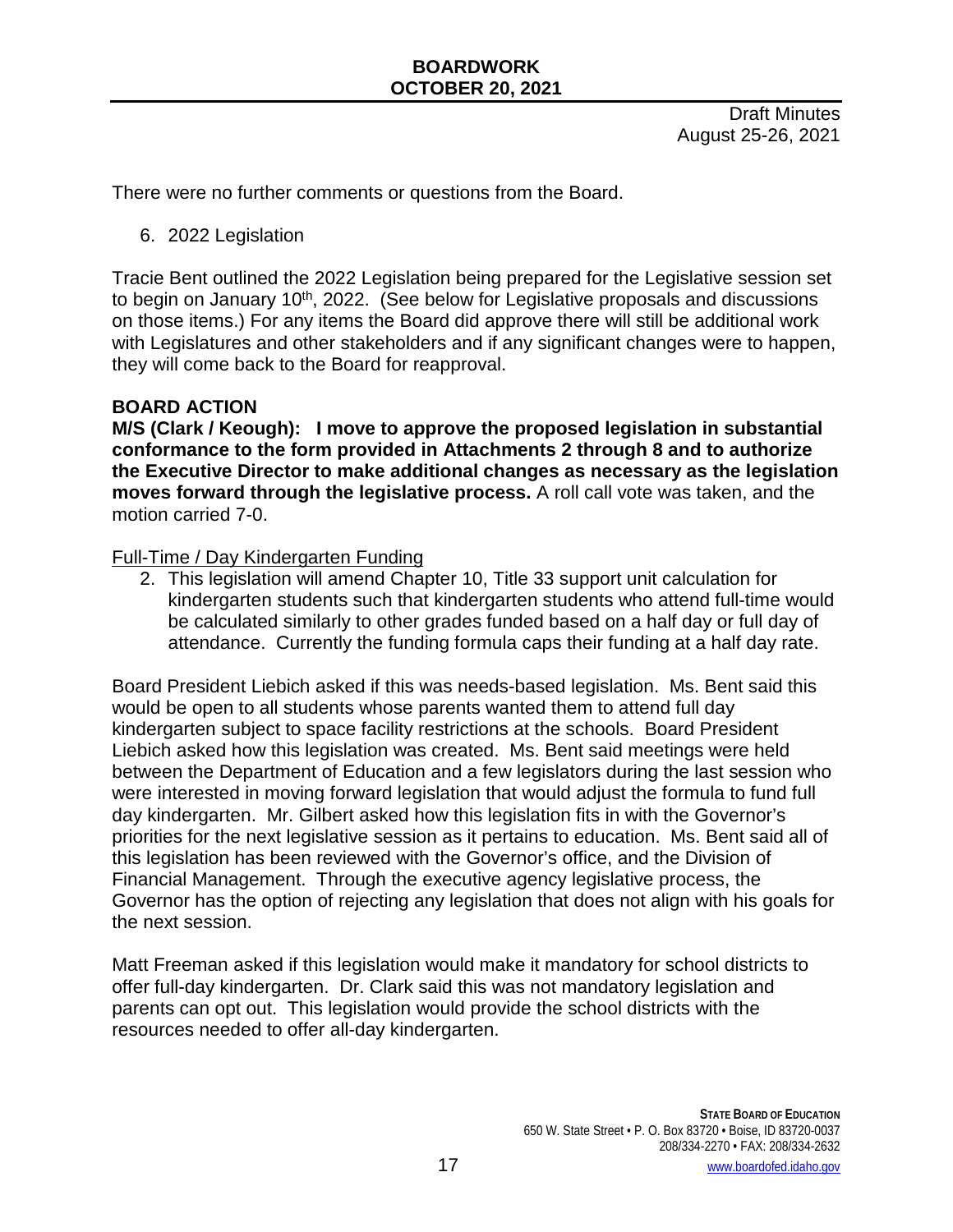Ms. Keough asked where the language in the bill came from concerning parent participation. Ms. Bent said staff drafted the language based on a request from Sen. Thayn that we include a provision for parent engagement. Ms. Bent said it will be up to each school district for how they will move the parent participation component forward. Superintendent Ybarra said Title I schools should already have a parent involvement component in place.

# Shift to FTE Enrollment to Calculate Support Units

3. Amend Chapter 10, Title 33, moving the support unit calculation from one based on FTE student enrollment rather than daily student attendance. This will legislate the temporary rule the Board had in place earlier this year. School district feedback said they would like to use the FTE enrollment calculation to be used moving forward even outside the pandemic environment. Ms. Bent also noted that the Board is authorized to set how attendance is used for calculating average daily attendance in rule already which is why we were able to use FTE enrollment this past year.

Board President Liebich asked for clarification; does this legislation put into code what we had as a temporary rule last year. Dr. Clark said yes, and she clarified that with an attendance-based system the district never receives money for all of its students. Conversion to an enrollment-based system would give the districts money for one hundred percent of their students. Superintendent Ybarra said school districts really want this legislation to move forward and the Board could make this retroactive.

# Rural Educator Incentive Program

4. This proposed legislation started out as a loan forgiveness program. This legislation would provide an incentive to all educators – even those who do not have a student loan to repay. The funding amounts are the same, but teachers can use the funding for other things such as educational costs, paying student loans, or taking additional courses.

Ms. Critchfield asked if this legislation could be a benefit to the school district in putting together a more competitive salary package for teachers. Ms. Bent said this proposal does not do that, but what the funds can be used for could be expanded to include things such as housing in rural areas. It is funding to the individual teachers' for educational loan repayment or reimbursement for education costs. Matt Freeman mentioned that since this funding is administered through an LEA, they could include this as part of their compensation incentive package by making sure teachers are aware that this program is available.

Career Technical School Added Cost Funding Eligibility

5. Currently, career technical school added cost funding is based on an annual appropriation. That annual appropriation is then divided by the eligible career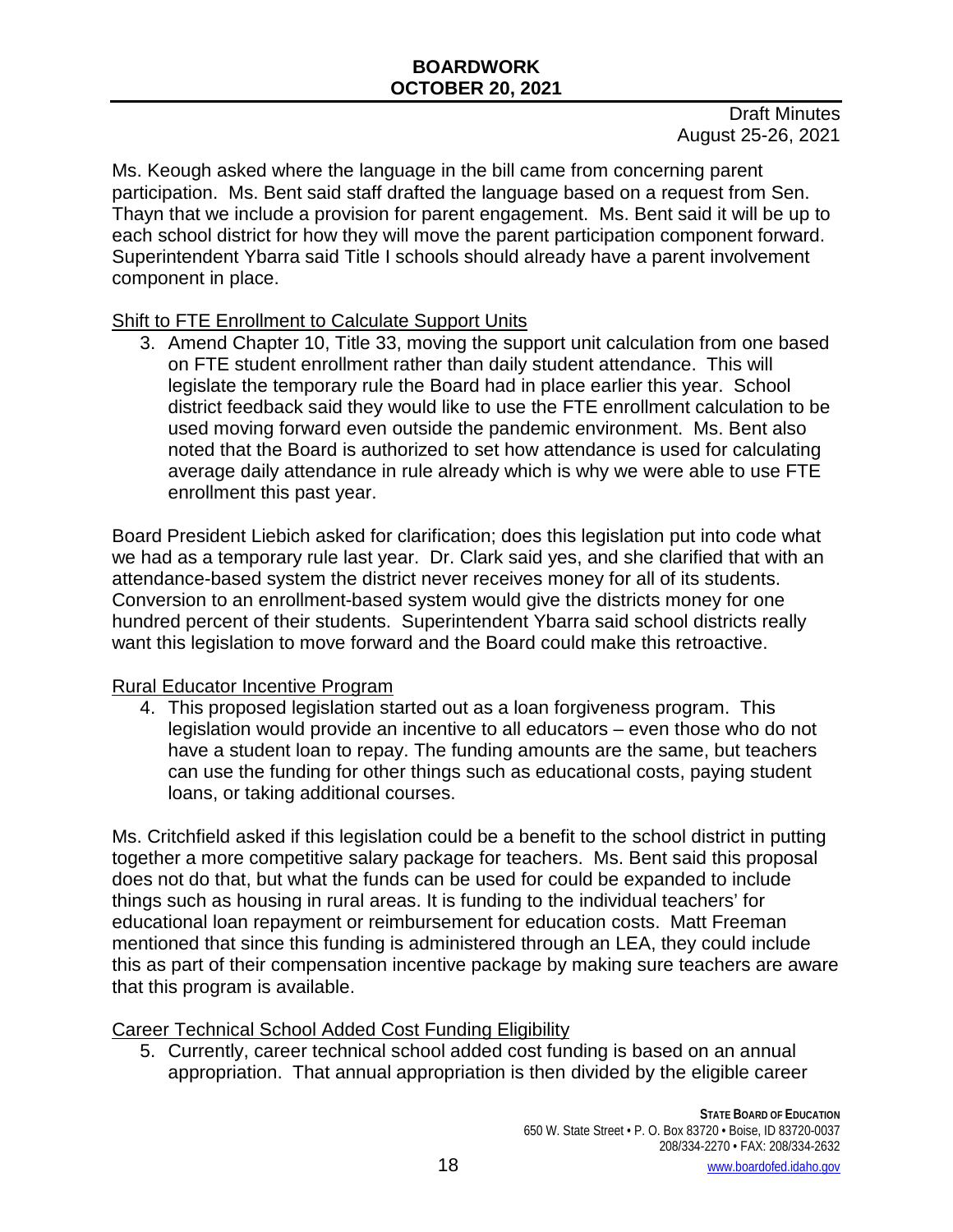Draft Minutes August 25-26, 2021

technical schools on a student enrollment basis pursuant to IDAPA 55.01.03. Amending Idaho Code 33-1002G gives added cost funding for career technical schools that meet specific criteria and gives funding for different kinds of facilities and equipment that is needed for these to be high quality programs. Current Education Service Agencies (ESA's) are not eligible for this funding. This proposal will amend the existing section of code to allow for ESA's to be eligible for the funding if they have a facility.

Board President Liebich asked how many ESA's there are in the state. Dr. Long said for CTE there are three in existence right now that operate career technical school facilities.

#### Charter School Authorization

6. Charter School Authorization – Provides technical and administrative amendments adding definitions and providing clarification to existing provisions. Ms. Bent said this is mostly clean up language due to the increase in companies who provide services for charter schools. In addition, language will be added to clarify what their responsibilities are as an authorizer.

Board President Liebich asked if this language had been vetted by the Public Charter School Commission (PCSC). Ms. Bent said yes, the majority of the language did come from PCSC staff. Dr. Clark asked if it was true that the vast majority of authorization is now being done by the commission and very few districts who did charter school authorization originally have switched over. Ms. Bent said yes, that was true, the majority have switched.

### Postsecondary Scholarship for Dual Credit Students

7. The purpose of this legislation would be to amend Section 33-4605, Idaho Code, Postsecondary Credit Scholarship. Currently, this scholarship requires students to also earn an academic merit-based scholarship from business or industry to match the state award. Due to the challenge it is for students to find merit-based scholarships from business and industry, it has been very difficult for students to qualify for the full amount available and the scholarship has been undersubscribed. The proposed amendment would remove the requirement that the matching scholarship be merit based. Students would still need a matching scholarship from business or industry, but it would not need to have an academic merit-based component to that scholarship.

Ms. Critchfield asked how many students are currently taking advantage of this and will other students benefit from this change. Ms. Bent said so far nineteen students have used this scholarship, and this change should allow more students to participate. These changes have been discussed with the sponsor of the bill and he is supportive.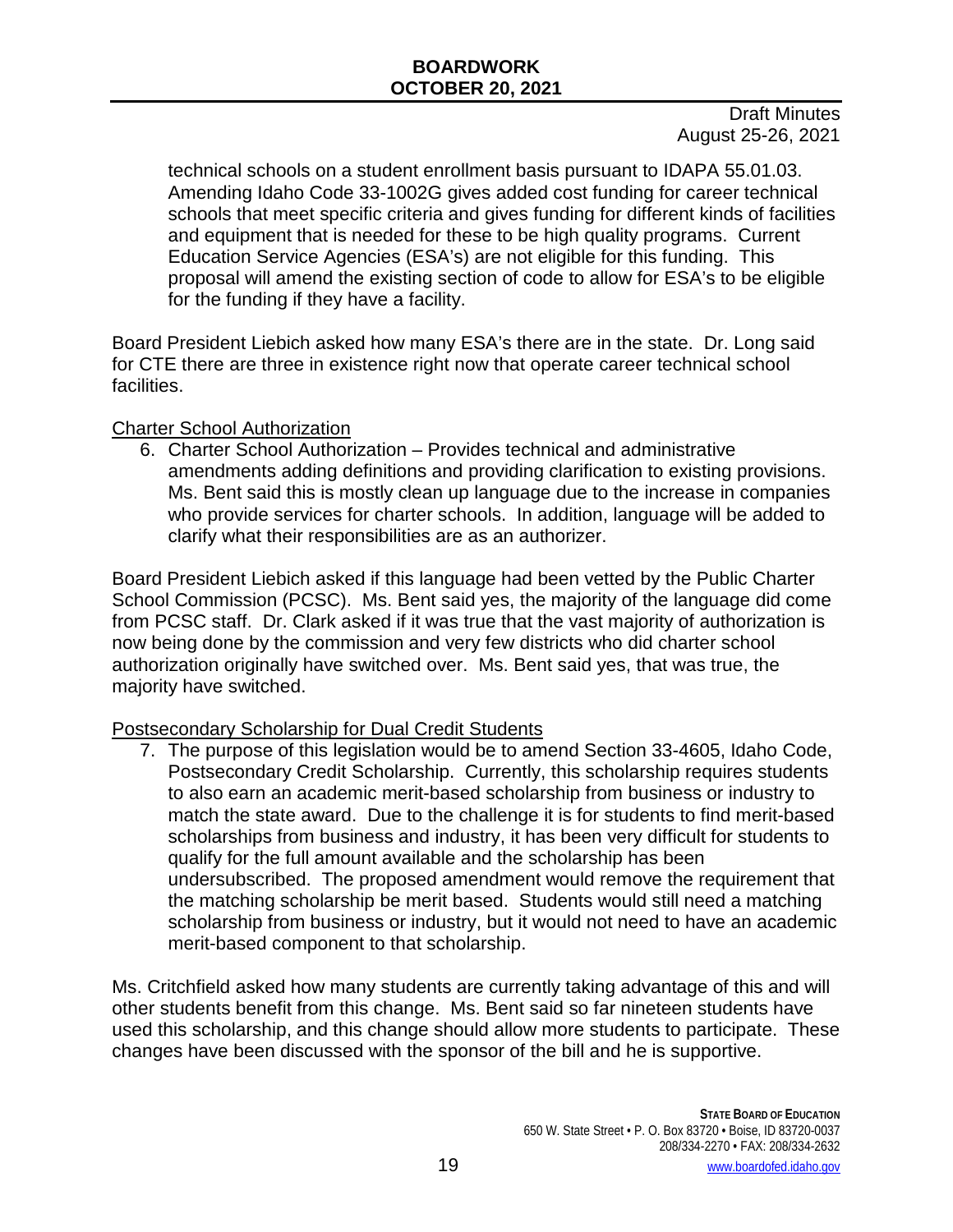Draft Minutes August 25-26, 2021

Armed Forces and Public Safety Officer Scholarship

8. The purpose of this legislation is to make a technical correction updating the language in Section 33-4302(7), Idaho Code, regarding the determination of disability for members of the Armed Forces. Currently, the statute references the disability determinations made by the United States Social Security Administration. The proposed amendment would change this language to the disability determinations for this class of awardees to the entity used by the Office of Veterans Affairs. The Armed Forces and Public Safety Officer Scholarship is a full ride scholarship for those who would be eligible such as someone in the armed forces, a policeman or fireman who is disabled and their dependents.

Looking at all of the proposed legislation Ms. Critchfield suggested that the Board have a fuller discussion on the Full-Day Kindergarten proposal.

There were no further comments or questions from the Board.

At this time the Board recessed for 10 minutes, returning at 9:30 a.m. (MT).

7. Proposed Rule – Docket 08-0102-2101 – Rules Governing the Postsecondary Credit Scholarship

Ms. Bent said the approval of this proposed rule sets out the administrative procedures and requirements for the Postsecondary Credit Scholarship. Further, many of the rule changes the Board will be considering today were made following Governor Little's directive, Executive Order 2020-01, Zero Based Regulations, which directs all agencies who do rulemaking to reduce the number of rules and remove anything that is duplicative. To that end all education administrative rules need to be reviewed by 2026. The rules being presented today are the ones that need to be reviewed for this year.

Rule 08-0102-2101 is the rule that accompanies the legislation discussed earlier. The proposed amendment includes those things that were deemed duplicative in the section of code that authorized this rule to begin with. There were a number of processes that were identified in the rule that were deemed not to be necessary and those were also removed.

#### **BOARD ACTION**

**M/S (Clark / Hill): I move to approve the proposed rule docket number 08-0102- 2101, as submitted in Attachment 1.** A roll call vote was taken, and the motion carried 7-0.

There were no comments or questions from the Board.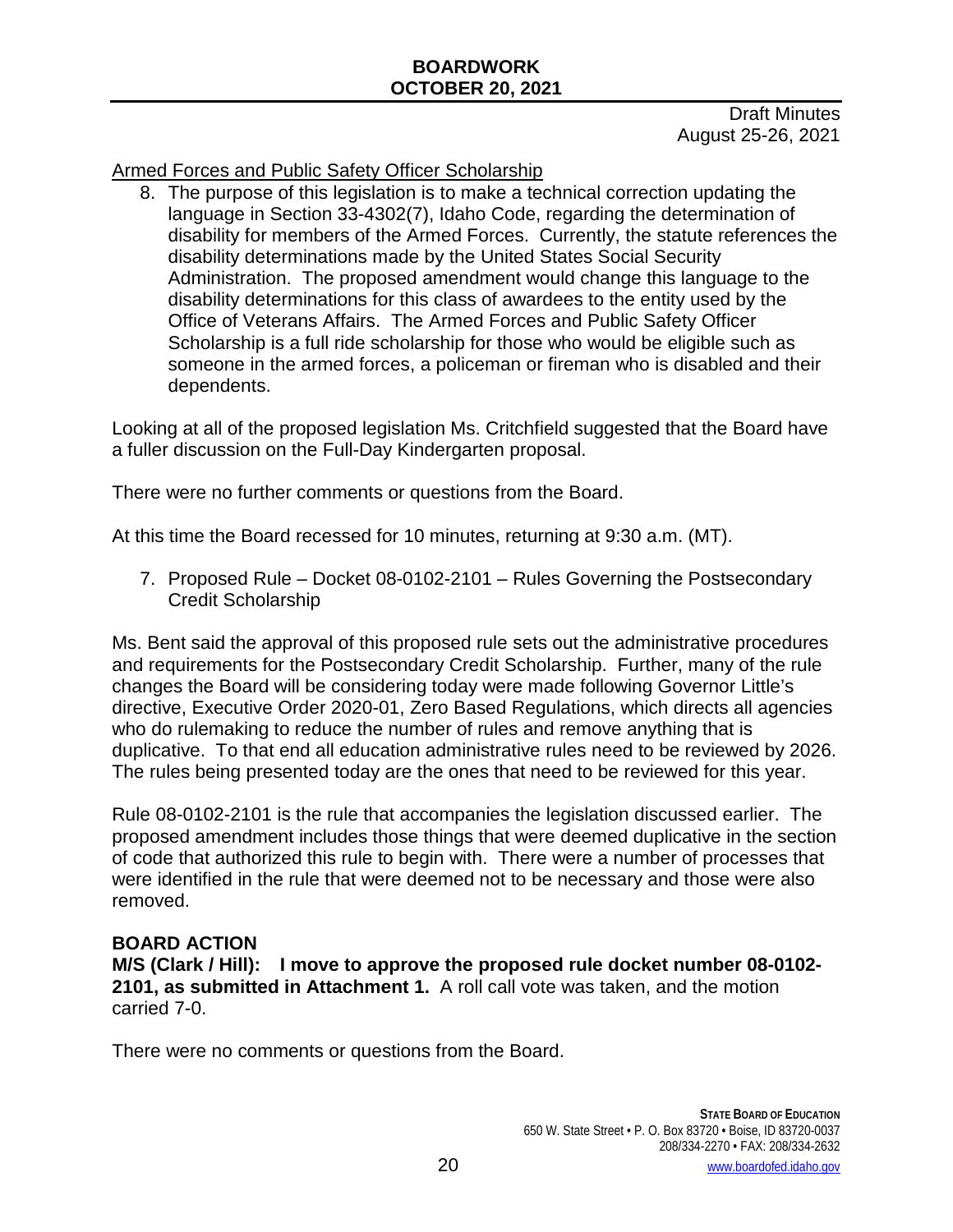Draft Minutes August 25-26, 2021

8. Proposed Rule 08-0110-2101 – Idaho College Work Study Program

Ms. Bent said 08-0110-2101 removes provisions that are duplicative as to what is in Idaho Code. This rule establishes the administrative procedures necessary to implement a student financial and educational aid program, Idaho College Work Study Program, as called for by Chapter 44, Title 33, Idaho Code. Funds appropriated to the Office of the State Board of Education for the Idaho College Work Study Program are allocated to participating institutions based on enrollment data submitted by each institution on the Student Enrollment Form (PSR-1) for the fall semester prior to the previous fiscal year of participation. The allocation is based on the appropriation for that fiscal year multiplied by an enrollment factor. The enrollment factor is calculated by dividing the headcount of resident degree-seeking students at the participating institutions by the total headcount of resident degree-seeking students for all participating institutions.

#### **BOARD ACTION**

**M/S (Clark / Keough): I move to approve the proposed rule docket number 08- 0110-2101, as submitted in Attachment 1.** A roll call vote was taken, and the motion carried 7-0.

There were no comments or questions from the Board.

9. Proposed Rule – Docket 08-0201-2102 – Rules Governing Administration

This section of rule includes requirements for college and career advising plans, literacy intervention plans and how we report full time enrollment. The changes highlighted were:

- 1. Changes the reporting agency of altering school district boundaries from the State Board of Education directly to the Department of Education.
- 2. The removal of duplicative language dealing with Pupil Accounting and Required Instructional Time.
- 3. Removal of older language under Required Attendance, which said that all pupils will complete four (4) years of satisfactory attendance in grades nine through twelve (9-12) to graduate from an accredited high school, except those who are approved for early graduation. With mastery-based learning in place this language was outdated.
- 4. Streamlining language dealing with Full-Time Equivalent (FTE) Enrollment reporting. Completely redoing the section dealing with FTE enrollment in how it is articulated but not calculated.
- 5. The data collection and validity category is being removed from 08-0203 and placed here. It is new in this rule, but it is not new language in rule.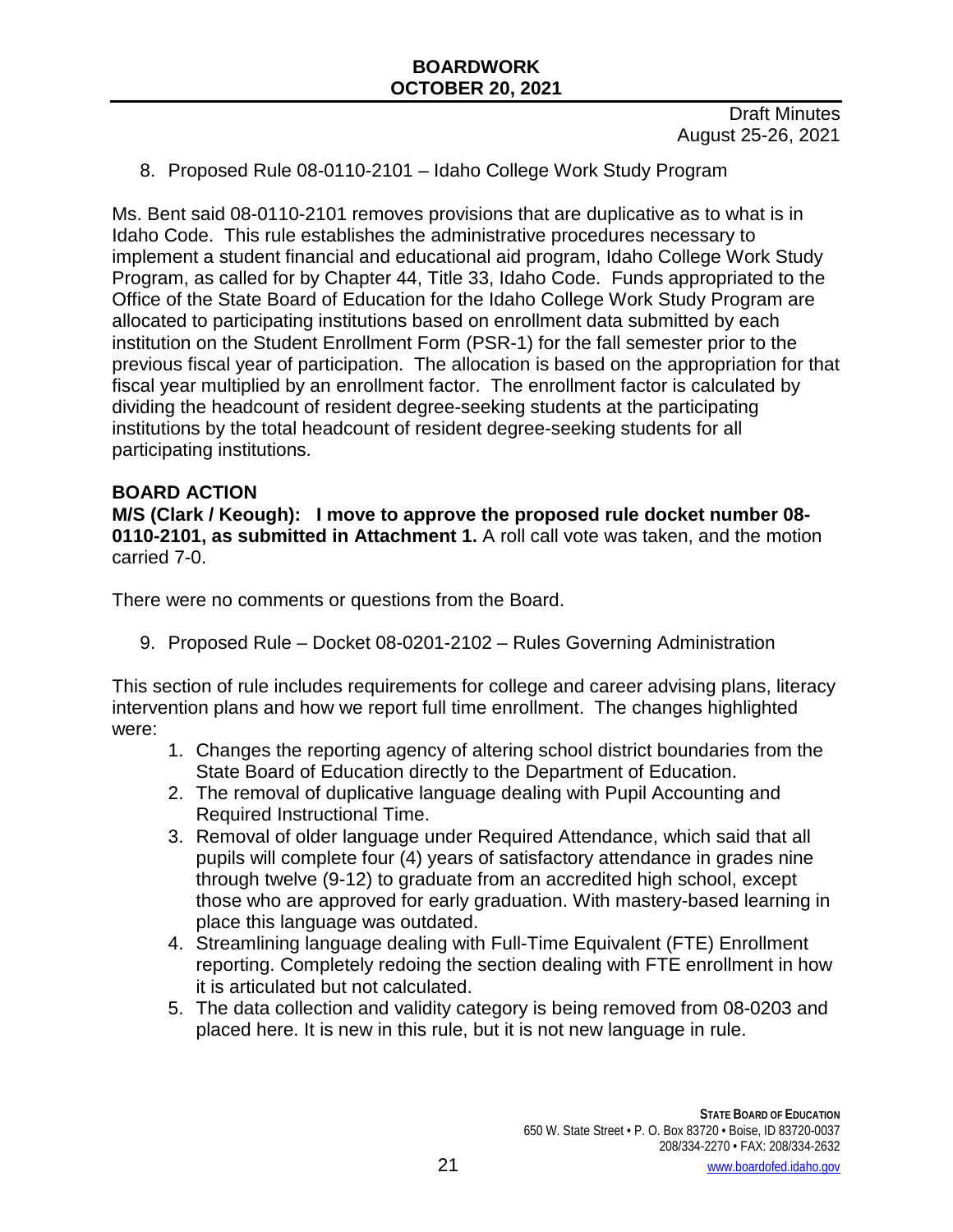Draft Minutes August 25-26, 2021

- 6. Unique Education Identifier is being removed from 08-0203 and being placed here. What was removed was the indicator for schools to collect social security numbers which is not allowed by statute.
- 7. The language under Funds Withheld was cleaned up to remove the October 15<sup>th</sup> date. Reporting dates are established in statute.
- 8. Legislation that passed this last year removed the requirement for individual plans for college and career advising and mentoring plans, and literacy intervention plans. School districts still need to report these plans in their continuous improvement plan however they no longer need to send them to the Board.

# **BOARD ACTION**

**M/S (Clark / Keough): I move to approve the proposed rule docket number 08- 0201-2102, as submitted in Attachment 1.** A roll call vote was taken, and the motion carried 7-0.

There were no comments or questions from the Board.

10.Proposed Rule – Docket 08-0202-2101 – Rules Governing Uniformity

Ms. Bent explained the changes in this pending rule.

- Idaho Standards for the Initial Certification of Professional School Personnel approved date has been changed to October 2021. This recommendation was made at the Planning, Policy and Governmental Affairs committee meeting who wanted more time to make changes to the incorporated by reference document. The Department was asked to amend the language to the three new State Specific Requirements. This item will be brought forward at the October Board meeting.
- Semester credit hours was added and provides that two (2) semester credit hours are equivalent to three (3) quarter credit hours.
- A definition of Teacher of Record was added: the teacher who is primarily responsible for planning instruction, delivering, or supervising the instruction provided to a class of students, assessing student performance, and designating final grades.
- A tightening up of the language concerning Certification of Teachers Trained in Foreign Institutions. An educator having graduated from a foreign institution educator preparation program shall be considered an out of state applicant for certification purposes and may be issued a nonrenewable, three (3) year interim certificate. The applicant must provide transcripts and/or credentials that have been translated and evaluated by an approved evaluation service.
- One of the largest changes made was in moving the endorsements currently in Administrative Rule into Board policy. CTE endorsements are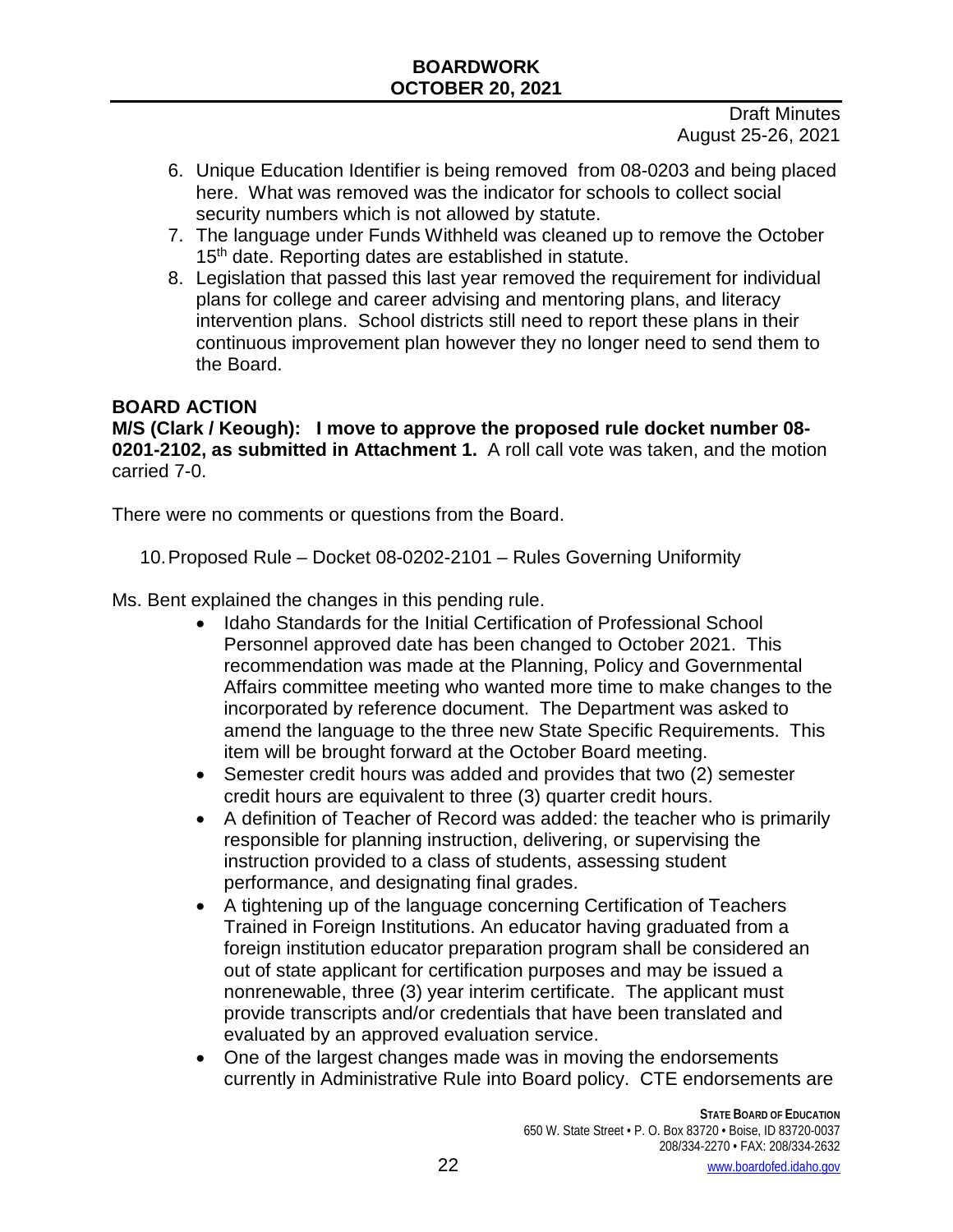Draft Minutes August 25-26, 2021

already in Board Policy and that is working well. This change would move the endorsements attached to instructional certificates also into Board policy. Treating both instructional certificate and occupational specialist certificates the same.

#### **BOARD ACTION**

**M/S (Clark / Critchfield): I move to approve the proposed rule docket number 08- 0202-2101, as submitted in Attachment 1.** A roll call vote was taken, and the motion carried 7-0.

Board Member Keough asked what the difference of a rule vs. policy is and what is the recourse if we do not follow our policy. Tracie Bent said the Board has a requirement for setting policy which allows for two readings and to allow for public comment. This process is very similar to the rulemaking process, but the Board can review these at any time of the year while the rulemaking process takes a year to complete and can only be started during a limited time frame. Dr. Clark asked if there was an appeal process and how does the policy fit. Jenifer Marcus, Deputy Attorney General, State Board of Education, said the Board can govern through policy. If the Board did not follow its policies, then the recourse would be to take legal action against the Board to get it to follow that policy.

There were no further comments or questions from the Board.

11.Proposed Rule – Docket 08-0203-2101 – Rules Governing Thoroughness

Ms. Bent reviewed this rule and the proposed amendments.

- The career technical education content standards were moved to rule many years ago and the recommendation is to remove them from rule and into Board policy.
- Updating the WIDA English Language Development Standards. This is an update in the standards used in these assessments brought forward by SDE and their assessment team.
- Adding computer science to the list of high school science courses. This change does not state that every student is required to take a computer science class to fulfil their science course requirement, but this gives them the option.
- Removing the college entrance exam from the high school graduation requirements while maintaining the assessment as one of the required assessments schools must administer annually.
- Moving the administration of the high school ISAT testing from 10th to 11th grade. This change came after a unanimous decision by the Accountability Oversight Committee (AOC). This rule change will now move to public comment.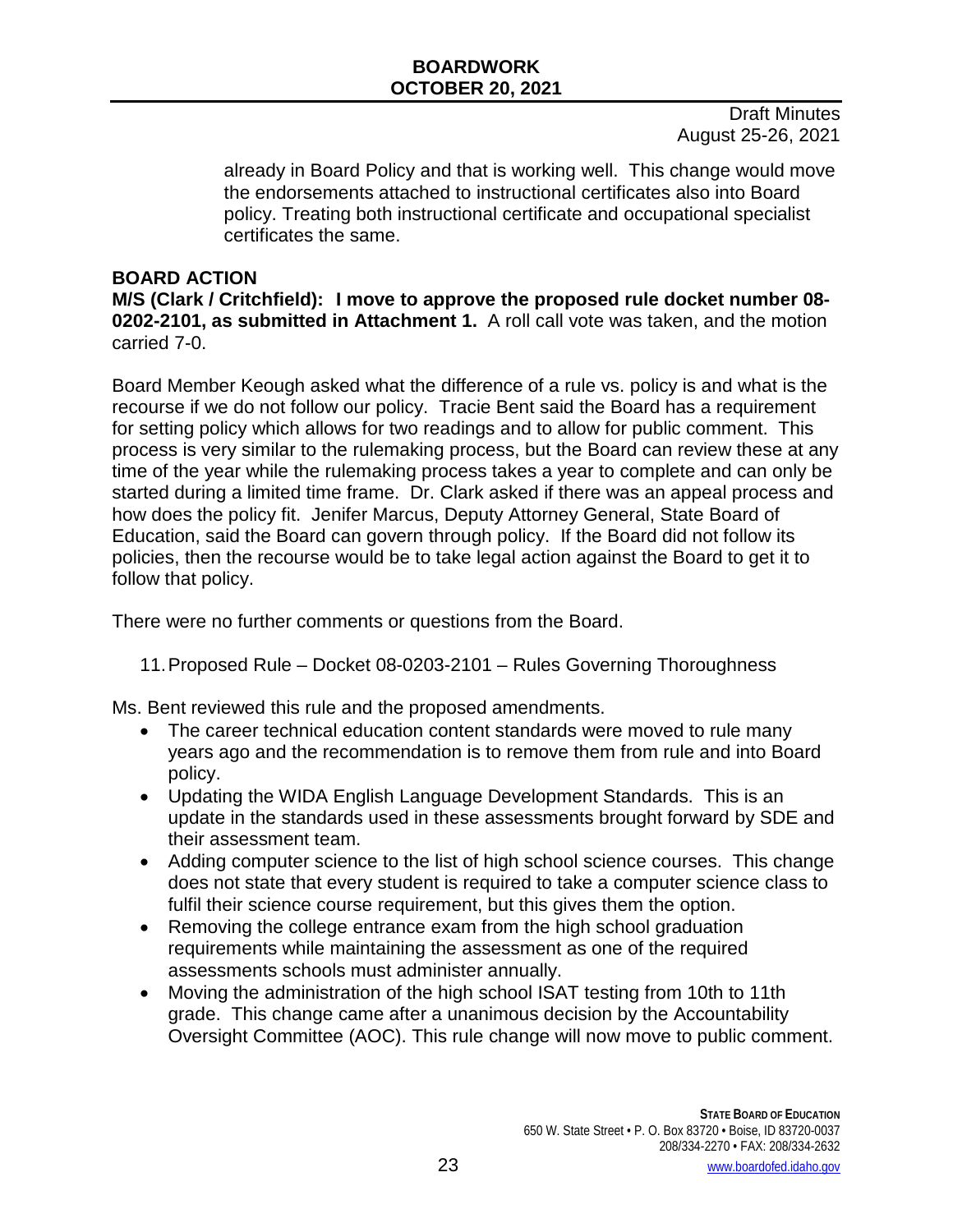Draft Minutes August 25-26, 2021

• Add Chronic Absenteeism to the state accountability framework and replace the engagement surveys with chronic absenteeism. This change came after work with the AOC and finding that the surveys were not working to address this issue.

#### **M/S (Clark / Critchfield): I move to approve the proposed rule docket number 08- 0203-2101, as submitted in Attachment 1.** A roll call vote was taken, and the motion carried 7-0.

Board President Liebich asked Ms. Bent to confirm that one of the biggest changes reflected in this rule change would be the action to remove the college entrance exam from the graduation requirement and add a computer science class as an option for the science requirement. Ms. Bent said that was correct. Board President Liebich asked if any of the changes mentioned today would go into effect this school year. Ms. Bent said no, these changes will begin with the 2022-2023 school year.

Dr. Clark mentioned the changes to this proposed rule pertaining specifically to the chronic absenteeism reporting is the program most states have in their plan. Superintendent Ybarra said the correlation between attendance and academics is clear.

There were no further comments or questions from the Board.

12.ESSER State Education Agency State Plan – Amendment

Ms. Bent gave an update on the ESSER State Plan. The federal government asked for clarification and what was submitted to them is presented here. The amendments to the ARP ESSER SEA Plan provided in PPGA TAB 12 Attachment 1 include:

- Added language on SDE's efforts to reach out to the various stakeholder groups in Section C.1.
- A restructuring of Section D.1, to help clarify how the funds are going to be used, including the addition of section titles to help organize the information. Additionally, language was added to demonstrate Idaho recognizes that groups are disproportionately affected by the pandemic.
- A restructuring of Section D.2.i. to make it consistent with the order and subsection titles used in section D.1.i. and added additional language around plans for data collection.
- Additional language in Section D.3. identifying the intended use of funds, the Board has already taken preliminary actions on (2.5 percent for no and low Title I schools).
- Addition of Idaho's General Education Provision Act (GEPA) Statement; and
- Addition of Appendix I to incorporate the Board approved Idaho Back to School Framework.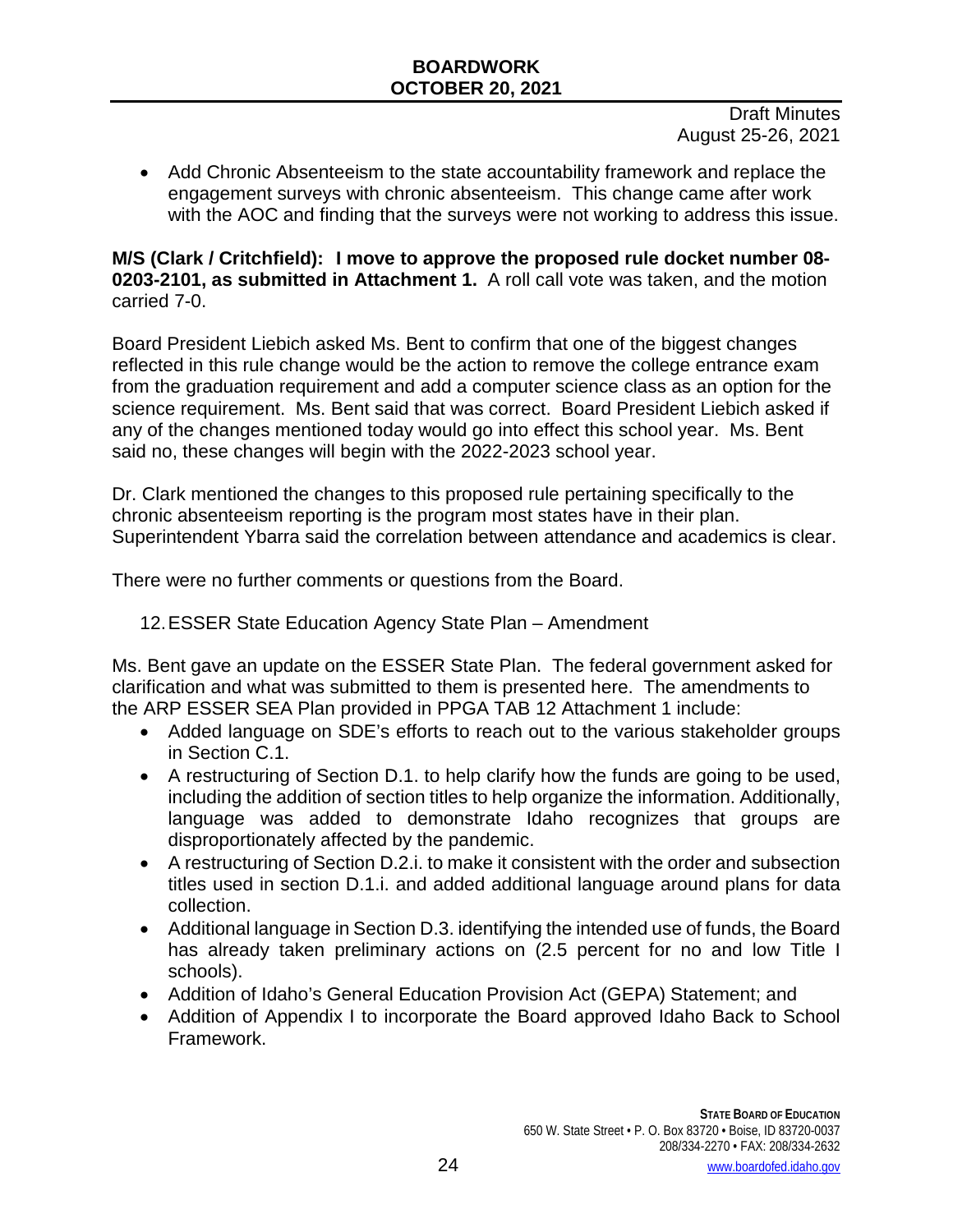Draft Minutes August 25-26, 2021

The U.S. Department of Education requested more specific language be added showing that we were aware of how the funding dollars can be spent. For example, only 3 percent of the funds can be used for summer school programs so that language was added but overall none of the changes are substantive from what the Board originally approved.

**BOARD ACTION**<br>M/S (Clark / Keough): **I move to approve the Idaho ARP ESSER SEA State Plan as provided in Attachment 1 and authorize the Board President to sign the ARP ESSER SEA State Plan as the representative of the State Education Agency.** A roll call vote was taken, and the motion carried 7-0.

There were no comments or questions from the Board.

13.Research Findings – Impact of COVID-19 on High School Grades This item was provided in the agenda materials as an information item.

Dr. Cathleen McHugh, Chief Research Officer, State Board of Education, gave the Board members detailed information on the impact COVID-19 had on high school student outcomes.

Some of the research findings were that COVID-19 unequally altered the instructional environments of Idaho's K-12 local education agencies (LEAs) in the 2020-2021 school year. Further, the LEAs that offered either a hybrid or online instructional delivery model did have a decrease in 9th grade GPAs. Ninth grade GPA dropped by 0.13 points in LEAs that offered a hybrid model and by 0.09 points in LEAs that offered an online model.

This decrease did affect the share of 9th grade students with GPAs that would meet the Opportunity Scholarship or the Direct Admissions requirements. The share of 9th grade students with GPAs meeting the Opportunity Scholarship threshold dropped by 5 percentage points both in LEAs offering a hybrid model and in LEAs offering an online model. The share of 9th grade students with GPAs meeting the Direct Admission threshold dropped by 5 percentage points in LEAs offering a hybrid model and by 4 percentage points in LEAs offering an online model.

Unless these 9th graders raise their GPA before graduation, it is projected there will be decreases in the number of students eligible for the Opportunity Scholarship and Direct Admissions. Not being eligible to participate in these programs could impact the rate at which different groups of students attend college.

Ms. Critchfield asked if the data also looked at pass/fail reporting. Dr. McHugh said her data does consider pass/fail as well as GPAs for the 2020-2021 school years. Dr. Hill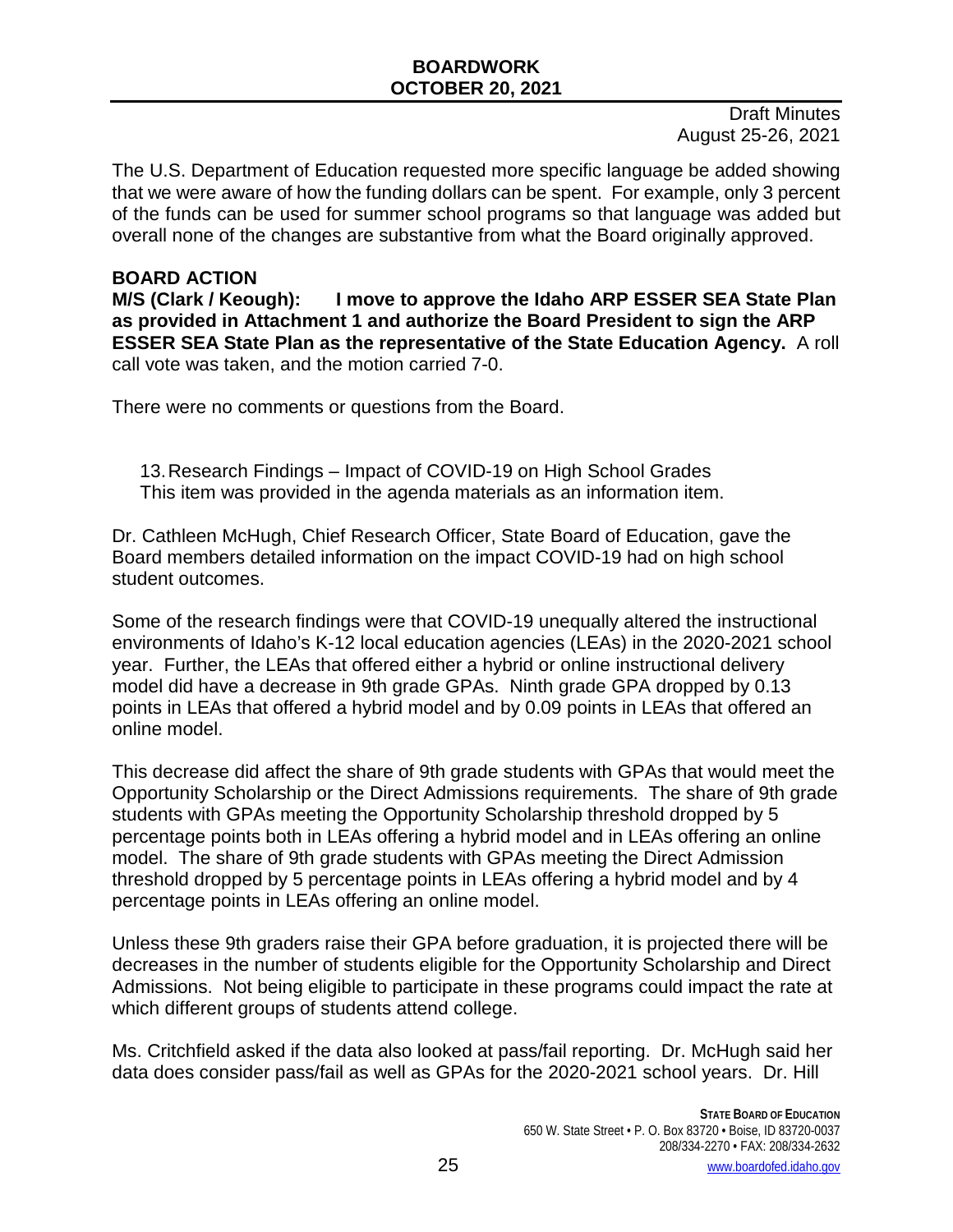Draft Minutes August 25-26, 2021

asked to clarify the finding from one of the charts in the attachment that according to the data a white student and a Hispanic student in the same school suffered similarly academically. Dr. McHugh confirmed that was what the data showed. Dr. Hill said the data reinforces the notion that student learning outcomes were hurt during the pandemic. It will be through standardized testing where we will find how bad those outcomes will be for students moving forward.

Ms. Critchfield said this is now the new benchmark where student gaps in learning outcomes will be measured. Board President Liebich said the intervention with high school students will need to begin quickly. With lower grades there is time to work on bringing students back up to achievement levels.

There were no further comments or questions from the Board.

At this time the Board recessed for 15 minutes, returning at 11:15 a.m. (MT).

# **BUSINESS AFFAIRS AND HUMAN RESOURCES**

1. FY 2023 Budget Requests

Todd Kilburn, Chief Financial Officer, State Board of Education, outlined how the budget requests came to be.

- 1. In June the Division of Financial Management gave the institutions a 3.1 percent cap on any further requests.
- 2. When the cap was put into place that included the enrollment workload adjustment calculation, occupancy costs and a 1 percent employee compensation placeholder.
- 3. This change to the cap sped up the timeline for the institutions to get their calculations in place so they could set their budgets.
- 4. Once approved by the Board the budget requests go to the Governor's office and then to the Legislature for funding.

### **BOARD ACTION**

**M/S (Hill / Clark): I move to approve the Line Items for the agencies and institutions as listed in Attachments 1 and 2, and to authorize the Executive Director to approve the maintenance of current operations and Line-Item budget requests for agencies and institutions due to the Division of Financial Management and Legislative Services Office on September 1, 2021. I further move to authorize the Executive Director to approve any additional supplemental requests as necessary.** A roll call vote was taken, and the motion carried 6-0. Superintendent Ybarra was absent from voting.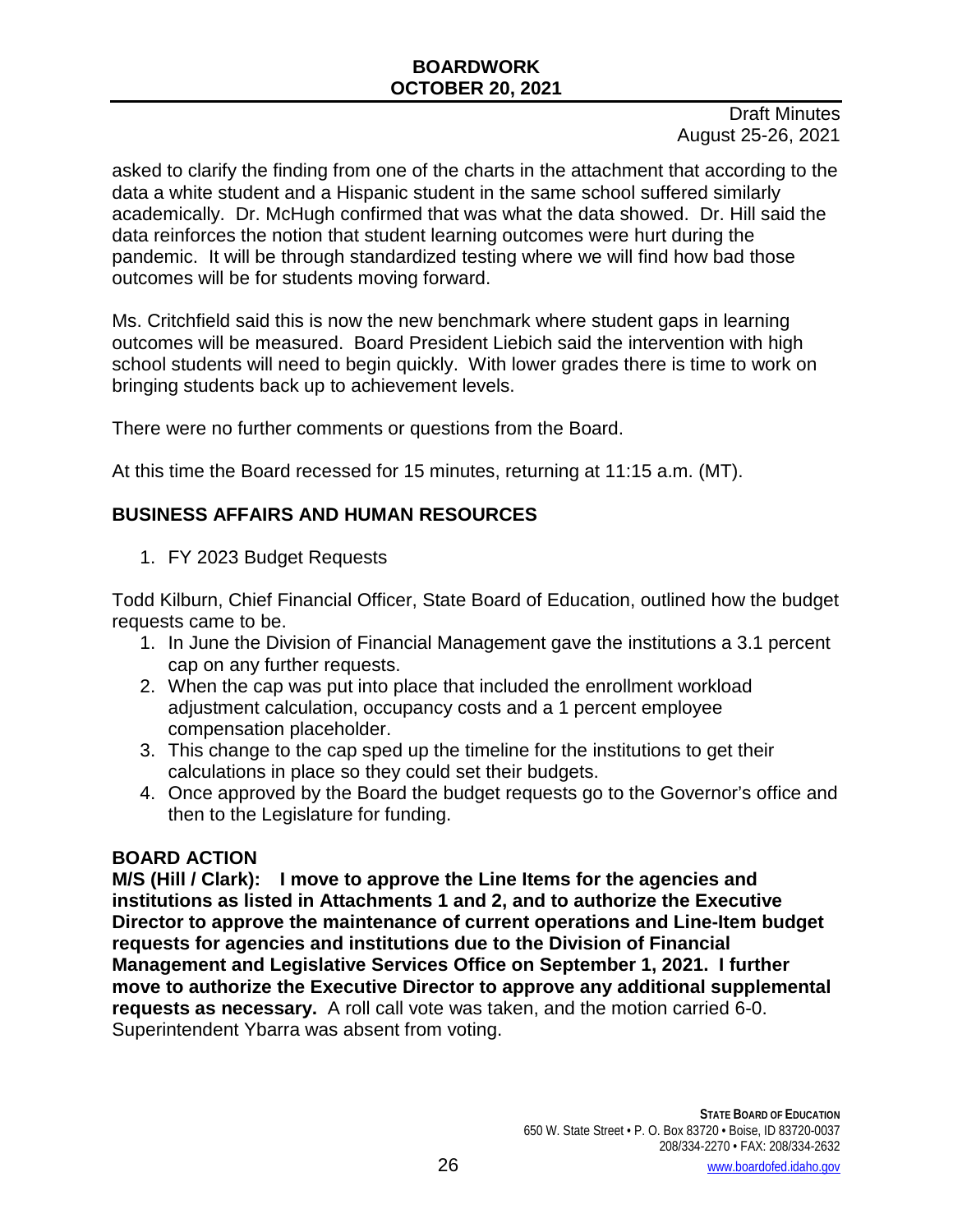Draft Minutes August 25-26, 2021

Board President Liebich asked for clarification on this budget request issue. Schools are simply responding through this Board Action to how they are going to spend the money allocated to them each year. Mr. Kilburn, said yes, this is how state schools respond to the legislative process. Board President Liebich asked why the Board is looking at two-year schools since they have governing bodies. Mr. Kilburn said this is part of the appropriation process. Budget requests go through our office to the Governor's office and then to the Legislature. The State Board of Education is a pass through for community colleges for this process.

There were no further comments or questions from the Board.

2. FY 2023 Capital Budget Requests and Six Year Capital Plans

Todd Kilburn said there are two portions to this request. The first one is the capital budget requests from each institution and the other is the projected six-year capital project plans from the four-year institutions. Only Board approved major capital projects can be forwarded first to the Governor's office and then to the Legislature for funding.

# **BOARD ACTION**

**M/S (Hill / Keough): I move to approve the capital projects listed in the table in Attachment 1 from Boise State University, Idaho State University, University of Idaho, and Lewis-Clark State College, and to submit projects requesting Permanent Building Funds to the Permanent Building Fund Advisory Council for the FY2023 budget cycle.** A roll call vote was taken, and the motion carried 6-0. Superintendent Ybarra was absent from voting.

# **AND**

**M/S (Hill / Keough): I move to approve the Six-Year Capital Improvement Plans for FY2023 through FY2028 for Boise State University, Idaho State University, the University of Idaho, and Lewis-Clark State College, as provided in attachments 2- 5.** A roll call vote was taken, and the motion carried 6-0. Superintendent Ybarra was absent from voting.

Board President Liebich said many of the schools have major capital project needs. Should we be looking at current projects or bringing existing physical plant needs up to date. Mr. Kilburn said there are repair and alteration request procedures that institutions can make to the Division of Public Works (DPW) for projects not approved by the Board. In June Governor Little issued an Executive Order asking for a facilities assessment of all state buildings to find out how much deferred maintenance there is. The deadline to get that information to the Governor is the end of August 2021. This is a state initiative to address the issue of deferred maintenance. Each institution has a point person who is supplying this data to the Governor.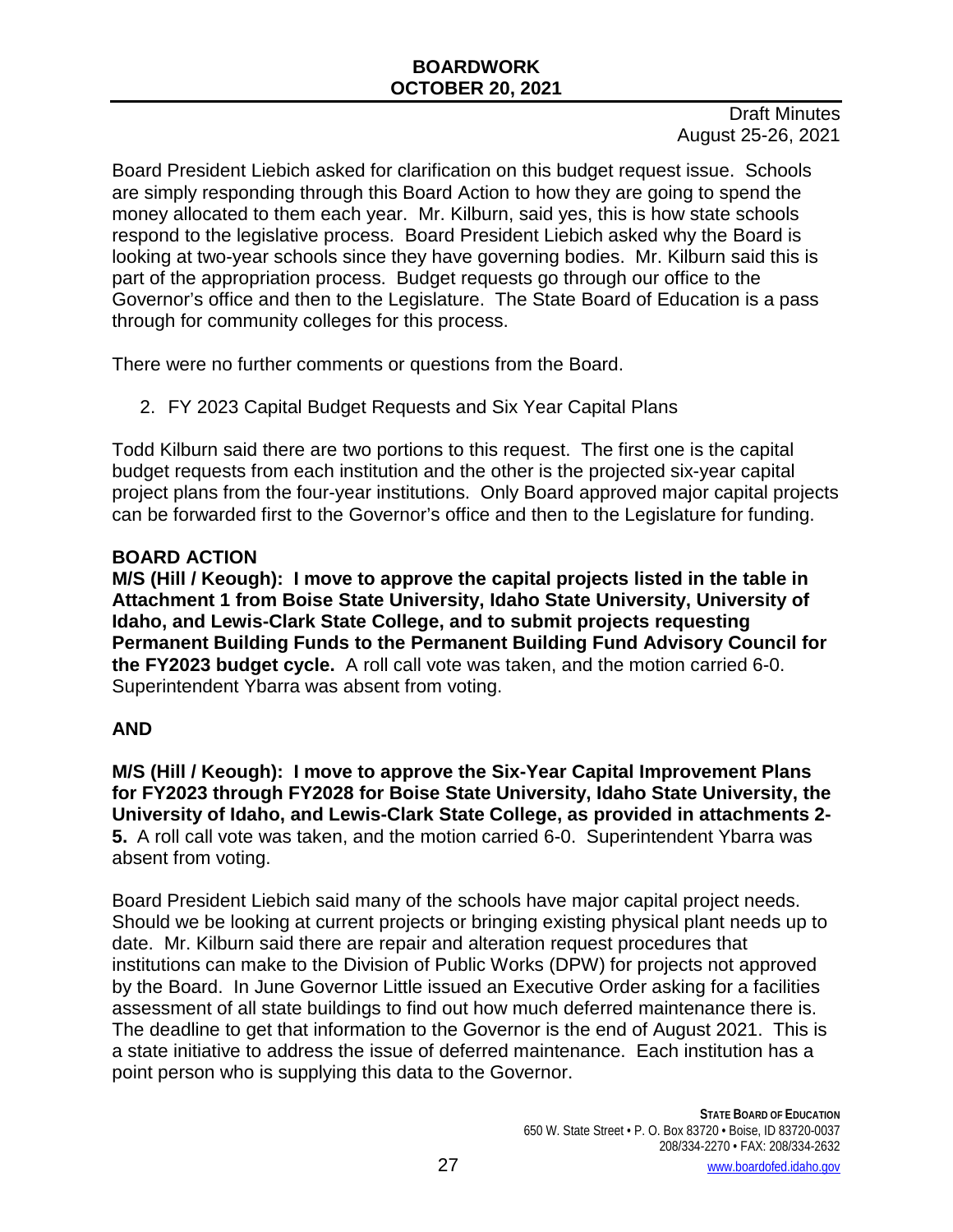Draft Minutes August 25-26, 2021

Board President Liebich asked how the process will work after the data is received in the Governor's office. Mr. Kilburn said that was still unclear at this point. Mr. Kilburn also informed the Board that this capital project needs assessment does not include K-12 but only higher education institutions.

There were no further comments or questions from the Board.

3. Intercollegiate Athletic Reports – NCAA Academic Progress (APR) Scores This item was provided in the agenda materials as an information item.

Dr. Hill said the NCAA requires this report from the three Idaho colleges are who are part of the NCAA. They provide data concerning how student athletes are fairing concerning academic achievement.

There were no comments or questions from the Board.

4. Appointment of Idaho Public Television General Manager

Dr. Hill said Ron Pisaneschi, General Manager of IdahoPTV retired back in June and a committee was established to find his replacement. After a national search was conducted the Committee hereby unanimously recommends Jeff Tucker be the next General Manager of Idaho Public TV.

#### **BOARD ACTION**

**M/S (Hill / Clark): I move to appoint Jeff Tucker as General Manager of Idaho Public Television at the rate of \$62.50/hour effective August 26, 2021.** A roll call vote was taken, and the motion carried 7-0.

There were no comments or questions from the Board.

5. System Optimization Update – Falcon High Performance Computer This item was provided in the agenda materials as an information item.

Chet Herbst, System Optimization Project Manager, State Board of Education, informed everyone about the Idaho National Laboratory (INL) offering to transfer (via a property loan agreement) its Falcon high performance computer to the State Board of Education for use by the Idaho public research universities to support research and education throughout the state and improve the lives and economic well-being of Idaho's citizen's. This supercomputer would represent a six-fold increase in capacity in the use of core hours used by universities each year and will place Idaho in the top 20 university systems with supercomputer capacity for our research institutions. The property transfer should be finalized by January of 2022.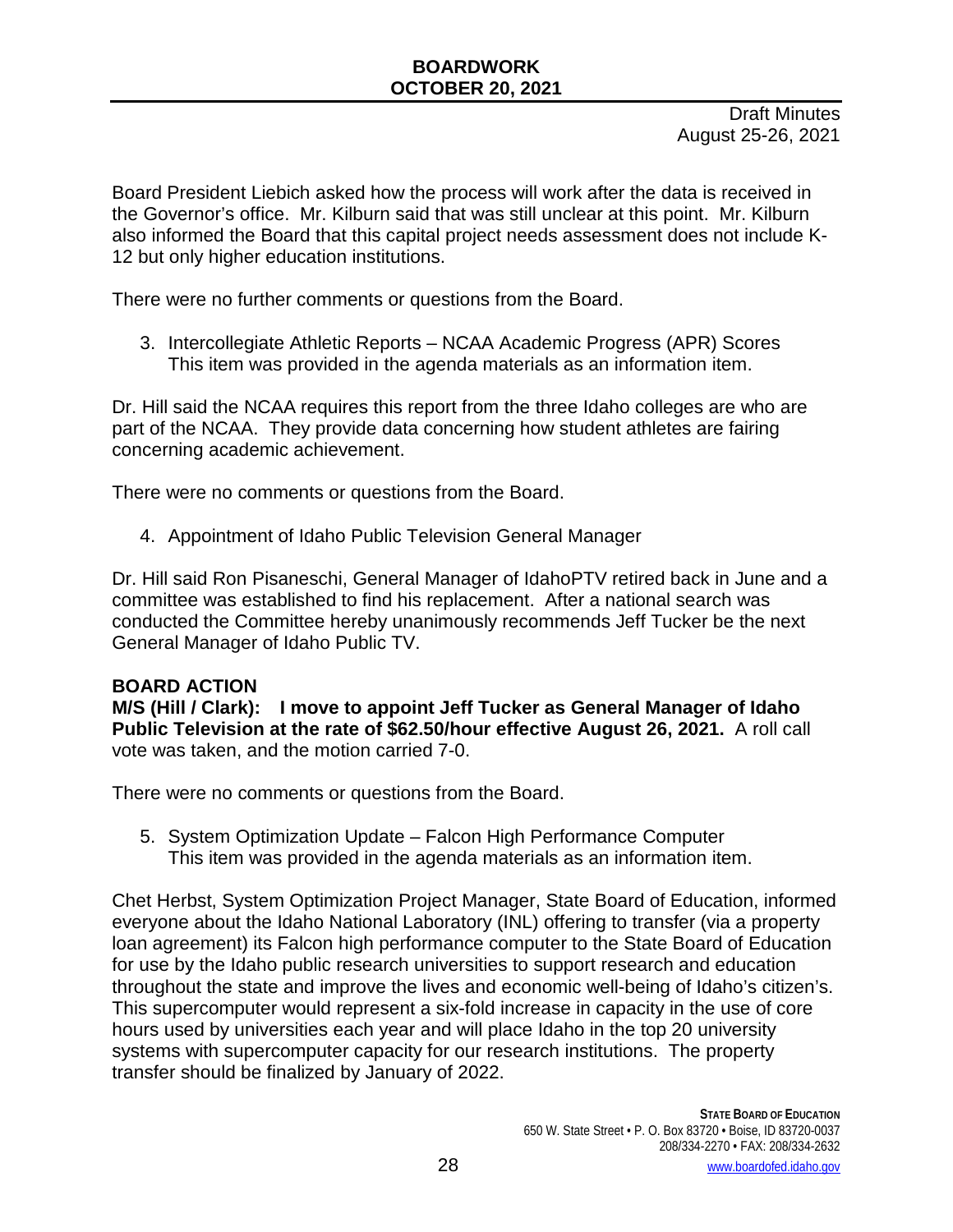Matt Freeman asked if there will be an action item on this topic at a future Board meeting. Mr. Kilburn said yes, the action item should be coming at the October Board meeting.

There were no further comments or questions from the Board.

6. Student Fee Update

This item was provided in the agenda materials as an information item.

Todd Kilburn said as part of the Legislative intent language this year the Legislature required three things be done by the Board. They were:

- 1. Create a breakout of student activity fees on the university websites.
- 2. Create a common naming convention for similar activity fees across all institutions.
- 3. Evaluate the current activity fees assessed to students and determine how fees supporting clubs and activities and organizations can be structured for access, affordability, and choice.

Regarding the first requirement, the institutions have committed to creating a webpage at each institution that is convenient for students to find and provide a link to be placed on the State Board of Education website. These webpages will be developed and implemented once the final fee structure is completed.

Regarding the second requirement, this working group has developed the following four overarching categories into which all student fees would be placed. They are:

- Institutional Operations, Services, and Support
- Student Recruitment, Success, and Engagement
- Student Clubs and Organizations
- Student Health and Wellness

As the first two processes are completed, that will allow a more thorough discussion of what fees can then be structured to "address the need for access, affordability, and choice."

Board President Liebich asked Mr. Kilburn about the challenges institutions will face with this new student fee structure. Mr. Kilburn said if students get to pick and choose the fees they want to pay, every student could have a different financial aid package which would be an administrative hardship for the schools. The schools are looking at a total opt-in or a total opt-out for fees for clubs, organizations, and activities.

There were no further comments or questions from the Board.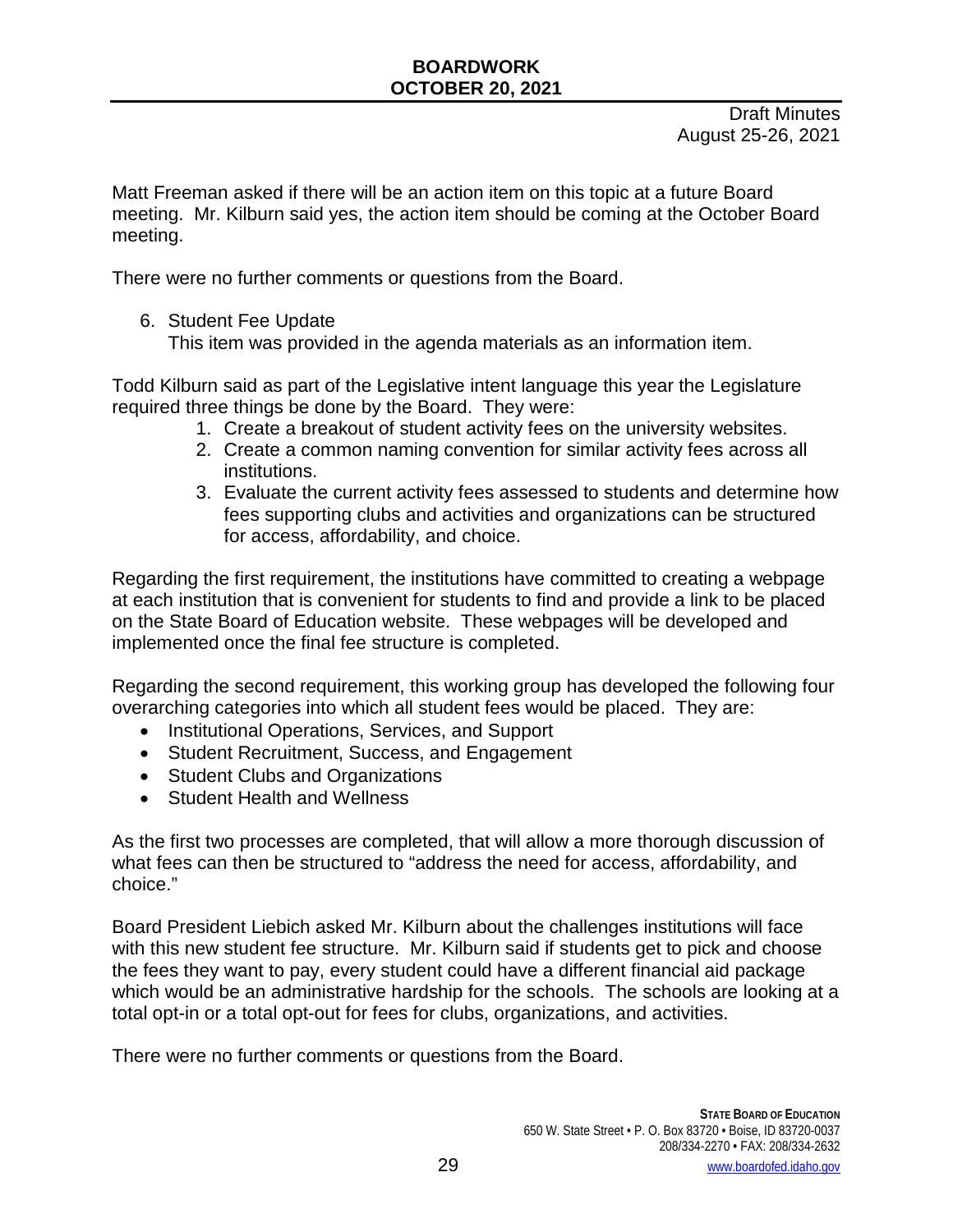Draft Minutes August 25-26, 2021

7. Idaho State University – HOLT Arena Seating Project – Construction and Financing

Dani Dunstan, Vice President for Operations and Chief of Staff, ISU, outlined the funding request. Ms. Dunstan said the proposal before the Board is to renovate Holt Arena, which celebrated its 50<sup>th</sup> anniversary last year. This request is asking for a project budget of \$1 million in monies above the amount fundraised for the project. This upgrade will replace the 11,700 seats, provide essential ADA upgrades, and add hospitality suites.

# **BOARD ACTION**

**M/S (Hill / Keough): I move to approve the request by Idaho State University to proceed with bidding and construction of the Holt Arena Renovation, and to expend up to \$1 million above the amount fundraised for the project.** A roll call vote was taken, and the motion carried 7-0.

Board President Liebich asked what the timing of construction was. Ms. Dunstan said if the Board approves the expenditure, she will then be able to pin down a timeline for construction making sure it does not conflict with fall sports.

There were no further comments or questions from the Board.

Board President Liebich acknowledged Senator David Lent had entered the room.

8. Idaho State University – Mitchell+Palmer Master Service Agreement

Kevin Satterlee, President of ISU, outlined the expenditure request asking to extend the service agreement with Mitchell + Palmer. President Satterlee said under their services ISU saw a significant admission rate of new students. This current agreement is the next phase of ISU's enrollment strategy and that requires a longer-term investment in marketing and advertising.

### **BOARD ACTION**

**M/S (Hill / Clark): I move to approve the request by Idaho State University to enter into a master marketing and advertising contract with Mitchell + Palmer LLC for an amount not to exceed \$1.5 million per year for a three-year total not to exceed of \$4.5 million.** A roll call vote was taken, and the motion carried 7-0.

Board President Liebich asked how much of this expenditure request was focused on recruiting Idaho students vs. out of state students. President Satterlee said the focus of the marketing and advertising campaign is for recruiting Idaho students.

There were no further comments or questions from the Board.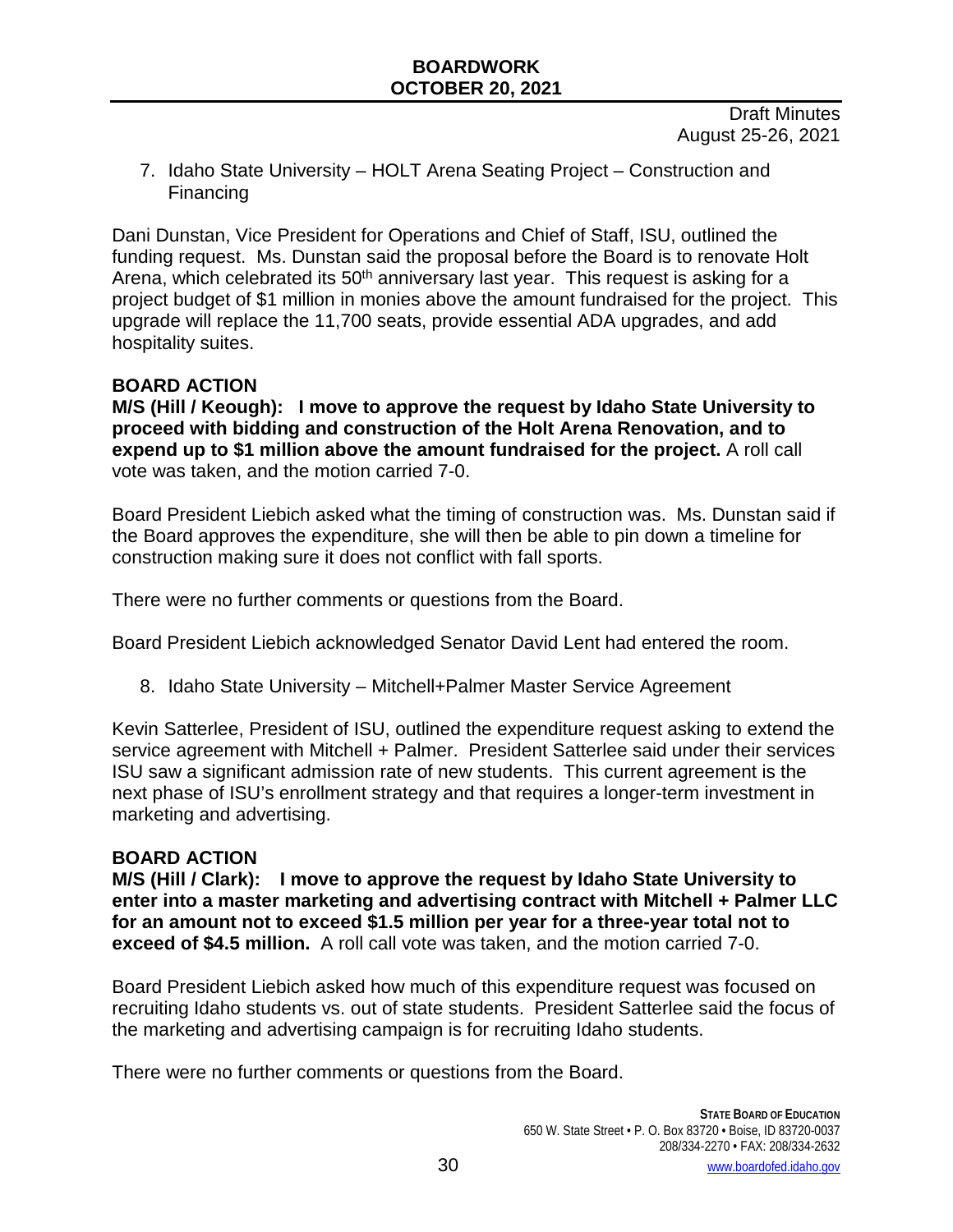9. Idaho State University – EAMES Phase III Project – Financing

Dani Dunstan, Vice President for Operations and Chief of Staff, ISU, outlined the funding request. Ms. Dunstan said due to cost overruns and the inflation happening in the construction market the winning bid came in \$1 million dollars over the monies approved for this project by the Board in February of 2020. Board Policy V.K.5 states, "If a project budget increases above the total Board authorized amount by the lesser of 5% or \$500,000, then the institution or agency shall be required to seek further authorization." ISU is therefore bringing this request forward to the Board in compliance with that policy for authorization to increase the budget in alignment with the lowest project bid.

#### **BOARD ACTION**

**M/S (Hill / Critchfield): I move to approve the request by Idaho State University to proceed with the construction of EAMES Phase III for a total cost not to exceed \$4,639,335.** A roll call vote was taken, and the motion carried 7-0.

Board President Liebich asked if ISU has already broken ground and did the bids come back over the amount already approved. Ms. Dunstan said bids have come back and there is a bit of time to get back to the winning bidder and to confirm the project, but they have been waiting for Board approval. And yes, the winning bid came in over \$1 million dollars over what was expected.

There were no further comments or questions from the Board.

10.University of Idaho – Huron Contract

Todd Kilburn said the contract being proposed will allow the four Idaho Universities to work with Jaggaer's E-Procurement system along with Jaggaer's contact management software and other systems. The contract asks for Huron Consulting to implement the software at the institutions and build an interface with Luma software so the state can get reporting.

#### **BOARD ACTION**

**M/S (Hill / Critchfield): I move to approve the request by the University of Idaho to execute the attached contract with Huron Consulting Group and to authorize the University of Idaho Vice-President for Finance and Administration, or designee, to execute the necessary contractual documents in substantial conformity to the documents attached to this motion.** A roll call vote was taken, and the motion carried 7-0.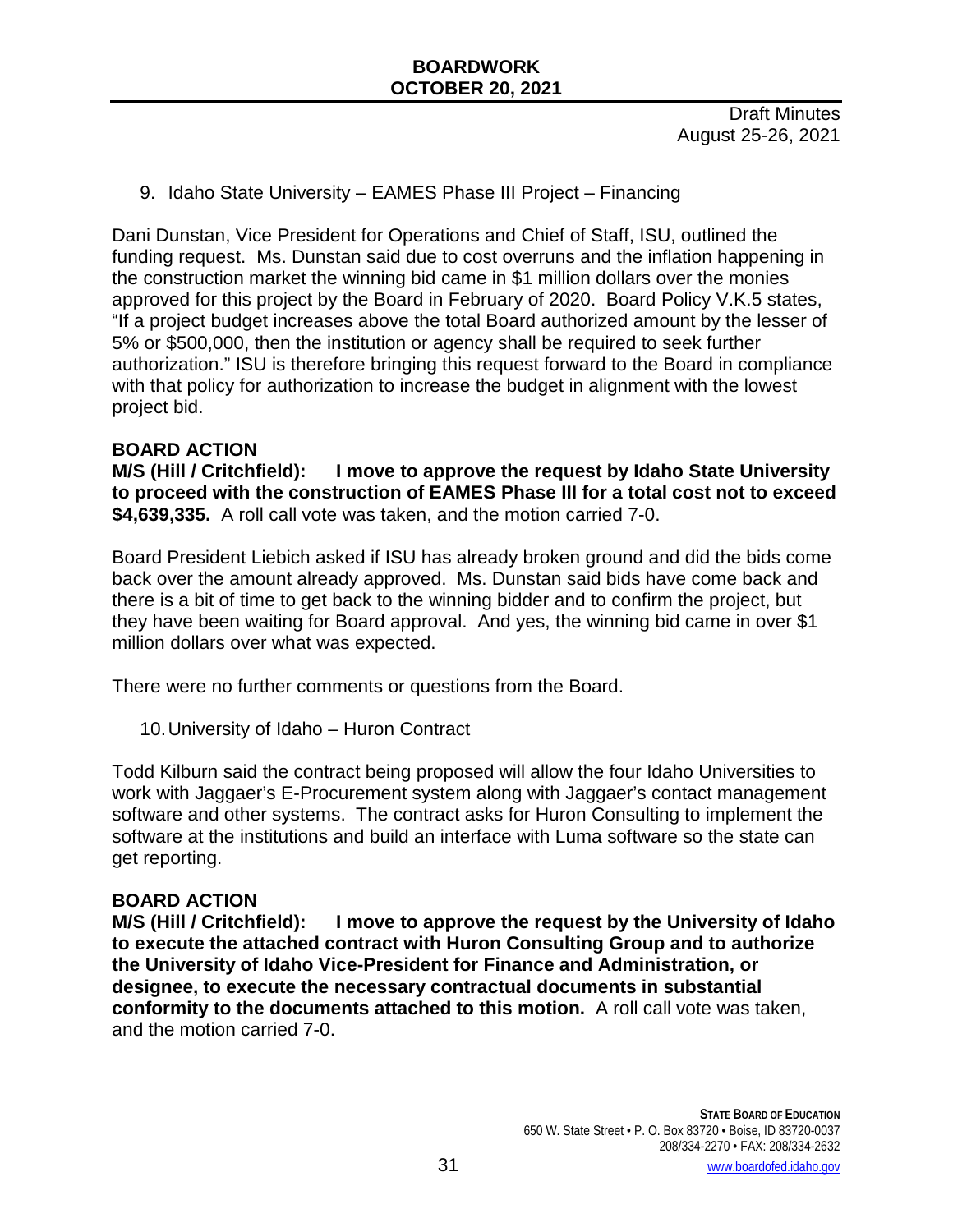Draft Minutes August 25-26, 2021

Board President Liebich asked how the institutions will spearhead this program. C. Scott Green, President of the University of Idaho, said Huron has a lot of implementation experience with this issue to help the institutions succeed and thirty percent of the cost will be split between three institutions and ten percent will be paid by Lewis-Clark State College.

There were no further comments or questions from the Board.

11.University of Idaho – Ellucian Renewal Agreement

Todd Kilburn said the enterprise resource planning (ERP) software agreements have been reviewed at the institutions. BSU and LSCS have both in the last year had approval from the Board for their renewals. This is UI's time for a renewal, and all of this is being done to maintain their systems. The UI requests a contract renewal for five-years for Banner and three years for CRM Advance and ChromeRiver. This agreement aligns with the timing and term length of similar agreements signed between BSU, ISU, LCSC, and their respective ERP providers. This furthers the Board of Regents' mission of improving purchasing coordination and centralization among the four-year institutions, in addition to creating the opportunity for ERP alignment among the institutions in the future.

#### **BOARD ACTION**

**M/S (Hill / Keough): I move to approve the request by the University of Idaho to execute the attached contracts with Ellucian and to authorize the University of Idaho Vice-President for Finance and Administration, or designee, to execute the necessary contractual documents in substantial conformity to Attachments 1 and 2.** A roll call vote was taken, and the motion carried 7-0.

Board President Liebich asked if there was one clear winner since every institution has their own Enterprise Resource Planning (ERP) software or are they all basically the same, using a functionality perspective. President Green said educational institutions have unique needs and they cannot use just any enterprise software.

Mr. Gilbert asked if this would then become a situation of build or buy in the next few years. President Green said he did not see the build or buy option being feasible, but any software will have to be customized for use by the institutions.

There were no further comments or questions from the Board.

At this time the Board recessed for 30 minutes, returning at 12:50 p.m.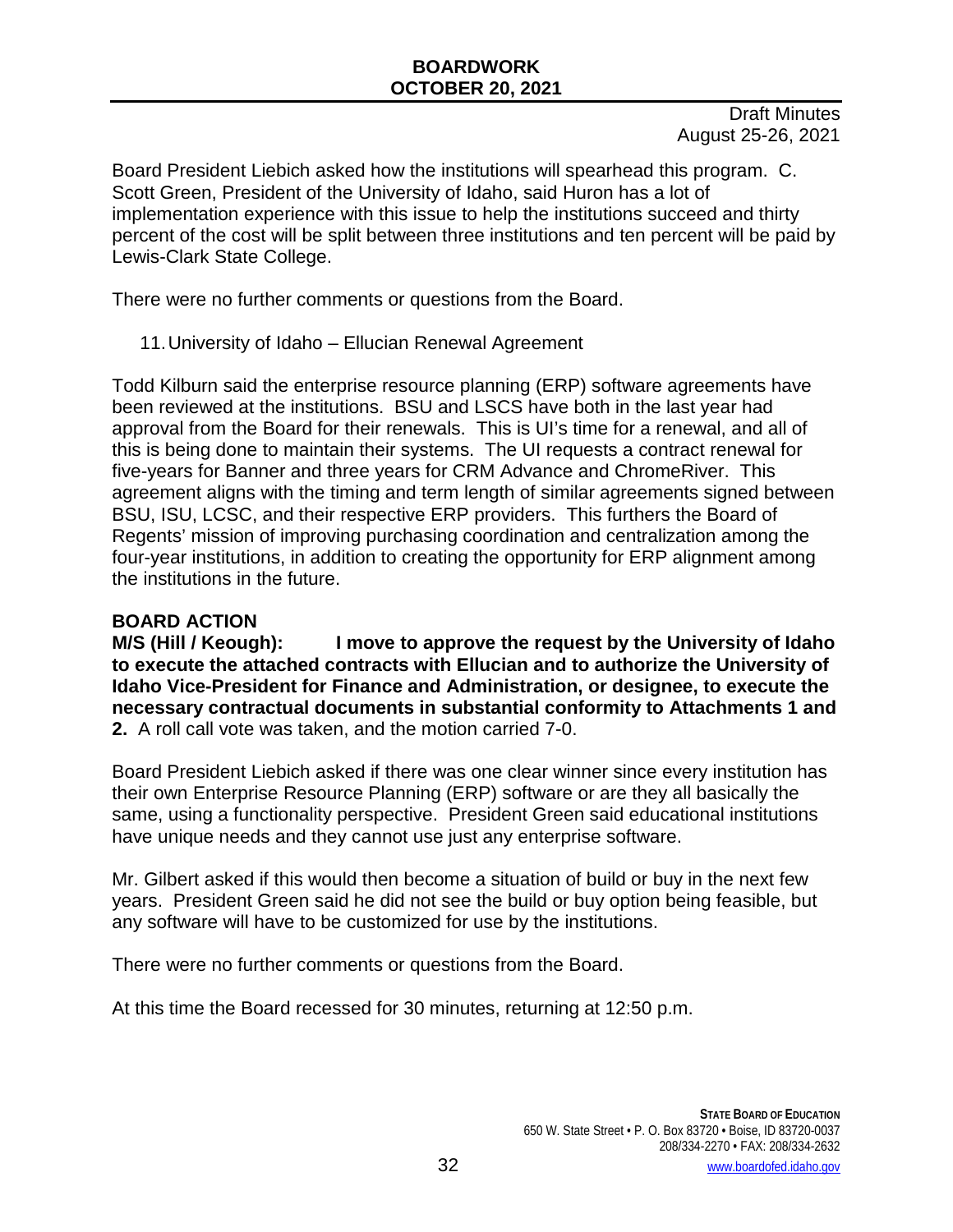Draft Minutes August 25-26, 2021

# **INSTRUCTION, RESEARCH AND STUDENT AFFAIRS**

1. Graduate Medical Education Committee Annual Report This item was provided in the agenda materials as an information item.

Todd Kilburn introduced the Graduate Medical Education annual report. Some of the report highlights are:

- 1. In three years, the plan has grown new GME (residency) programs from nine to twelve and has also expanded the number of residents and fellows in training from 134 to 217.
- 2. Idaho has moved from 49th in the United States for the number of primary care physicians per 100,000 people to 45th. Additionally Idaho has moved from 49th for the number of GME resident physician positions per 100,000 to 47th.
- 3. With the support of the Idaho State Board of Education, Governor Little, and the Idaho Legislature, the FY 2023 Budget Plan will fund 14 new residents and fellows in existing programs and will develop two new residency/fellowship programs in the next year.
- 4. All programs are meeting the goals of accreditation, which includes 100 percent resident position fill rates, as well as having over 50 percent of their graduates staying in Idaho, with 30 percent or more of their graduates staying in rural and urban underserved communities.
- 5. There are three programs under consideration for the near future: a Psychiatry residency, a Pediatrics residency and growth of a new rural training track program.

In summary, Idaho's GME plan has been a success despite shifting funding priorities and a global pandemic. With the approval of the 2023 budget there will be twelve core programs and six Fellowships in place. As a direct consequence of these programs there has been increased access to timely care. Additionally, these programs have provided many jobs and economic benefits to their communities and the state of Idaho.

Board President Liebich asked what the track record is for keeping people in Idaho after we train them. Mr. Gilbert said the retention rate was reportedly above sixty percent and that number keeps increasing.

There were no further comments or questions from the Board.

2. Semi-Annual Report of Approved Program Requests

Dr. TJ Bliss, Chief Academic Officer, State Board of Education, said the only highlight he wanted to address was how the pandemic affected certificates being earned.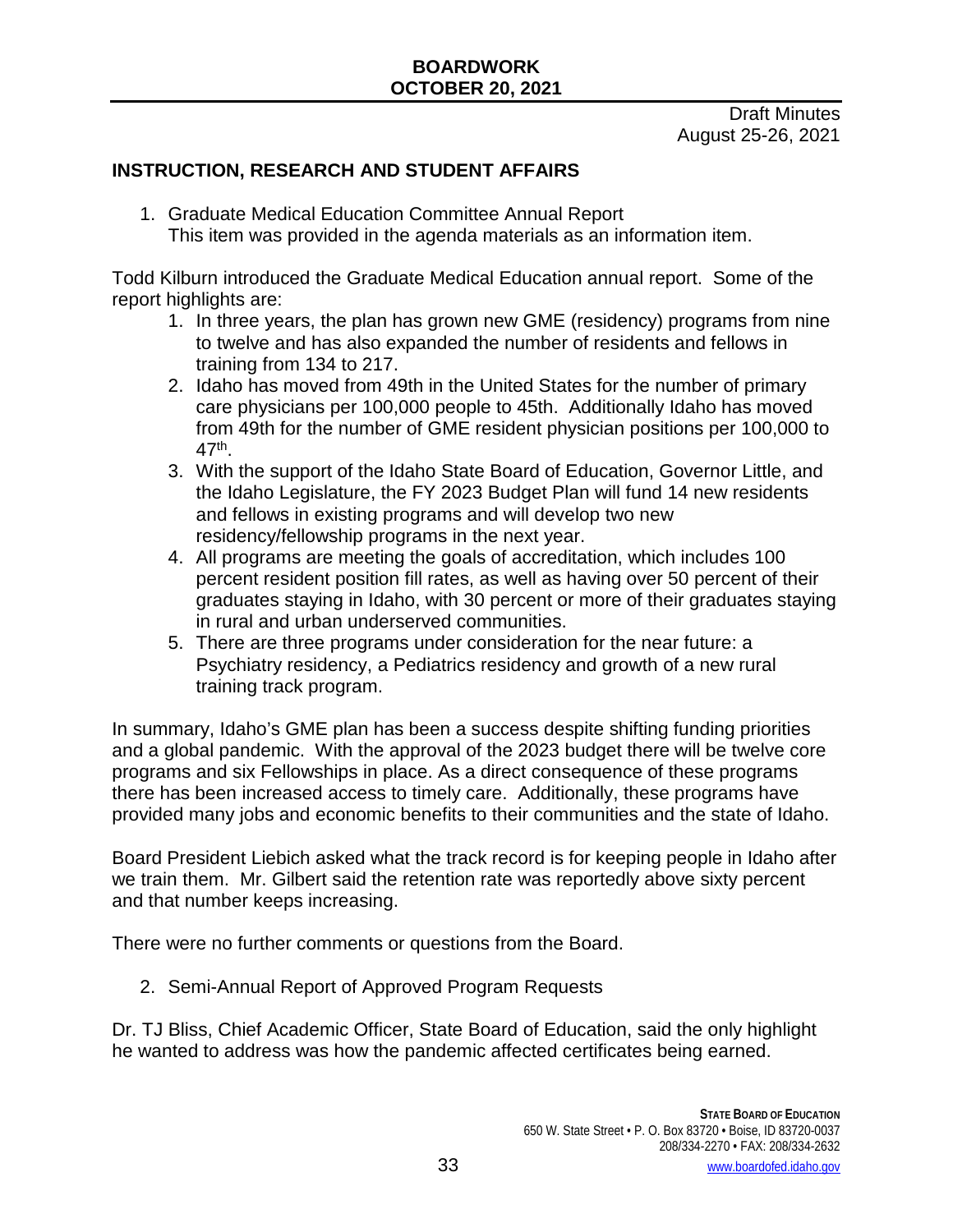Draft Minutes August 25-26, 2021

- 1. A significant spike in program modification requests in FY20-21 resulting from institutions adding online options to existing programs, likely in response to the pandemic.
- 2. A steep drop in new undergraduate program requests over the past five years – 1 request in FY20-21 down from 13 requests in FY19-20 and 19 requests in FY16-17.
- 3. A significant spike of new academic undergraduate certificates 34 in FY19- 20 but dropping to more historical levels (10 new certificates) in FY20-21.
- 4. Fairly consistent numbers of new graduate certificate requests over the past five years.
- 5. A significant uptick in the number of new career technical certificates, AAS degrees, discontinued certificates, and discontinued degrees in FY19-20.

# **BOARD ACTION**

**M/S (Critchfield / Hill): I move to accept the Semi-Annual Report of Approved Program Requests, as presented in Attachment 1.** A roll call vote was taken, and the motion carried 7-0.

Board President Liebich asked if any of the online ads promoting online learning at our institutions will continue after we return to in-person learning. Dr. Bliss said he believes that more and more courses will be offered online which would give more flexibility in acquiring new and incoming students, so the ads will most likely continue.

There were no further comments or questions from the Board.

3. Three-Year Program Plan

Ms. Critchfield said there are some notable highlights this year and she wished to note them in the minutes.

- 1. Food truck management associates degree offered by North Idaho College is being offered in response to the explosion in the food truck market.
- 2. UI's proposed associate of applied science offerings in Forest Harvesting, Wildland Fire Technology and Nursery Technology seem duplicative to other offerings from other institutions. IRSA is asking UI to work with Dr. Long at CTE to come up with a plan to help UI move forward with the programs they wish to offer. After those meetings take place, these updates will be brought back to the Board.

# **BOARD ACTION**

**M/S (Critchfield / Clark): I move to approve the Three-Year Program Plan as submitted in Attachment 1.** A roll call vote was taken, and the motion carried 7-0.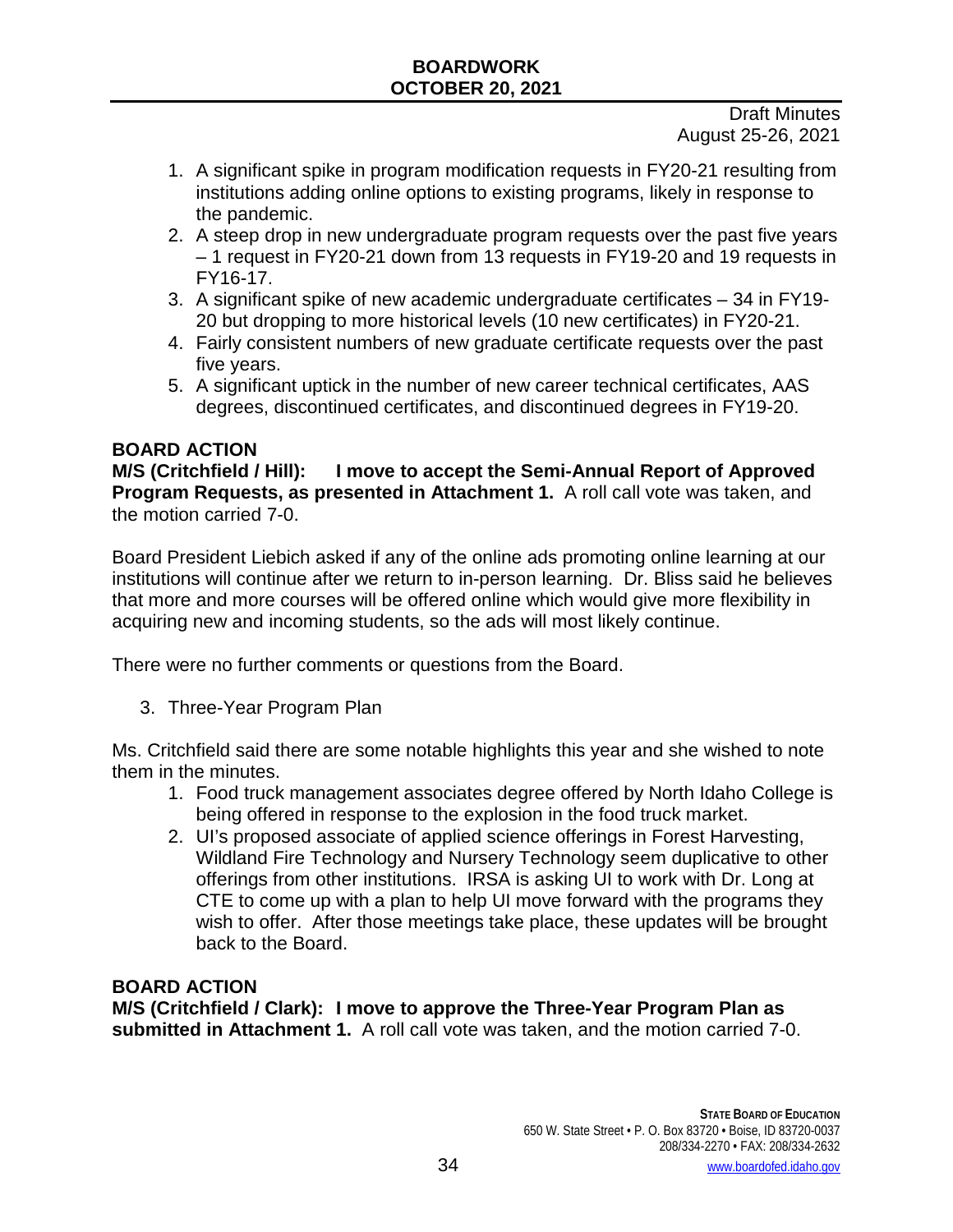Draft Minutes August 25-26, 2021

Board President Liebich asked for clarification about the nursing program as outlined in LCSC's three-year plan. Dr. Cynthia Pemberton, President, Lewis-Clark State College answered the Board question explaining the pipeline between two-year and four-year nursing programs across the state which will allow for a seamless transfer of students while also allowing online opportunities across the entire state to flourish. While there is an unmet need for nurses Idaho has put into place a mechanism to make this happen, but it needs to be given time to implement. Further, the limited number of nurses coming from the programs is based on the number of clinical placements in the workforce, not by the number of people interested in, or training to become nurses.

Ms. Keough asked what the timeframe is to get these programs up and running. Dr. Bliss said he is actively communicating with the university contacts to see who they want to be a part of this conversation. IRSA hopes to schedule the first set of meetings sometime next week. Board President Liebich asked if there was any Board action required once these plans are finalized. Dr. Bliss said he would have more information by the end of next week. Dr. Long said CTE will be following up with UI early next week to discuss their specific items and will have further information then.

There were no further comments or questions from the Board.

4. Board Policy III.N. General Education – First Reading

Ms. Critchfield said the resulting changes will streamline and clarify GEM competency requirements and intended outcomes for students, and this is a first reading.

**BOARD ACTION**<br>M/S (Critchfield / Hill): **Hellow Hillipson I** move to approve the first reading of proposed **amendments to Board Policy III.N., Statewide General Education, as submitted in Attachment 1.** A roll call vote was taken, and the motion carried 7-0.

There were no comments or questions from the Board.

5. Board Policy III.G. Postsecondary Program Approval and Discontinuance and Board Policy III.H. Program Review – Second Reading

Ms. Critchfield said this is a second reading and the following changes were made between the first and second reading of these policy amendments:

- Removal of micro certification requests from the Career Technical Short Proposal subsection  $(4.b)$ .
- Creation of a new subsection (4.d) requiring requests for micro certifications to be submitted via a template developed by the Division of Career Technical **Education**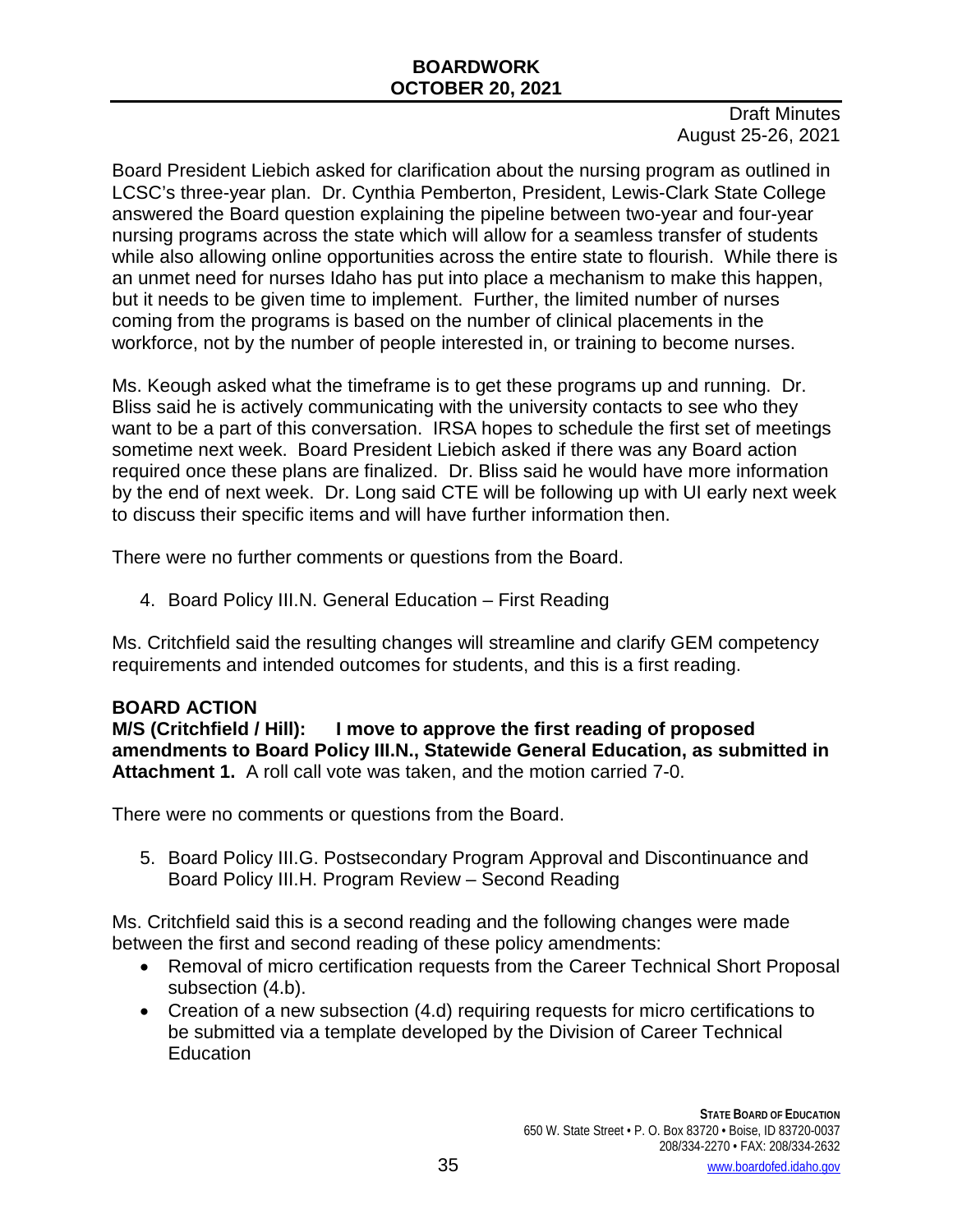Draft Minutes August 25-26, 2021

- Addition of "State" to the title of "Administrator" throughout the policy and clarification that the Executive Director or designee, in addition to the State Administrator, shall approve requests related to career technical programs.
- Addition of modifications to academic instructional or administrative units to the Short Proposal section.
- Removal of the deviation from program credit definitions from the Career Technical Short Proposal subsection (4.b.)
- Removal of three actions related to online format and delivery from the Career Technical Letter of Notification subsection (4.c.) to the Career Technical Short Proposal subsection (4.b.)
- One or two minor technical corrections.

The updates to III.G. precipitated the removal of III.H.

### **BOARD ACTION**

**M/S (Critchfield / Clark): I move to approve the second reading of proposed amendments to Board Policy III.G, Program Approval and Discontinuance, as submitted in Attachment 1.** A roll call vote was taken, and the motion carried 7-0.

### **AND**

**M/S (Critchfield / Hill): I move to approve the second reading of Board Policy III.H. Program Review, repealing the policy in its entirety, as submitted in Attachment 3.** A roll call vote was taken, and the motion carried 7-0.

Board President Liebich asked who drove the changes between the first and second readings. Dr. Bliss said the changes came from the technical college deans and CTE.

There were no further comments or questions from the members of the Board.

6. Boise State University – Institute for Advancing American Values

Dr. Marlene Tromp, President of Boise State University, came before the Board members to outline the request for a new Institute for Advancing American Values. As outlined in the proposal:

"The Institute for the Advancement of American Values encourages conversation between opposing viewpoints to spur engagement, understanding, and human connection. Institute activities will include public events to encourage dialogue about central issues facing Idaho and the nation, research and projects that approach complex and contested issues through the prism of American values and evidencedbased research, and education programming supporting the development of new courses across the disciplines that chart how the values of freedom and opportunity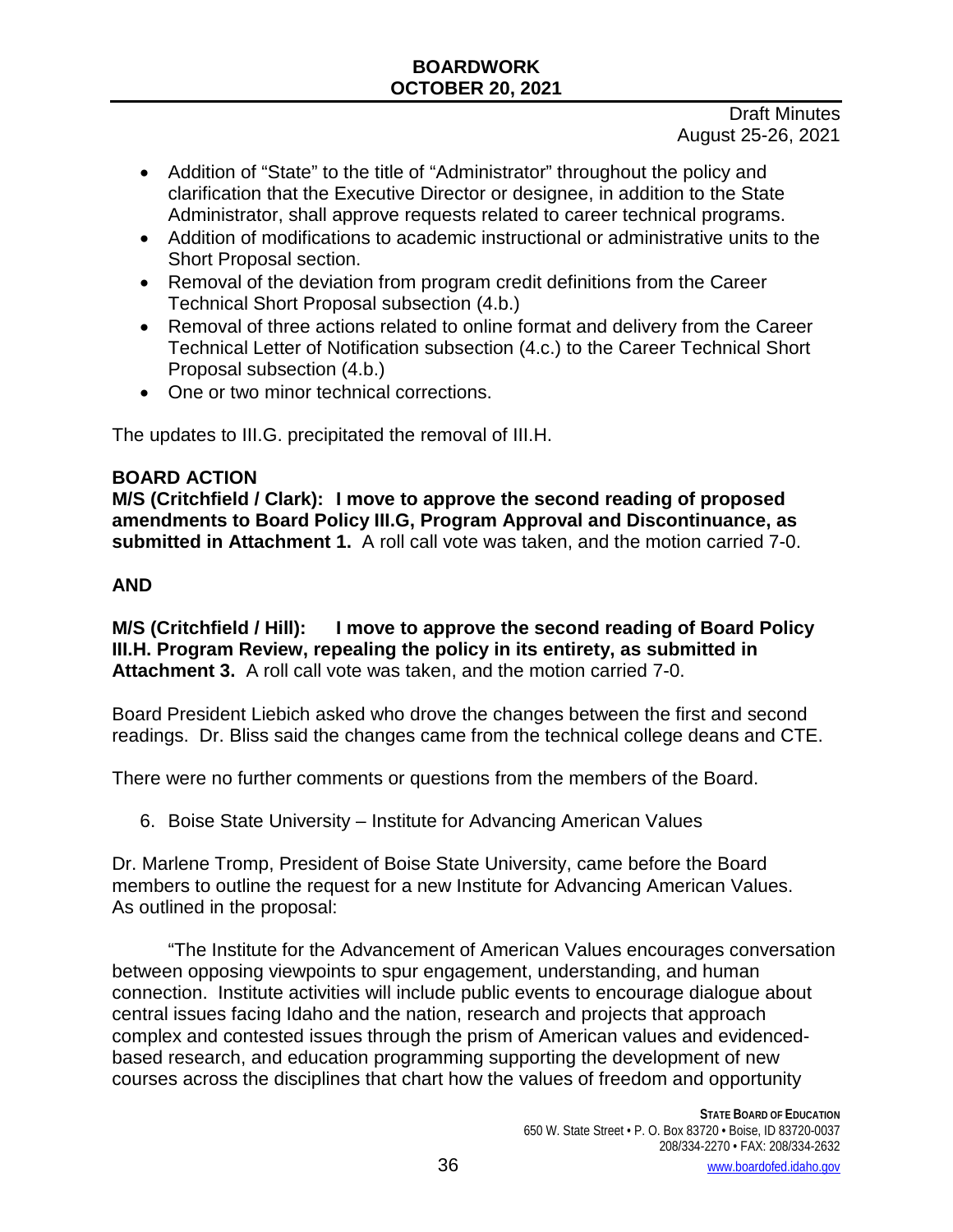Draft Minutes August 25-26, 2021

have shaped the triumphs and challenges of American life and history. Through these commitments, the Institute inspires us to talk and listen to each other respectfully about the issues and values that have shaped America and Americans from all walks of life."

#### **BOARD ACTION**

**M/S (Critchfield / Clark): I move to approve the request by Boise State University to create an Institute for Advancing American Values.** A roll call vote was taken, and the motion carried 7-0.

Mr. Gilbert asked if BSU has the funds to initiate this Institute. Dr. Tromp said initial programming costs will be covered by the Idaho Listens grant of \$1 million over ten years and the new and existing institutional funding of at least \$130,000 per year.

Board President Liebich asked if BSU expected to find interest in this Institute from outside the BSU campus. Dr. Tromp said this Institute will lead the national conversation and they expect to see wide ranging interest from across the country. Board President Liebich asked when the first event was being planned for. Dr. Tromp said they hoped to have the first event in October of this year.

There were no further comments or questions from the Board.

7. Program Prioritization Five-Year Reports This item was provided in the agenda materials as an information item.

Ms. Critchfield said this is a combined Program Prioritization Report for all of the four Universities for the Board's review. The Board heard ISU's report yesterday at the meeting and over the next year we will hear from the other three institutions as well, but this report gives the Board members an opportunity to review this data prior to it being presented.

Board President Liebich asked if the reports are due annually and should they be done less frequently. Matt Freeman said the actual effort to do a comprehensive review is done every five years. What the institutions report on is included in the President's annual report, but they are not going through a comprehensive program prioritization every year.

Mr. Gilbert asked if we are consolidating into a single report across institutions the impact of all of the program prioritizations that have occurred. Dr. Bliss said for more clarification and context the university presidents provide as part of their annual report updates on their program prioritization efforts, and every five years they provide the report seen here today. There will not be a report like this every year. The idea of doing a one-page summary across the five-year reports is a good idea and he will have his office look into doing this in an ongoing basis.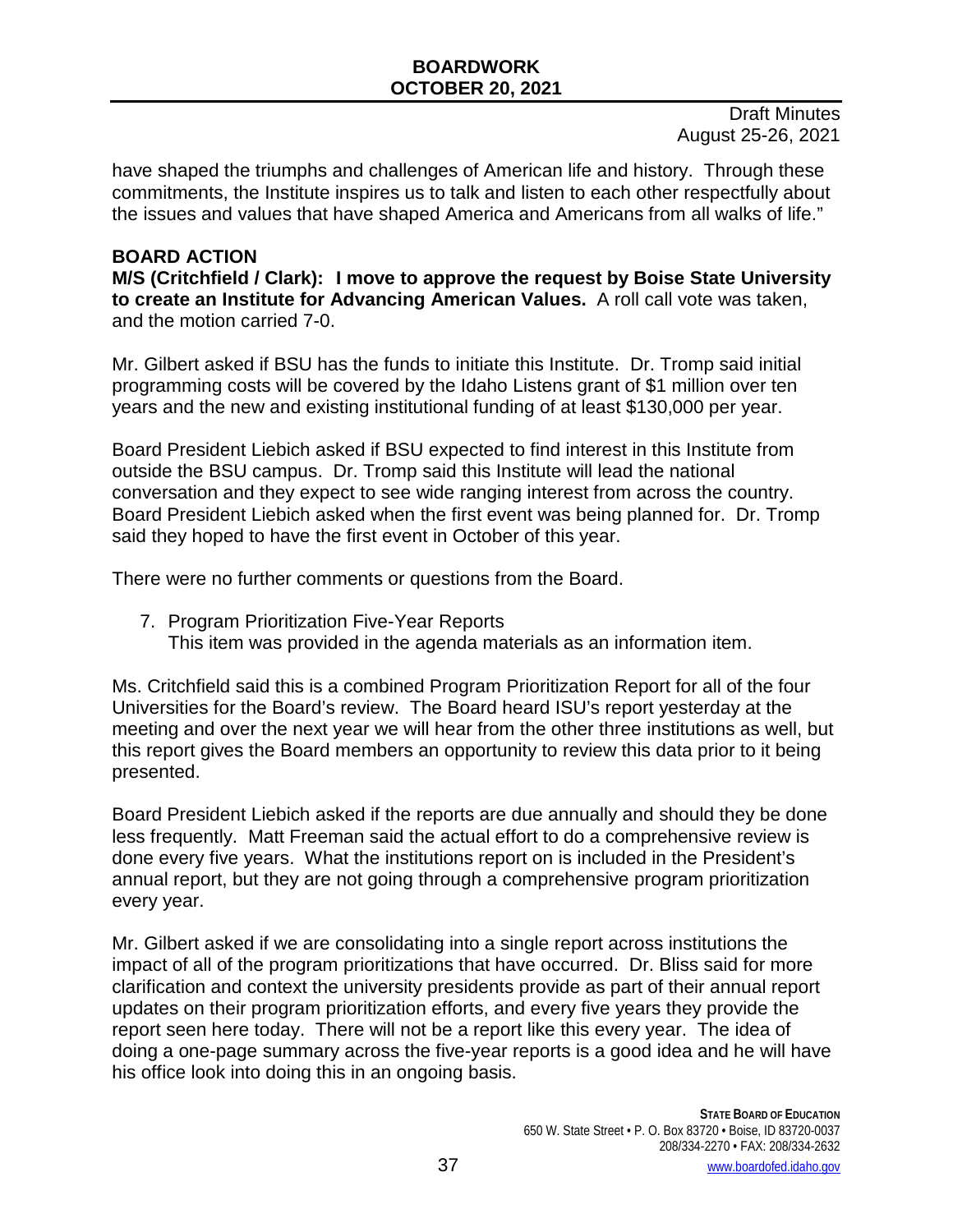Draft Minutes August 25-26, 2021

There were no further comments or questions from the Board.

Board President Liebich closed the meeting by thanking Debbie Critchfield for her service to the State Board of Education and her seven years of service as a Board member and Past President.

There being no further business a motion to adjourn was entertained.

**M/S (Critchfield / Keough): I move to adjourn the meeting at 1:42 p.m. (MT).** A roll call vote was taken, and the motion carried 7-0.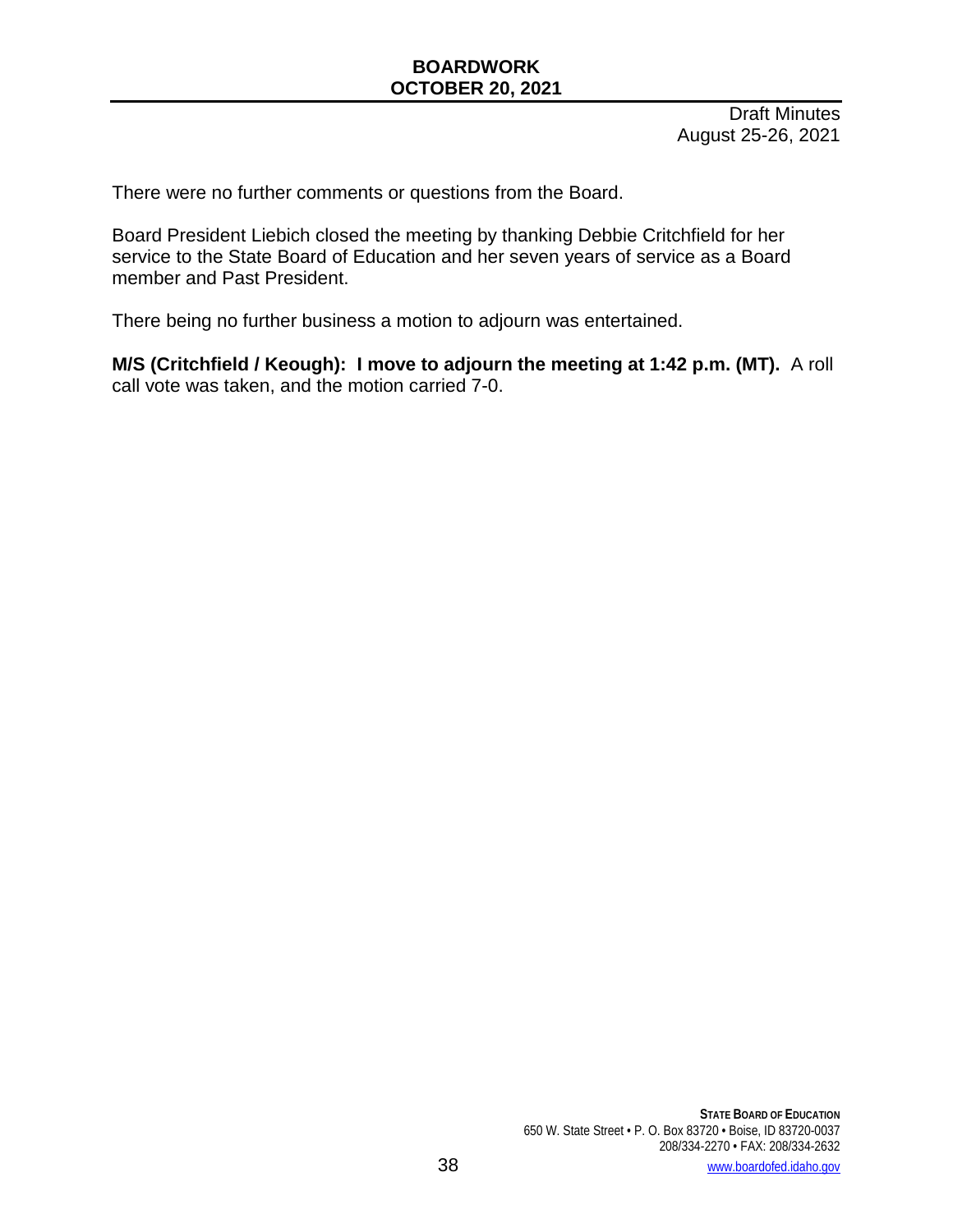Draft Minutes September 24, 2021



#### **STATE BOARD OF EDUCATION MEETING September 24, 2021**

# **DRAFT**

#### **Office of the State Board of Education Len B. Jordan Building 650 W State Street, 3rd Floor Boise, Idaho**

A special meeting of the Idaho State Board of Education was held via Zoom teleconference on September 24, 2021, with the call originating from the Office of the State Board of Education in Boise. Board President Kurt Liebich presided and called the meeting to order at 4:00 p.m. (MT). A roll call of Board members was taken.

#### **Present**

Kurt Liebich, President Bill Gilbert Dr. Dave Hill, Vice-President Cally J. Roach Dr. Linda Clark, Secretary Cindy Siddoway

Shawn Keough Shawn Keough Shawn Keough Shawn Superintendent Sherri Ybarra

#### **Absent**

None

#### **Friday, September 24, 2021, 4:00 p.m. (MT)**

#### **PLANNING, POLICY AND GOVERNMENTAL AFFAIRS**

1. Impact of Delta Variant on Public Education (K-20)

Board President Liebich opened the meeting by stating that he convened this Special Board meeting to open the discussion, and to give everyone on the Board updated information, on where Idaho is in regard to COVID-19 since the state went into Crisis Standards of Care. Speakers for today's meeting will be: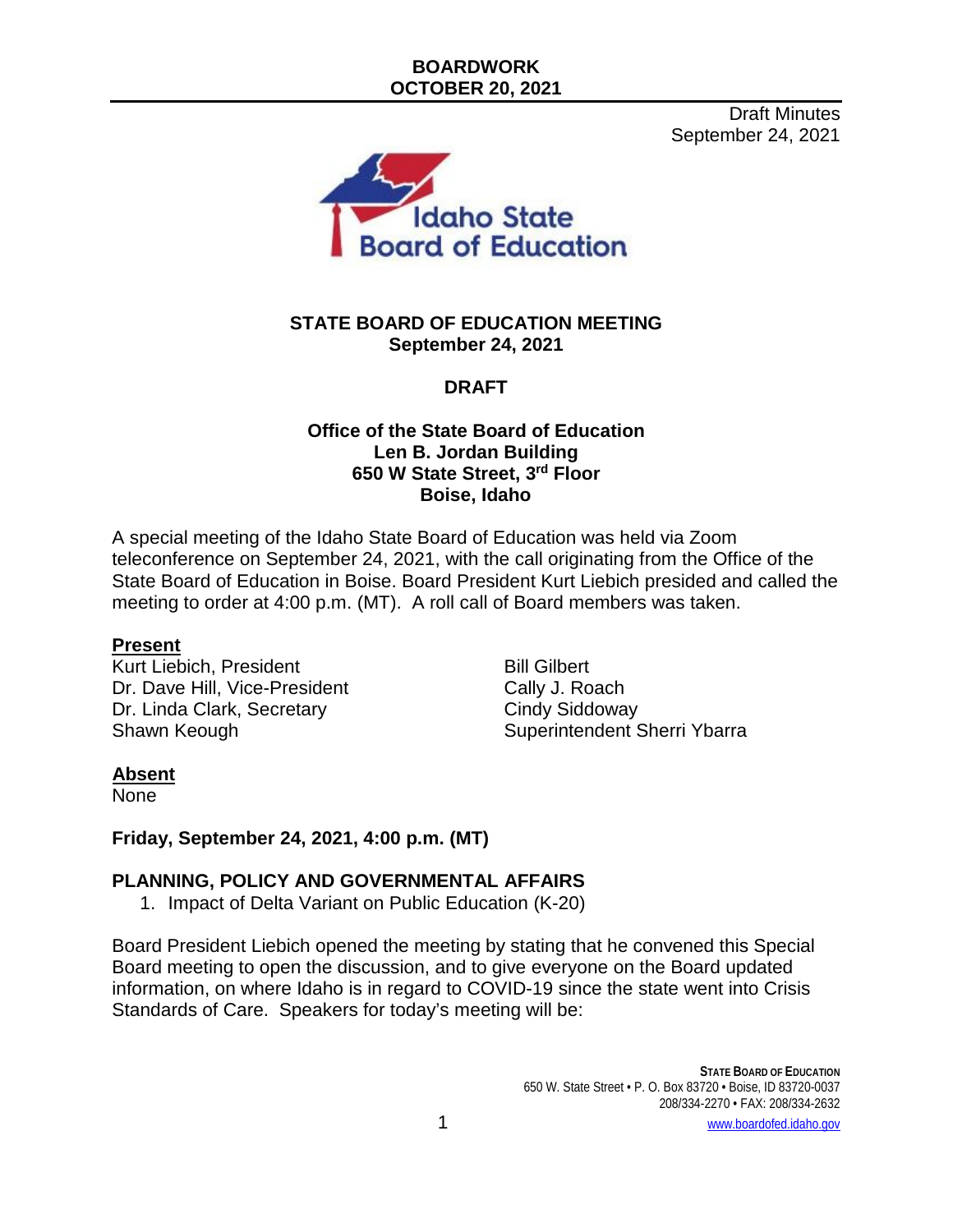Draft Minutes

September 24, 2021

- Dr. Kathryn Turner, Deputy State Epidemiologist, Idaho Division of Public Health
- Dr. Andy Grover, Executive Director, Idaho Association of School Administrators, and
- Representatives from Boise State University, Idaho State University, University of Idaho, and Lewis-Clark State College who were asked to present data on how COVID-19 is impacting their respective schools.

Dr. Kathryn Turner presented the following updated information concerning COVID-19 and the Delta variant as it pertains to Idaho.

- On September 21, 2021 1,800 COVID-19 cases were reported in one day, a record high for Idaho.
- The daily average case count is over 1,000 and that trend line is moving upward.
- A record number of cases in school age children between the ages of 5-17 were reported for the week ending 9/18/2021. All of this data is displayed on the school resources page at coronavirus.idaho.gov.
- The incidence rate among those 18-29 was 585 cases per 100,000 last week which was the highest weekly rate during 2021.
- Projections done in summer of 2021 was that Idaho would achieve 28,000 COVID-19 cases a week by October; projections currently show 21,000 cases a week in Idaho by mid-November. Assumption is that there is no vaccine for children under 12 years of age and the Delta variant is still circulating.
- Modelers are suggesting that cases may have peaked nationwide but Idaho has been trending toward the higher end of the model estimates for three months.
- Increased pediatric covid numbers are being monitored as well. Right now, over 40 children are in the hospital week to week with confirmed COVID-19.

Board President Liebich said the previous estimate was calling for 28,000 cases a week by mid-October and asked if the worst-case scenario now was 20,000 and why has the peak been pushed out to mid-November. Dr. Turner said these projections are developed by a coalition of universities and other entities and they all submit models and then aggregates are created. The modelers believe that because of the number of those who have received the vaccine combined with those who were infected but who may have natural immunity, the case counts could come down about 10,000 cases based on the sheer number of people who were infected in the last two months.

Board President Liebich asked if things are likely to get worse before they get better. Dr. Turner did not wish to speculate but she has not seen a decrease in case counts week over week, so she is not confident that we have plateaued based on that trend. The number of reports they are receiving would suggest that we are not seeing a decrease in case counts, but a plateau might be in play, and she will know in a week or so.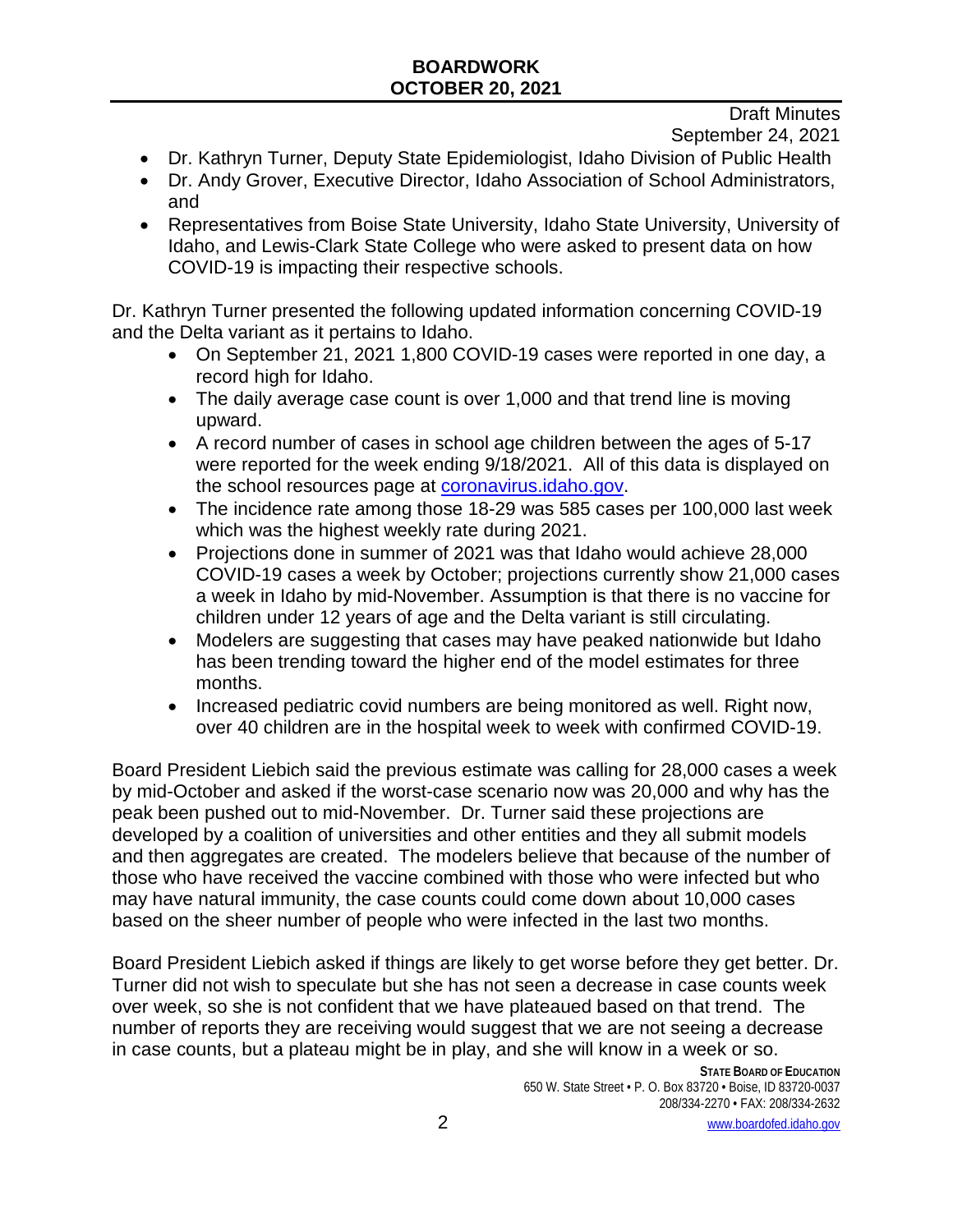Draft Minutes September 24, 2021

Mr. Gilbert asked if test positivity ratio was being built into the case numbers. Dr. Turner said the time between when a person takes a COVID-19 test and gets their results is increasing so the current weeks positivity is preliminary. Mr. Gilbert asked if the data looks at the three distinct geographies in the state and are there any differences in the data in the trend lines as it pertains to the three distinct geographies. Dr. Turner said the northern part of the state and southwest Idaho were seeing very high case rates but there are lower-case numbers in the eastern part of the state. The very far eastern part of the state does not seem to be having the large spike in cases as the rest of the state, perhaps due to the fact that they were hit very hard last winter, and they might have higher rates of natural immunity.

There were no further comments or questions for Dr. Turner from the Board members.

Dr. Andy Grover reported on conditions in our schools / districts from around the state.

- Schools that opened in early August said the number of students enrolled was high and schools reported attendance was near 90 percent. Three weeks into the school year and attendance fell to the low 80 percentile. The reason for this decline in attendance is being attributed to more COVID testing of students taking place and some kids are simply just sick with other things besides COVID. Students have been gone from two days to two weeks. These absences highlighted the ADA vs. enrollment attendance issue around the state. The hybrid model also makes it hard to count enrollment.
- Districts cannot find classified staff. Pay for classified employees begins at \$9.50 an hour up to \$11.00 an hour. Pay at the local McDonalds starts at \$13.00 - \$15.00 an hour. Sixty classified staff positions are open around the state: including custodians, bus drivers, and paraprofessionals. Substitute teachers - districts who used to have 200 substitute teachers now have 30- 35. In the first five weeks of the school year three districts had to shut down due to a labor shortage. One of those districts is now in hybrid mode. Labor shortages are going to shut our schools down if the pandemic continues, there just are not enough people to keep our schools open.
- Last year we did not have mass testing for COVID-19, and this year people are testing more so the positive test results are high.
- Conflict in the districts is at an all-time high. Communities have taken over Board meetings and a huge split is developing around the state between administrators, teachers, and parents over whether to mask or not mask, vaccinate or not vaccinate.
- Eight teachers / administrators have passed away since the school year began. Some teachers are returning to work sick because they have no sick time and there are no substitutes to take over their classes. Administrators are finding they are subbing due to the lack of teachers which leads to them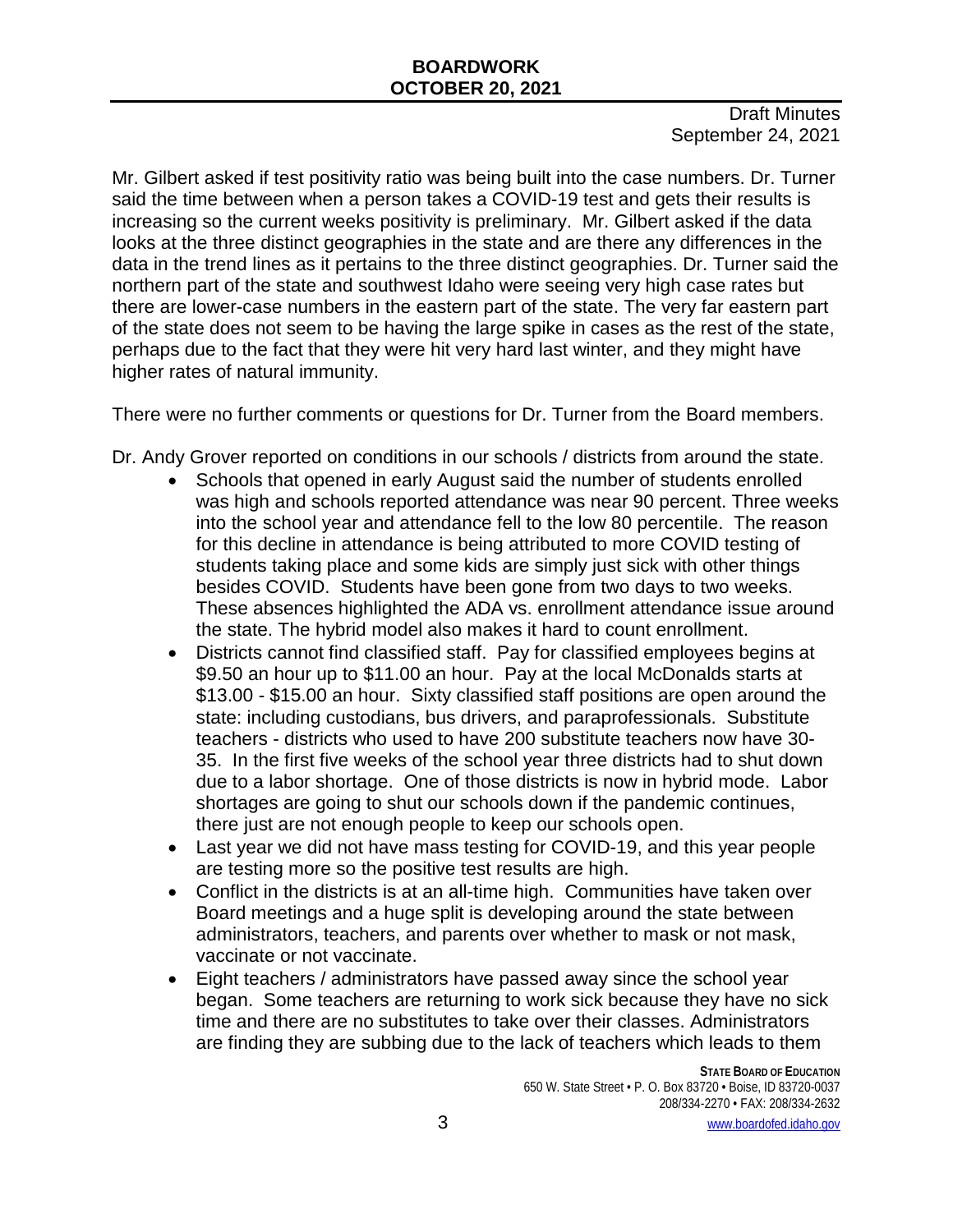Draft Minutes September 24, 2021

not having time to do evaluations of their teachers, and their other administrative duties.

• Dr. Glover said we really need to find ways to support local school boards and our schools since they are taking a beating right now from families. There will be more contested races in November for Board spots in the next election than ever before. This may change the culture in many of the schools throughout the state.

Ms. Keough asked if there was a guestimate of the COVID-19 cases schools are tracking. Dr. Glover said many schools do not find out until 10 days past the administering of a COVID-19 test that a student or their parent may have tested positive for COVID-19, so it is hard to track true COVID-19 numbers. Because there are 115 districts and 77 charters, and they can all do what they do differently, it is hard to track at any level on how, or if, we are testing students.

Superintendent Ybarra said the State Department of Education (SDE) recently received \$10 million in money which will be available to help pay for classified staff and to help bring in other people who want to substitute and help the districts. The Governor has also freed up state agencies and their employees who wish to substitute teach. Superintendent Ybarra mentioned that she is going to go back out and substitute teach, and she has over 100 employees who are also interested in substitute teaching to help the districts. COVID-19 Testing is an issue and SDE is working with the Department of Health and Welfare to deal with this topic in the districts. The attendance vs enrollment issue is a huge concern so moving away from attendance to an enrollment-based system for funding is becoming more important.

There were no further comments or questions for Dr. Glover from Board members.

Higher Education Report on current COVID-19 case numbers.

Dr. Cynthia Pemberton, President, Lewis-Clark State College gave an update on current infection rates at LCSC.

- LCSC is tracking reported infection rates daily. They are currently reporting that there were 90 total infections since school began, 9 cases are active with 1 individual in school-based isolation.
- LCSC is tracking daily vaccination rates and overall, the employee vaccination rate is at 67-68 percent, face to face student population vaccination rate is at 34 percent, residence life students at 46 percent, student athletes at 50 percent, and part-time students are at 15 percent.
- LCSC does weekly surveillance testing. Students can opt out due to medical or religious exemption or vaccination proof. Weekly testing is working pretty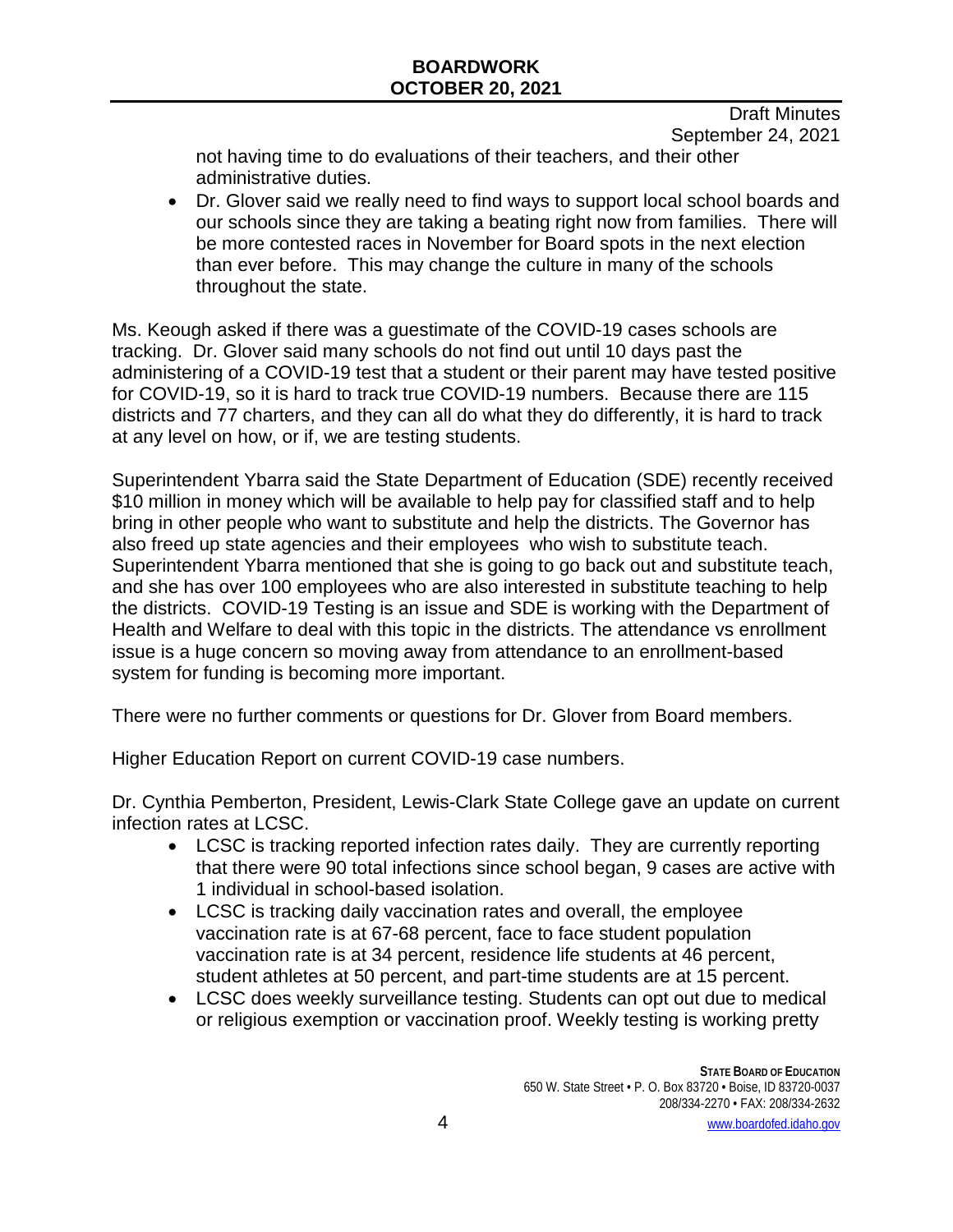Draft Minutes September 24, 2021

well. Many students forget to test weekly and LCSC follows up to remind people they must check in.

- COVID-19 test results are sent directly to the student and the State Department of Health, not to the school. They do not collect personal health information for any individual.
- Masking is required for all interior spaces on the campus. The mandate will stay in place until October 15<sup>th</sup> at which time it will be reevaluated.
- If students get vaccinated by October 1, LCSC students were offered an incentive of \$100 Warrior bucks to spend as they wish on the campus.

Dr. Hill asked about LCSC's faculty and other staff and wondered if LCSC was suffering the same type of issues as discussed earlier during Dr. Glover's presentation. Dr. Pemberton did say classified staff salaries are a problem in higher education. She needs custodians and they pay \$11.00 an hour and the local McDonald's is paying \$15.00 an hour. Enrollment is down and the largest enrollment decline is in the CTE program, and they believe that is due to the ongoing pandemic. Dr. Pemberton said students and faculty really want to be in the classroom and they are willing to work with the COVID-19 safety protocol restrictions to make that happen.

There were no further comments or questions for Dr. Pemberton from the Board.

Toni Broyles, Special Assistant to the President, University of Idaho, spoke about UI's COVID-19 protocols.

- UI is focusing on vaccinations versus testing.
- Incentives to students include drawings for \$1,000 and \$5,000 tuition credits and 3,500 students have participated in that program thus far and that number continues to climb. UI will offer that incentive until November.
- The local Moscow hospital is not at crisis standards of care but in contingent standards of care.
- When school began UI averaged five students a week in quarantine and three per week in isolation and currently today only 1 student is in isolation.
- UI has been consistent in their requirement and use of hand sanitizer and masking.

Board President Liebich asked about the protocols for the upcoming Ribbon Cutting / homecoming event at UI. Ms. Broyles said masking requirements for all indoor activities is in place and they are reviewing that every three weeks. Masking will be required for the Homecoming game. As far as UI is aware only one student has withdrawn from classes due to the mask requirement.

There were no further comments or questions for Toni Broyles from the Board.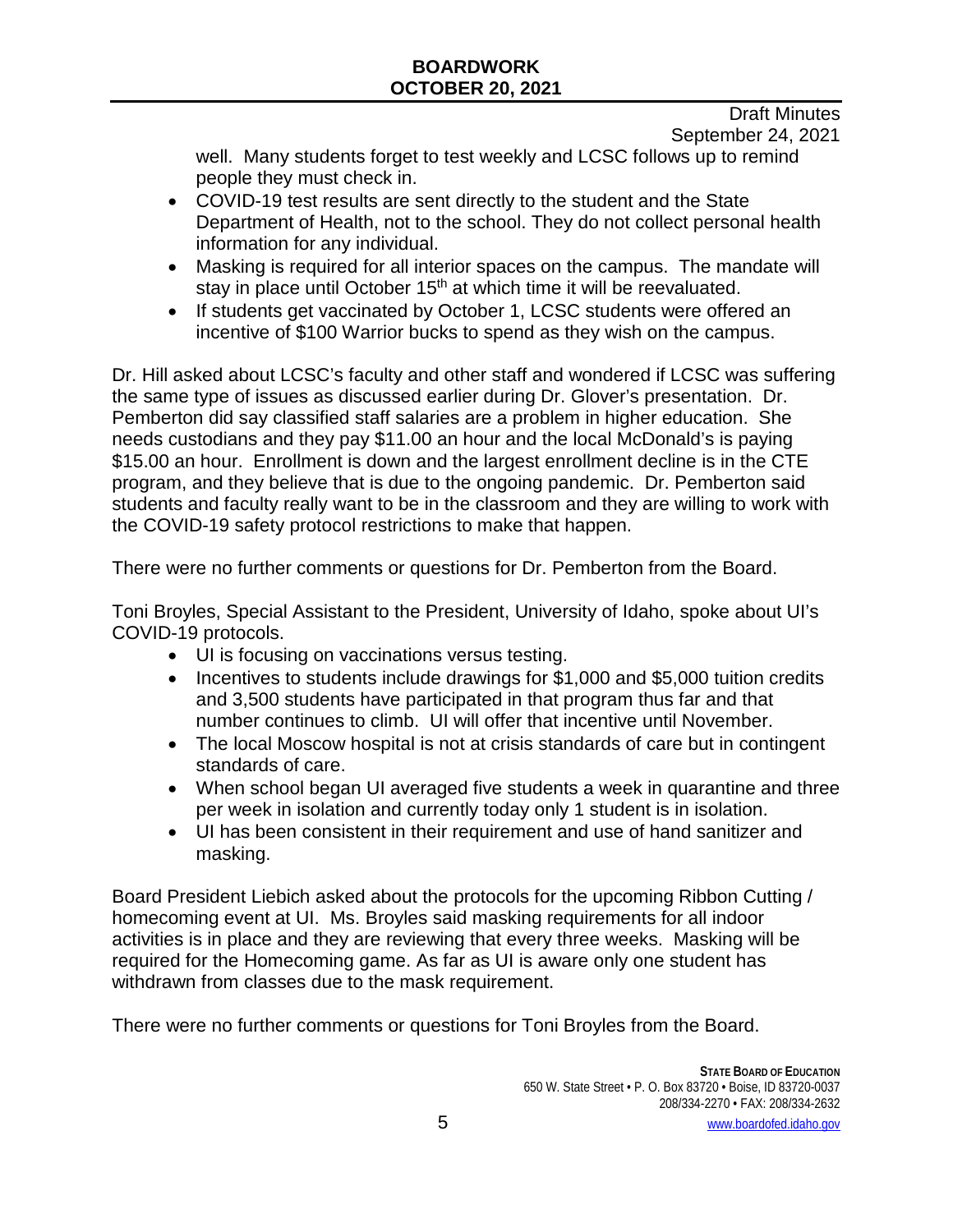Draft Minutes

September 24, 2021

Dani Dunstan, Vice President of Operations and Chief of Staff, Idaho State University, spoke on behalf of ISU and their COVID-19 protocols.

- Four operational levels are in place. Orange low risk, white increased risk, gray – moderate risk, and black – high risk. ISU is currently at the white level with increased risk.
- Face coverings are required indoors and outdoors for events of over 150 people where distancing cannot be maintained.
- Asymptomatic screening is in place for students in housing and athletics who are unvaccinated. They can opt out of the screening if they get vaccinated.
- ISU is planning to vaccinate 1,000 students a week who are asymptomatic.
- Have seen an increased number of on campus case rates since school began. That number equates to 69 cases each week for the last two weeks for all of ISU's five campuses. Positivity rate was at 1 percent when the semester began and is now at 4 percent for the asymptomatic screening. Positivity rate for symptomatic cases is between 15-25 percent.
- ISU's contact tracing program is in place, and they are contacting those exposed to COVID-19 within 48 hours.
- Data on current COVID-19 cases is reviewed weekly.

Board President Liebich asked if there was one indicator they are looking at that would push ISU to a hybrid model. Ms. Dunstan said they use a number of metrics to gather information such as campus case rates, the current community situation, the health system situation, but what weighs heaviest is ISU's educational mission. Students want in person instruction so all of those factors help to determine ISU's course of action.

There were no further comments or questions for Dani Dunstan from the Board.

Dr. Marlene Tromp, President of Boise State University gave an update on BSU's COVID-19 protocols.

- Masking is required in indoor settings and in crowded outdoor gatherings.
- There is ongoing surveillance testing for high-risk groups such as student athletes, club sports and childcare center teachers.
- BSU has an isolation hall for residential students who test positive, so they have a place to isolate for 10 days.
- BSU's testing center has done over 46,000 COVID-19 tests for the region to date.
- A contact tracing clinic is in place.
- A vaccine clinic established February 2021 has now administered over 7,000 doses of vaccine in the region.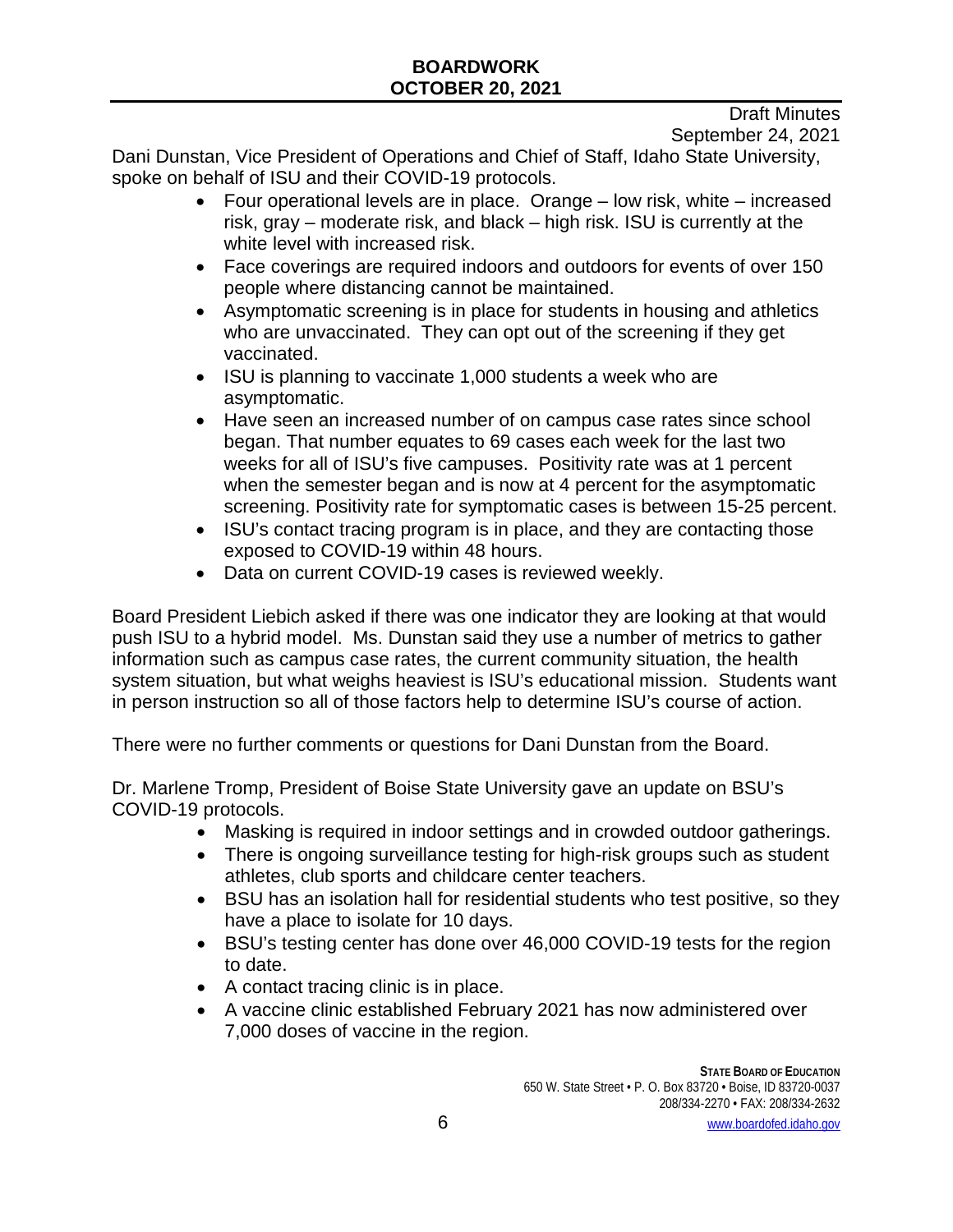Draft Minutes September 24, 2021

- Campus positivity rate for the past week was 3 percent which is a 46 percent drop-in positivity rate in one week. That is a 64 percent drop-in positivity rates since the peak in early September.
- Average rate of positivity rate on campus is 1 percent and that is being attributed to a campus wide survey from faculty, staff and students that suggests there is an 88 percent vaccination rate on campus.

Mr. Gilbert asked how this data will impact the upcoming football game. Dr. Tromp said after consulting with the health care CEO's and Central District Health they feel it would be an unfair burden on the health care system to use that testing for game days since BSU's case numbers are so low. BSU will still offer testing prior to entering a game in case anyone wishes to take the test, and there will be a vaccination tent for those who want to receive the vaccine. The large-scale testing or vaccination requirement for attending a game will no longer be in place.

There were no further comments or questions for Dr. Tromp from the Board.

Board Member Gilbert left the meeting at 5:00 p.m. (MT)

Board President Liebich thanked all of the University's for their updated information and asked for them to keep the Board updated on any changes in how COVID-19 is impacting their campuses.

Ms. Keough asked if there was a timeline to begin discussions about some of the issues brought up during the meeting. Some of these issues seem to be urgent such as the ADA enrollment issue. Tracie Bent, Chief Policy and Planning Officer, State Board of Education, said a timeline is in place and they are currently waiting for the October upload of attendance and enrollment data so they can look at that data.

Dr. Clark said the unfinished learning work group is ready to bring forward some recommendations. Support for teachers is a focus with resources for professional development, and mentoring. For the new Board members Dr. Clark mentioned that the Board's focus will also be on K-4 literacy, 5-9 Math, and credit recovery at the high school level. Dr. Clark echoed the need for a meeting to deal with these issues quickly.

Superintendent Ybarra said perhaps taking student teachers out of the classroom and making them substitute teachers to help during the crisis should be explored. Dr. Clark said that request has already been put into motion and a discussion with representatives from the Universities will happen next week concerning this issue. Ms. Bent confirmed to Dr. Clark that Board policies and procedures are already in place to allow this to happen under work-based learning. Dr. Clark said there are between 170